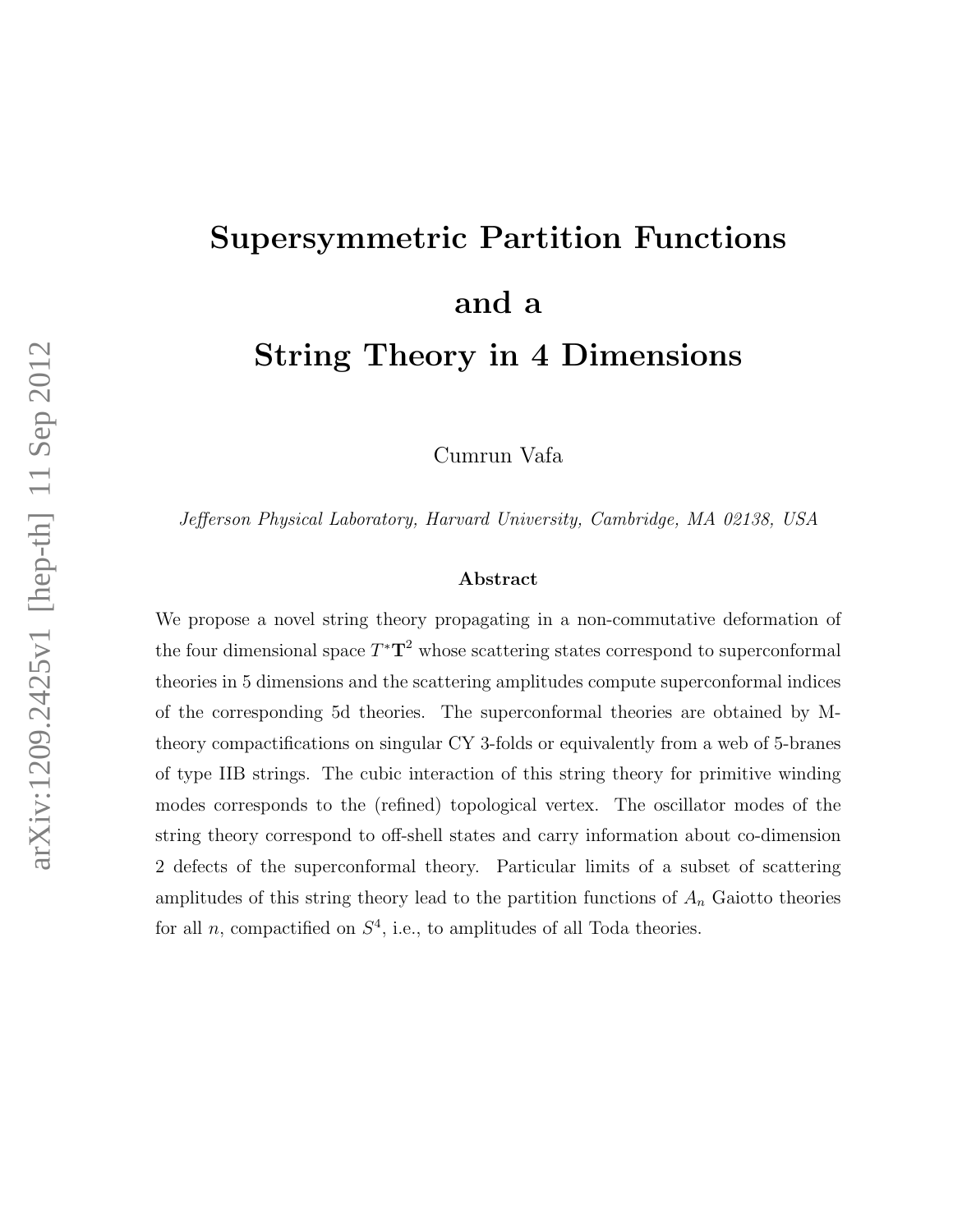## 1 Introduction

Protected amplitudes of supersymmetric theories are frequently captured by topological theories. These are typically holomorphic quantities. In the context of supersymmetric theories arising in string theory these are computed by topological string amplitudes.

With the work of Pestun [\[1\]](#page-37-0) on partition function of supersymmetric theories on  $S<sup>4</sup>$ , it became clear that not only holomorphic amplitudes of supersymmetric theories can arise in partition functions but also combinations of topological/anti-topological amplitudes arise–very much along the lines of  $tt^*$  geometry studied in the 2d context [\[2\]](#page-37-1). This suggests that the notion of a 'real' topological strings exists, namely combining the usual topological string with its complex conjugate to come up with a real version. In many cases we already have all the relevant tools to study the corresponding amplitudes. The question is what is the meaning of the resulting physical system?

In this paper we study in particular the supersymmetric partition functions associated with 5d superconformal theories which arise by compactification of M-theory on singular Calabi-Yau manifolds, such as toric 3-folds [\[3–](#page-37-2)[6\]](#page-37-3). Alternatively these are described [\[7\]](#page-37-4) by the dual type IIB network of  $(p, q)$  5-branes [\[8\]](#page-37-5). The superconformal index for these theories, i.e. their partition function on  $S^1 \times S^4$  is computable using topological string amplitudes on the corresponding Calabi-Yau [\[9\]](#page-37-6).

Topological string amplitudes on toric CY threefolds can be computed using the topological vertex formalism  $[10]$  (and its refinement  $[11]$ ), which involves associating Feynamn like rules, where the relevant Feynman diagrams correspond to the geometry of the  $(p, q)$  5-brane web. This originally motivated the question of defining a quantum field theory whose amplitudes will automatically give the Feyman diagrams. However, there was a notable difference between Feynman diagrams and the amplitudes for topological strings: In the case of Feynman diagram one integrates over the internal momenta, one for each internal loop. The analog of this for the web diagram would translate to integration over the moduli space of the corresponding Calabi-Yau, which one usually holds fixed in the case of topological strings.

However as we shall see, in computing the superconformal index associated to the resulting theory, one ends up integrating over the internal loops, one integral per loop! So this major difference between the topological string diagrams and Feynman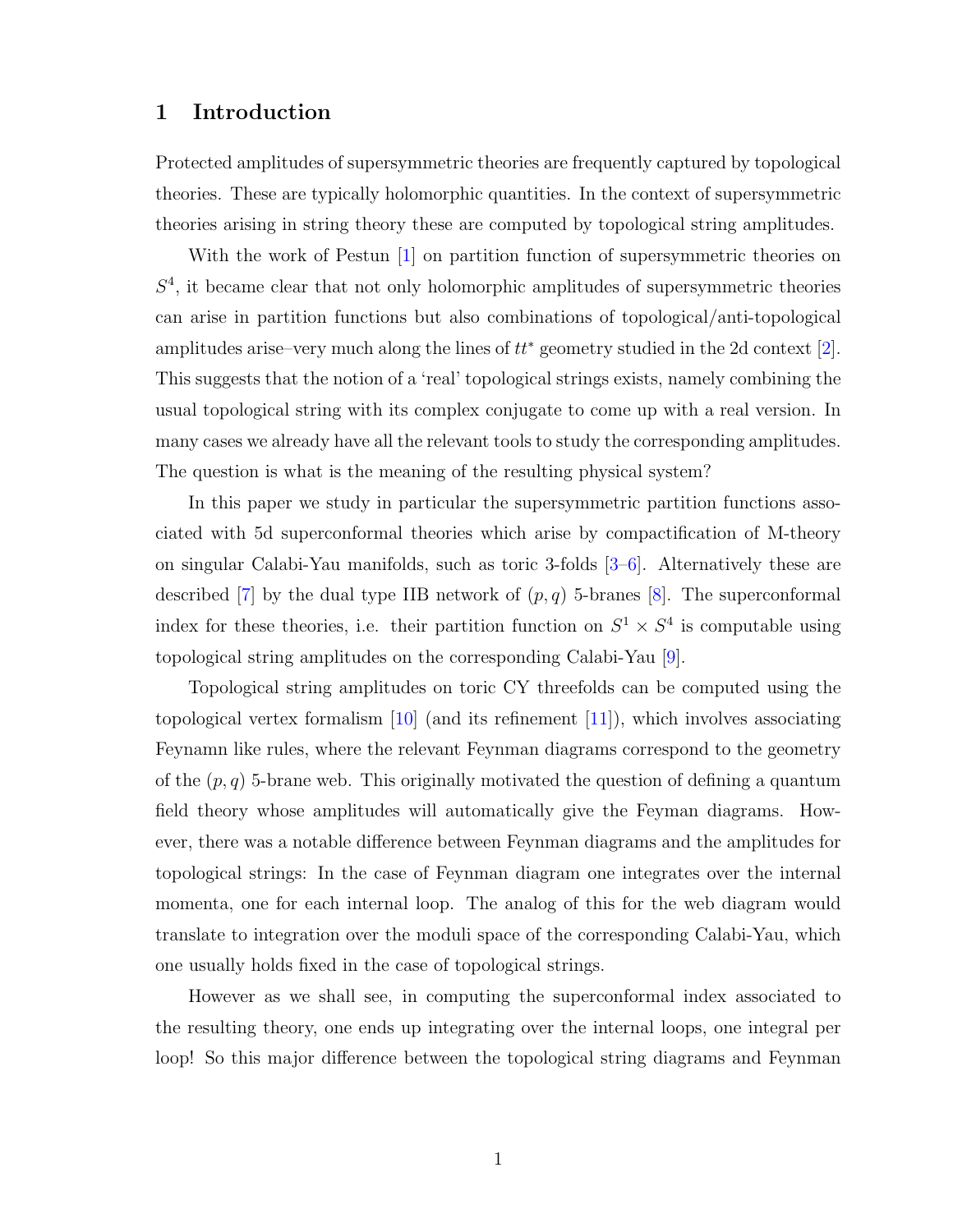diagrams disappear and motivates the question: the Feynman diagrams are describing perturbation of which quantum theory? The main aim of this paper is to propose an answer to this question. We propose that these Feynman diagrams correspond to scattering amplitudes of a string theory propagating in 4-dimensional non-commutative version of space-time  $T^{\ast}T^{2}$ . The choice of the 5d superconformal theory translates to the choice of the winding sectors of the string scattering states and the choice of the transverse position of the winding string on  $T^2$  translate to scattering momenta of the Feyman diagrams which are chemical potentials for global symmetries of the 5d superconformal theory. Moreover the oscillation modes of the string are off-shell states and they enjoy a natural cubic vertex structure, which is the (refined) topological vertex. The off-shell states capture amplitudes associated with the codimension 2 defect operators of the 5d superconformal theory. The natural Wick rotations of this theory suggests a signature  $(2, 2)$  for the space-time, and raises the question of relation of this string theory to  $N = 2$  strings [\[12\]](#page-38-1).

The corresponding 5d superconformal theories reduced on a circle give a rich class of  $\mathcal{N}=2$  superconformal theories, which include in particular all the  $A_n$  Gaiotto theories [\[13\]](#page-38-2). Thus the partition functions of these theories, which are conjectured to be related to Toda theories, get related to specific scattering amplitudes of the string theory we propose, where the choice of the scattering states in the string theory, determines the choice of the Gaiotto theory. It would also be interesting to investigate the properties of the more general class of 4d  $\mathcal{N} = 2$  theories that we obtain, whose partition functions are computed by the string theory we propose.

The organization of this paper is as follows: In section 2 we review the construction of 5d conformal theories obtained from M-theory on toric manifolds (including some which admit singular toric action) or equivalently type IIB on a web of  $(p, q)$  5-branes (which could end on 7-branes). In section 3 we discuss how one can use topological strings to compute superconformal indices for these theories. In section 4 we propose the string theory in 4 dimensions, and in section 5 we end with some open questions.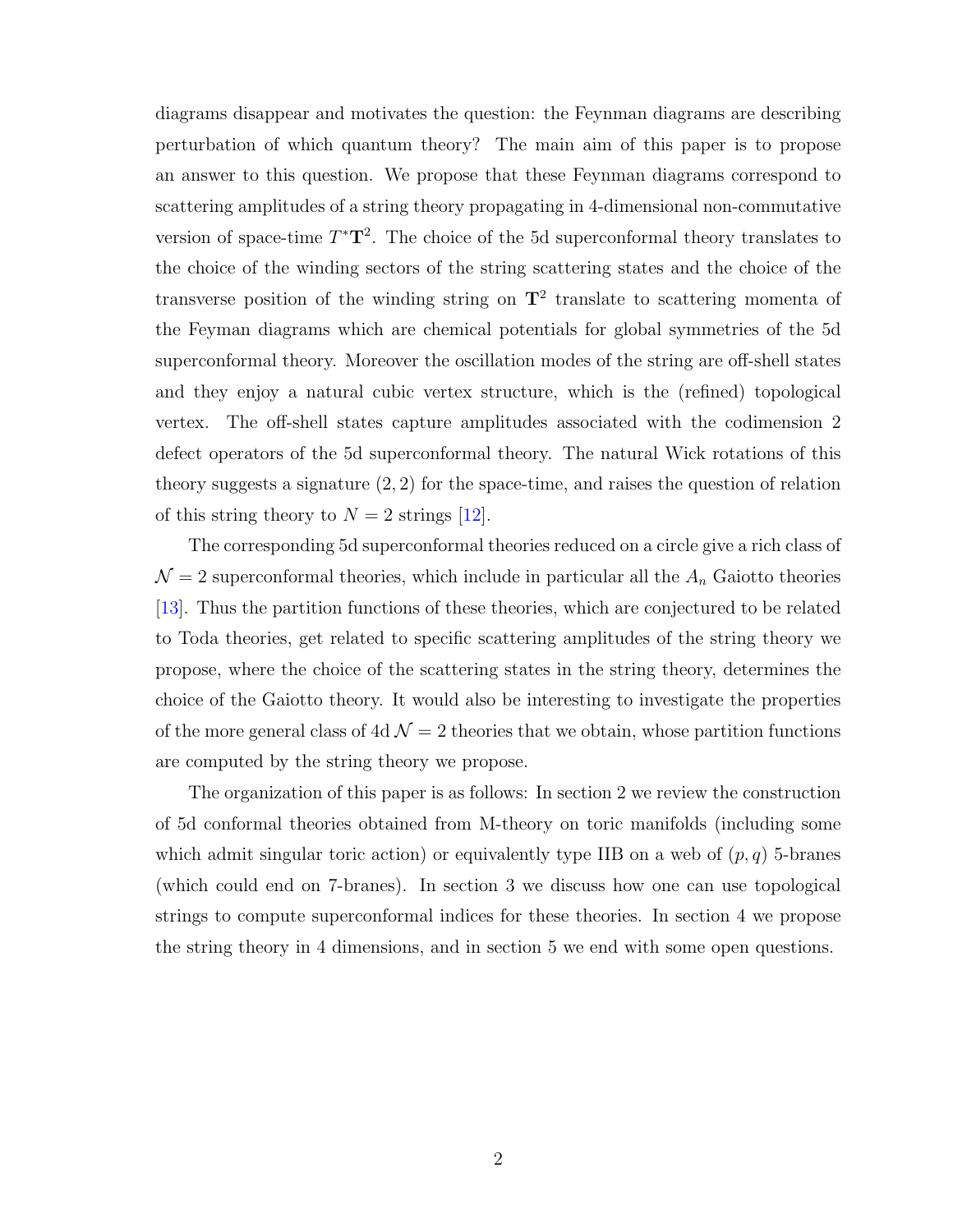## 2 Toric Geometry, (p,q) 5-brane Web and 5d Superconformal Theories

It is believed that compactifying M-theory on singular Calabi-Yau 3-folds can lead to superconformal theories in 5 dimensions involving interacting massless particles and tensionless strings  $[3-5, 14]$  $[3-5, 14]$  $[3-5, 14]$  $[3-5, 14]$ . It is also known  $[7]$  that this is dual to a web of  $(p, q)$ 5-branes [\[8\]](#page-37-5). In this section we review some basic features of these conformal theories, reformulated in a way which will be most useful to us in this paper.

A toric Calabi-Yau 3-fold is captured by the geometry of which cycles of a  $\mathbf{T}^2$  shrink and what their intersection geometry is. Moreover the duality between M-theory on  $\mathbf{T}^2$  and type IIB on  $S^1$  allows us to convert a locus with a  $(p, q)$ -cycle of  $\mathbf{T}^2$  shrinking with a  $(p, q)$  5-brane of type IIB. Thus the geometry of toric Calabi-Yau 3-folds can be captured by a web of  $(p, q)$  5-branes. Each such 5-brane fills the 5-dimensional space-time and has 1-dimension extended along a straight line in  $\mathbb{R}^2$ . The intersecting structure of the  $(p, q)$ -branes in  $\mathbb{R}^2$  forms a web  $W \subset \mathbb{R}^2$ . We can view W as oriented, where the orientation on the web distinguishes  $(p, q)$  brane from a  $(-p, -q)$  brane. Charge conservation of the  $(p, q)$  5-brane implies that  $\sum_i (p_i, q_i) = 0$  for each junction (vertex) where  $(p, q)$  5-branes meet. The generic junctions of the  $(p, q)$  5-branes are cubic. Moreover, if we introduce the inner product between  $w = (p, q)$  5-branes, given by

$$
\langle w_1, w_2 \rangle = \langle (p_1, q_1), (p_2, q_2) \rangle = p_1 q_2 - q_1 p_2,
$$

the generic cubic vertex has the property that

$$
\langle w_1, w_2 \rangle = \pm 1
$$

Properties of these theories are nicely captured by the properties of the branes [\[8\]](#page-37-5), which we now review. To balance the tension between the branes at the junctions, the orientations of  $(p, q)$  5-branes should be such that there is no force at the vertex. This is automatically the case if the  $(p, q)$  brane is directed along the line  $(p+q\tau)$  where  $\tau$  is the type IIB coupling constant. Up to a rotation in  $R^2$  this is the most general solution for balancing the tensions. Since  $\tau$  will not play a role in this paper, for simplicity of exposition we take  $\tau = i$ , in which case the  $(p, q)$  5-brane is directed along a line with slope  $q/p$ . For an example of a  $(p, q)$  web see Fig[.1.](#page-4-0)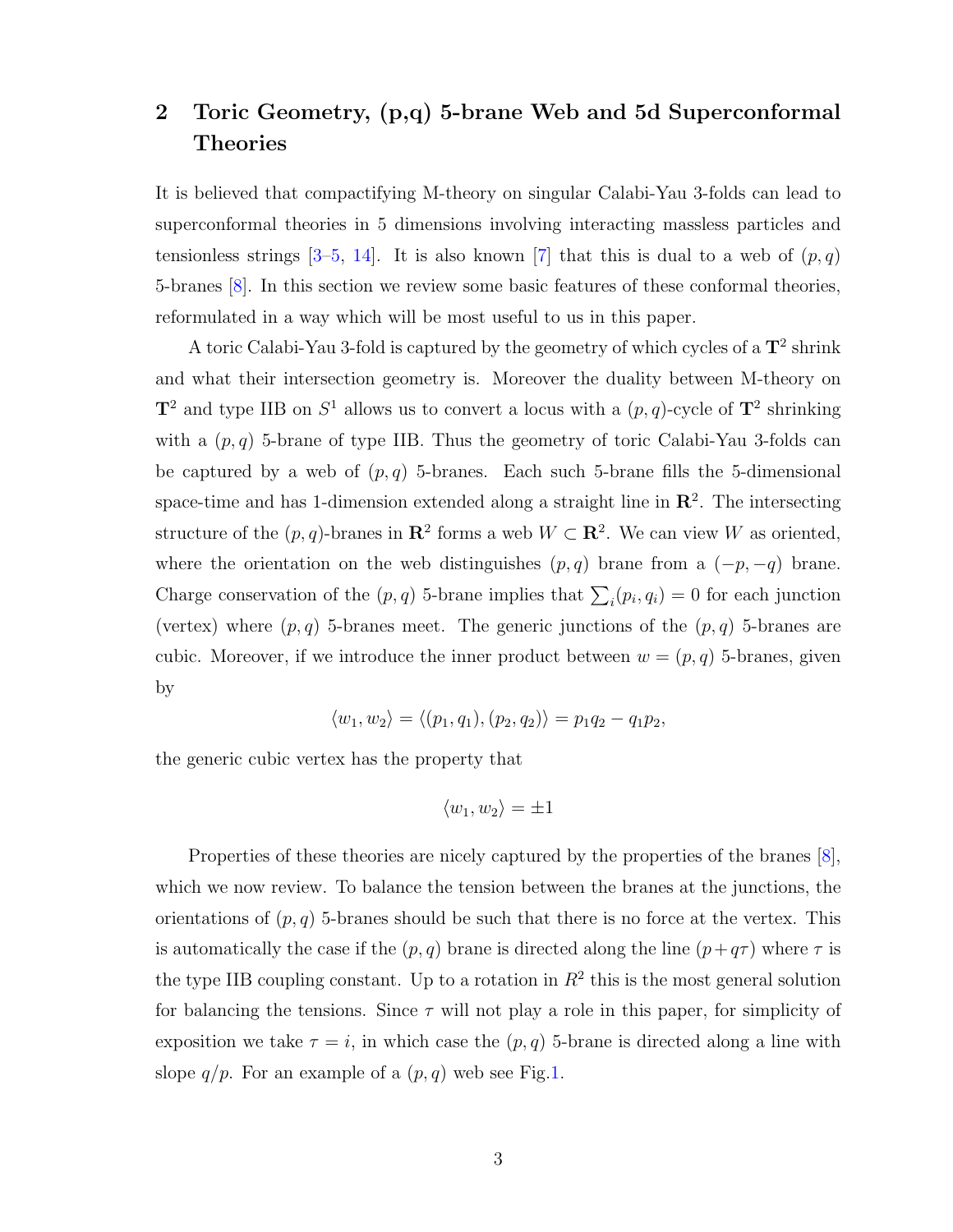

<span id="page-4-0"></span>**Figure 1.** An example of  $(p, q)$  web with  $N = 6$  external lines and  $q = 3$  internal loops.

Any web W will have a number of  $(p, q)$  branes which are semi-infinitely extended along  $\mathbb{R}^2$ . These we will call the 'external lines' of the web. The rest of the 5-branes will be called 'internal'. Moving the external lines in  $\mathbb{R}^2$  requires infinite energy compared to the internal lines. Thus the degree of freedom of moving the external lines are non-normalizable and can be viewed as 'mass parameters' of the theory. The internal lines correspond to normalizable modes. Let us fix the mass parameters, and thus the position of external lines. Of course we cannot move the internal lines arbitrarily. First, the branes can only move parallel to themselves, to preserve tension. Secondly, the external lines are fixed. It is easy to see that for each primitive closed cycle (loop) in the web diagram, there is one mode which corresponds to the 'breathing mode' of the loop (see Figure [2\)](#page-5-0). This is in perfect agreement with the M-theory picture, as each closed loop corresponds to a 4-cycles in the toric Calabi-Yau, and the primitive loops form a basis for 4-cycles. Moreover the corresponding breathing mode of the loop is the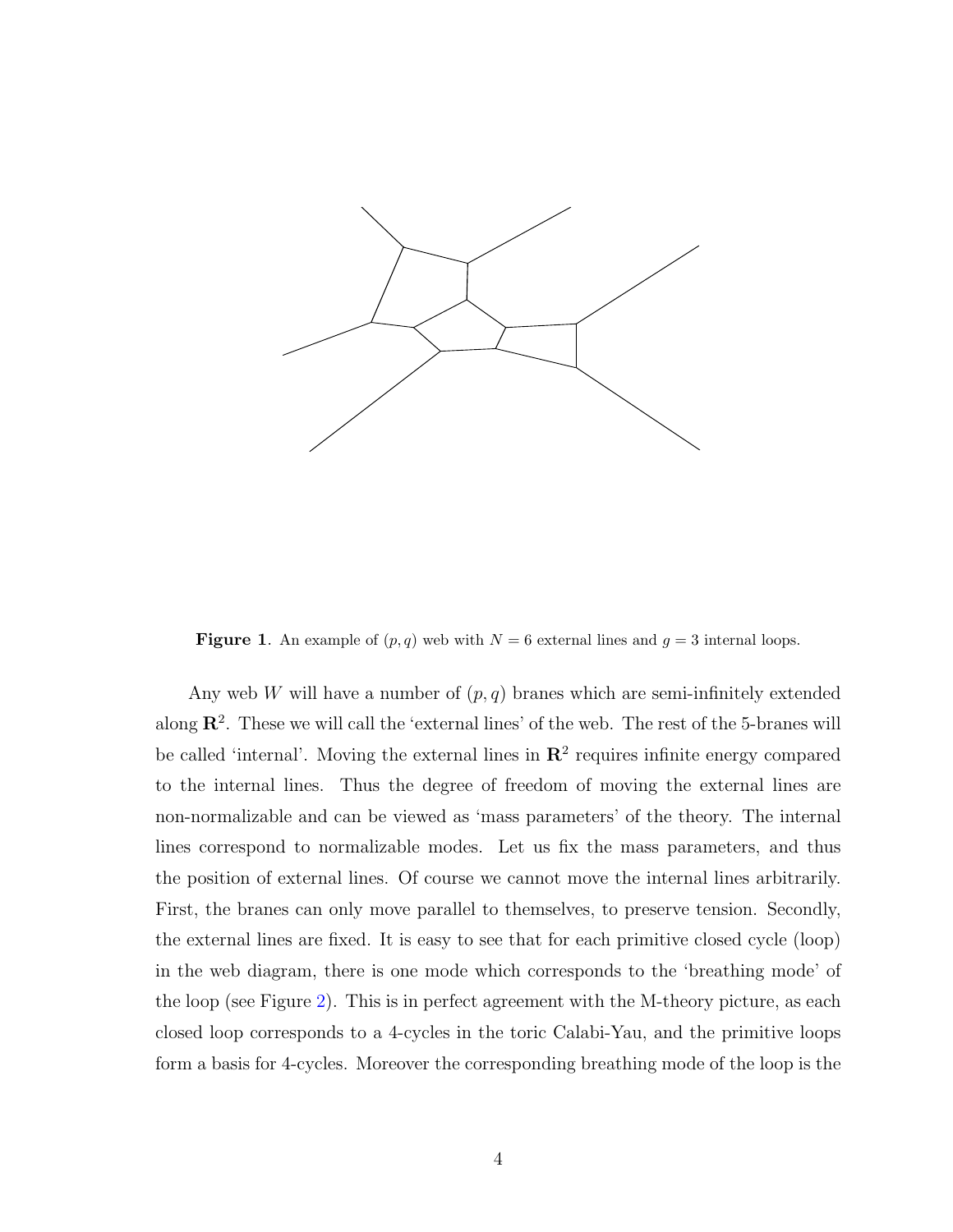

<span id="page-5-0"></span>Figure 2. A breathing mode corresponds to changing the web, without moving the external lines. There is one breathing mode per internal loop.

scalar corresponding to the normalizable Kähler mode. The internal lines of the web W correspond to 2-cycles of the Calabi-Yau, though they are not independent classes. We shall denote by N the number of external lines and by  $g$  the number of primitive loops of the web. The theory will have a  $U(1)^g$  gauge symmetry and the breathing modes are the real scalars in the corresponding vector multiplets. Note that we can view the web as a Feynman diagram with  $N$  external lines, describing the scattering of N particles at g-th loop order. In general, for fixed external lines, as we change the Kähler classes, the topology of the web may change, though generically it will still have g primitive loops. From the viewpoint of Calabi-Yau this corresponds to transitions from one Calabi-Yau to another.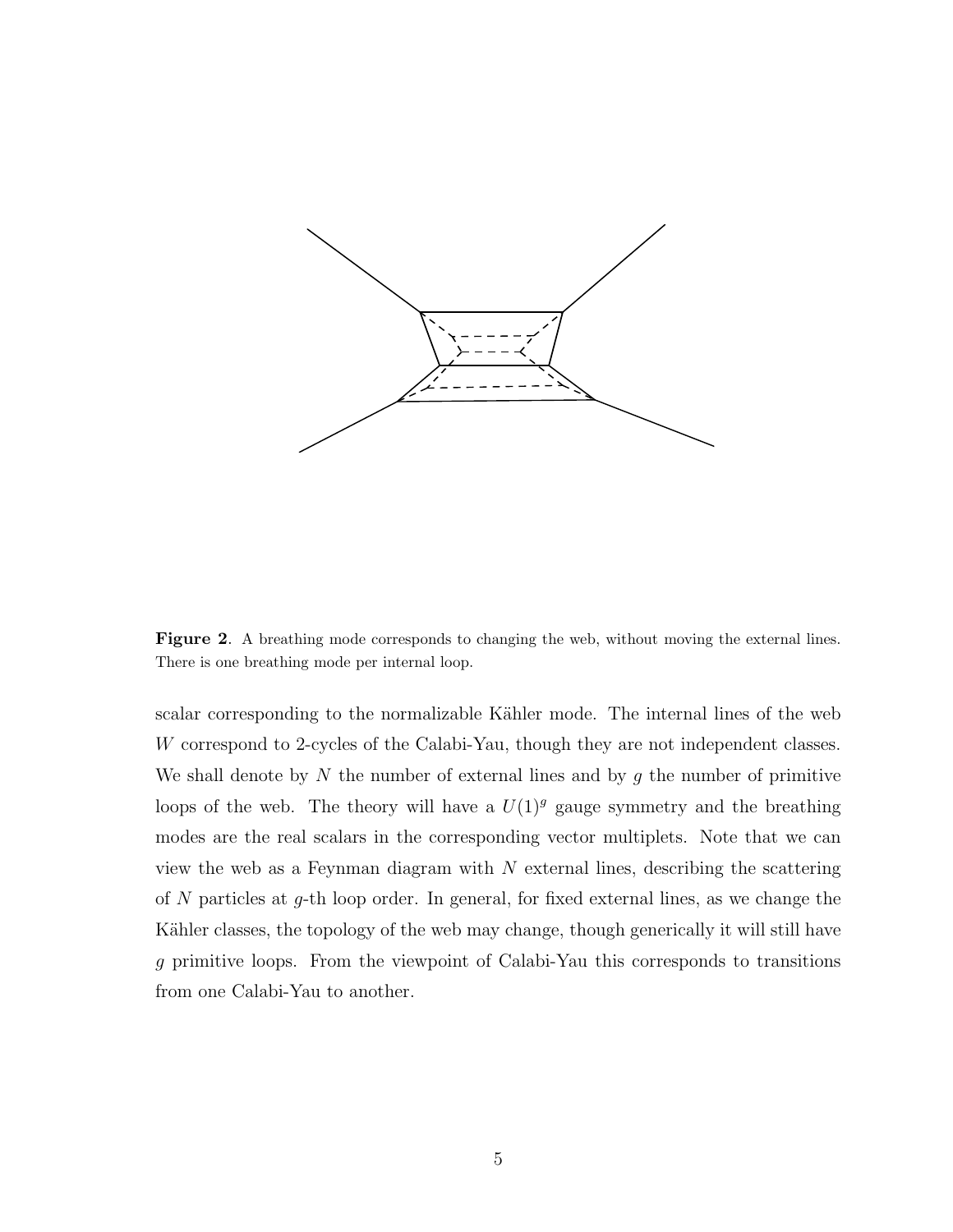#### 2.1 Integral convex polygon associated to the web

Consider a web of 5-branes with N external lines corresponding to classes  $w_i$  where we orient the external lines towards infinity. Then by the brane charge conservation we know that

$$
\sum_{i=1}^{N} w_i = 0.
$$

Using the external lines we can define an integral convex polygon  $P$  in the following way: Consider an infinite radius circle and order  $w_i$  in increasing order as we go around the circle in a counter-clock wise direction. If there are several parallel  $w_i$ , they will clearly be one after the other in this sequence.

Using this data we can define an integral convex polygon  $P$ . This is a polygon whose vertices are on integral points of  $\mathbb{R}^2$ . Furthermore the edges of P passes through N integral points. Let  $a_i$  correspond to the j-th integral point of P. This polygon is defined (up to an overall shift in the lattice) by the condition that

$$
a_{j+1} - a_j = iw_j
$$

where  $iw_j = i(p_j, q_j) = (-q_j, p_j)$ . Note that since  $\sum_i w_i = 0$  we learn that  $a_{N+1} = a_1$ . In other words we have a closed polygon passing through N integral points. The fact that  $P$  is convex follows from the fact that the angle that  $w_i$  makes with the positive  $x$ -axis is increasing (in the counter-clockwise sense). The number of integral points on each edge of P minus one is the number of parallel 5-branes in that direction.

Even though it is not obvious,  $q$  is the number of integral points in the interior of P. Moreover the number of internal points  $q$  can be computed according to (Pick's theorem):

$$
g = A - \frac{N}{2} + 1 = \frac{1}{2} \sum_{i < j} \langle w_i, w_j \rangle - \frac{N}{2} + 1
$$

where  $A$  is the area of  $P$ . In fact if we consider a generic web with the asymptotic states fixed by a polygon, and view the interior points as vertices (leading to a 'grid diagram') and triangulate them, each triangulation corresponds to a choice of web diagram with fixed external lines. The web is dual to this triangulation. In this picture, each face of the triangulation corresponds to a cubic vertex of the web and each edge of the web is orthogonal to an edge of the triangulation. See Figure [3.](#page-7-0)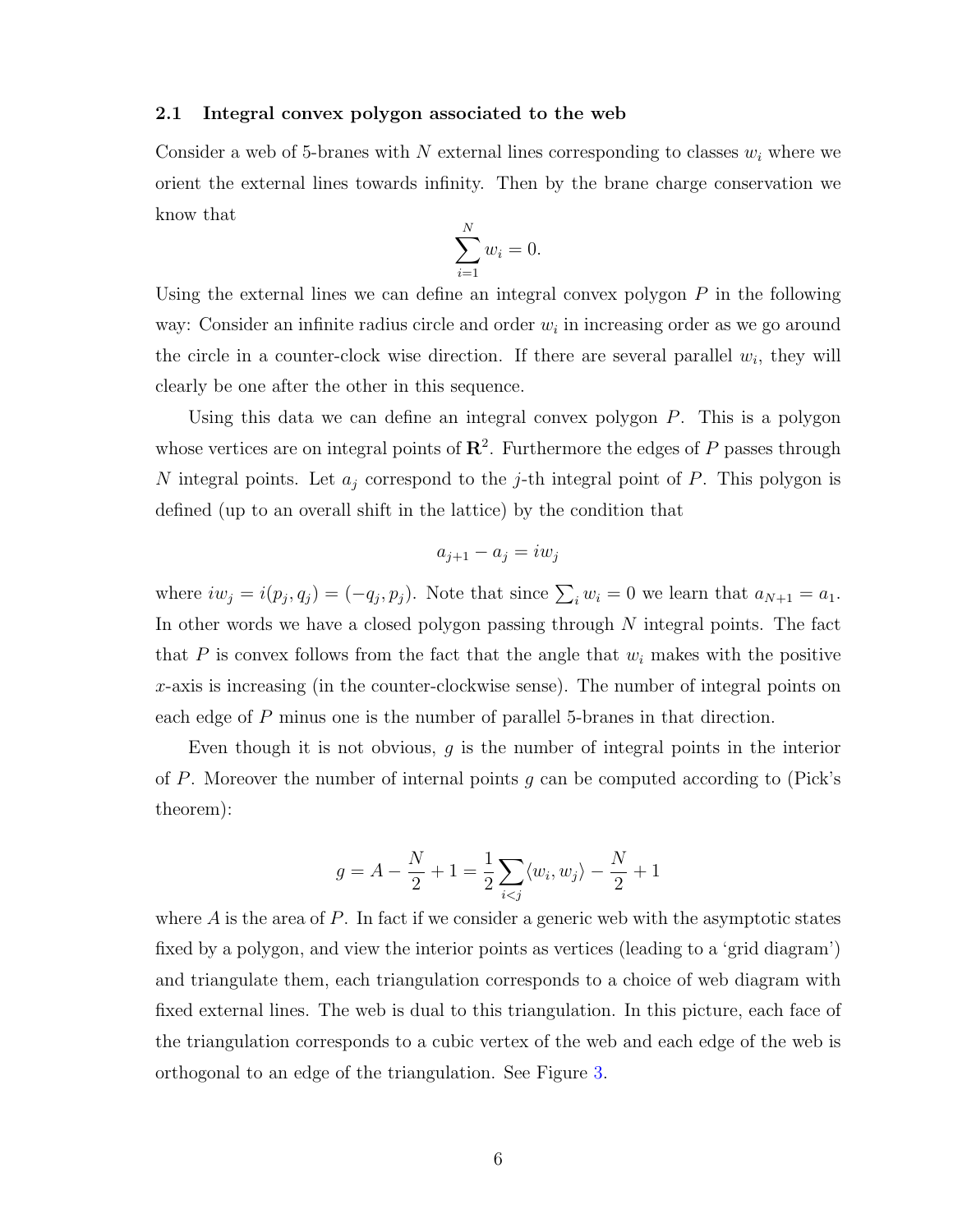

<span id="page-7-0"></span>**Figure 3.** An example of a  $(p, q)$  web with  $N = 4$  external lines and  $q = 2$  internal loops. The convex outer polygon has 4 sides and its triangulation is dual to the web.

If we compactly this 5 dimensional theory on a circle we obtain an  $\mathcal{N}=2$  theory in 4 dimensions. The  $(p, q)$  web of 5-branes can get dualized to an M-theory description involving M5 branes wrapping an SW curve. Equivalently, in the geometric picture of the M-theory on toric geometries we are led to type IIA on toric manifolds which is mirror to type IIB on the 3-fold with geometry  $F(X, P) = uv$  where the curve  $F(X, P) = 0$  is the SW curve and is given by

$$
\Sigma: \qquad F(X, P) = \sum_{m,n \in P} a_{mn} X^m P^n = 0
$$

where  $m, n$  are integral points inside, or on the boundary of P. The X, P are  $\mathbb{C}^*$ variables and we sometimes also write them as

$$
X = \exp(x) = \exp(-\tau_x + i\theta_x)
$$

$$
P = \exp(p) = \exp(-\tau_p + i\theta_p)
$$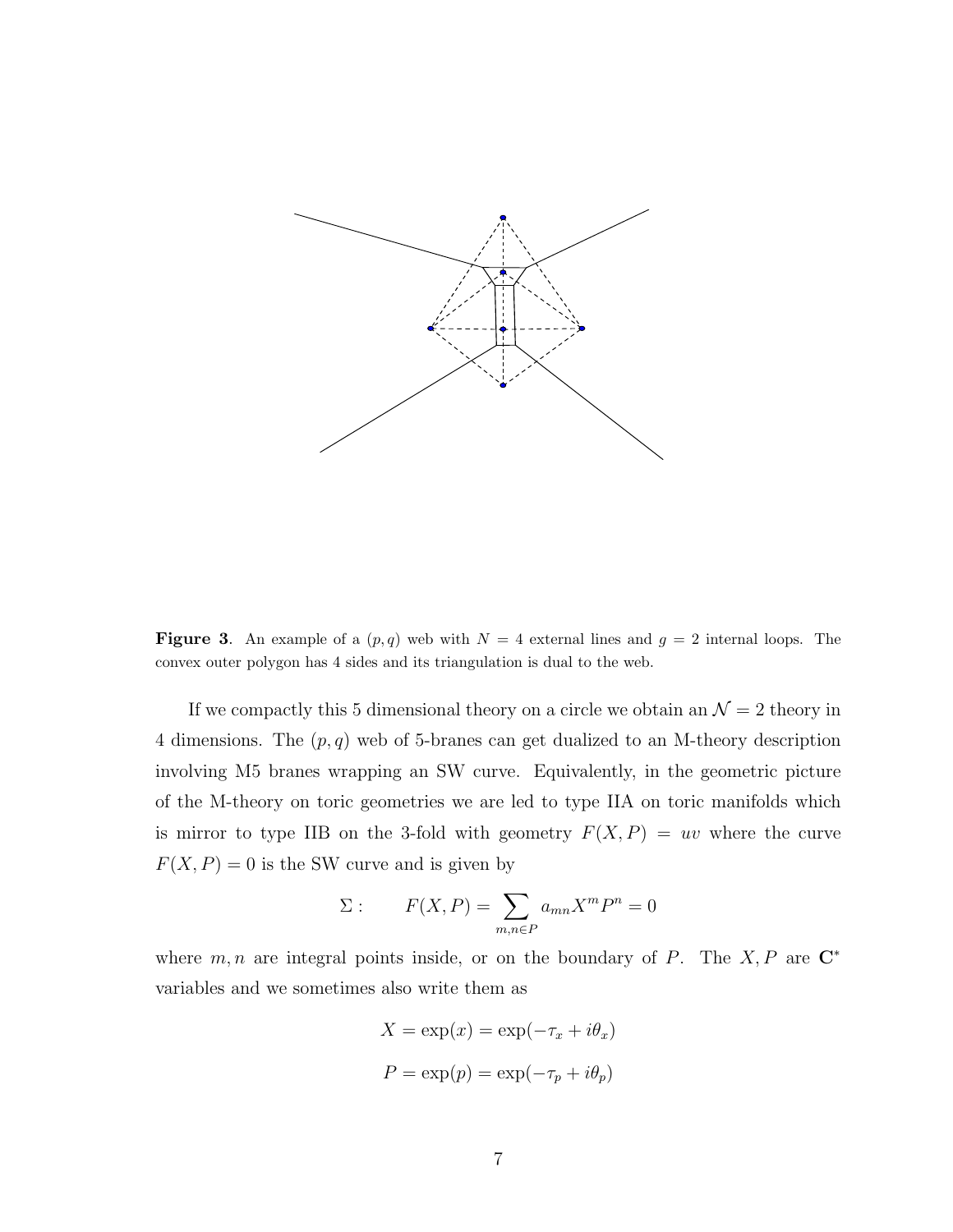X, P can be explained in the type IIB parameterization as follows: The  $(\theta_x, \theta_p)$  can be naturally identified with the F-theory elliptic fiber  $T^2$  and  $(\tau_x, \tau_p)$  denotes the  $\mathbb{R}^2$ on which the web of  $(p, q)$  5-branes were stretched. The  $a_{mn}$  are complex parameters which parameterize the Coulomb branch of the theory if  $(m, n)$  is one of the g interior points of P. If  $(m, n)$  is on the boundary of P,  $a_{mn}$  is a mass parameter of the theory. The SW differential can be identified with

$$
\lambda_{SW} = pdx.
$$

The SW curve  $\Sigma$  can be identified as the fattened up version of the web diagram. Moreover if  $(m_1, n_1)$  and  $(m_2, n_2)$  correspond to two successive points on the boundary of P the cylinder associated with that edge comes from the part of the polynomial given by

$$
a_{m_1n_1}X^{m_1}P^{n_1} - a_{m_2n_2}X^{m_2}P^{n_2} \sim 0
$$

leading to the cylinder given by

$$
X^{m_2 - m_1} P^{n_2 - n_1} = a_{m_1 n_1} a_{m_2 n_2}^{-1}
$$

which corresponds to the  $(p, q)$  5-brane associated with  $w = (n_2 - n_1, m_1 - m_2)$ .

#### 2.2 Adding 7-branes

It is also possible to add 7-branes to this story, where the 5-branes can end on. This has been recently revisited in [\[15\]](#page-38-4). These will correspond to M-theory compactified on non-toric Calabi-Yau which admit singular torus actions. This construction will allow us to also discuss manifolds such as  $\mathbb{P}^2$  blown up at 8 points inside a Calabi-Yau in the context of webs. In this context it is natural to put the 7-branes at infinity in  $\mathbb{R}^2$ . Thus the external lines will be grouped according to which 7-brane it ends on. Sometimes this geometry is depicted by adding white dots to the diagram [\[15\]](#page-38-4). The white dots signify the grouping of the 5-branes. In particular the 5-branes ending on the same 7-brane are dual to edges which are separated by white dots. See Figure [4.](#page-9-0) The rules of what type of vertices the 5-branes with multiplicity can have, has been worked out and we review them later in section 4.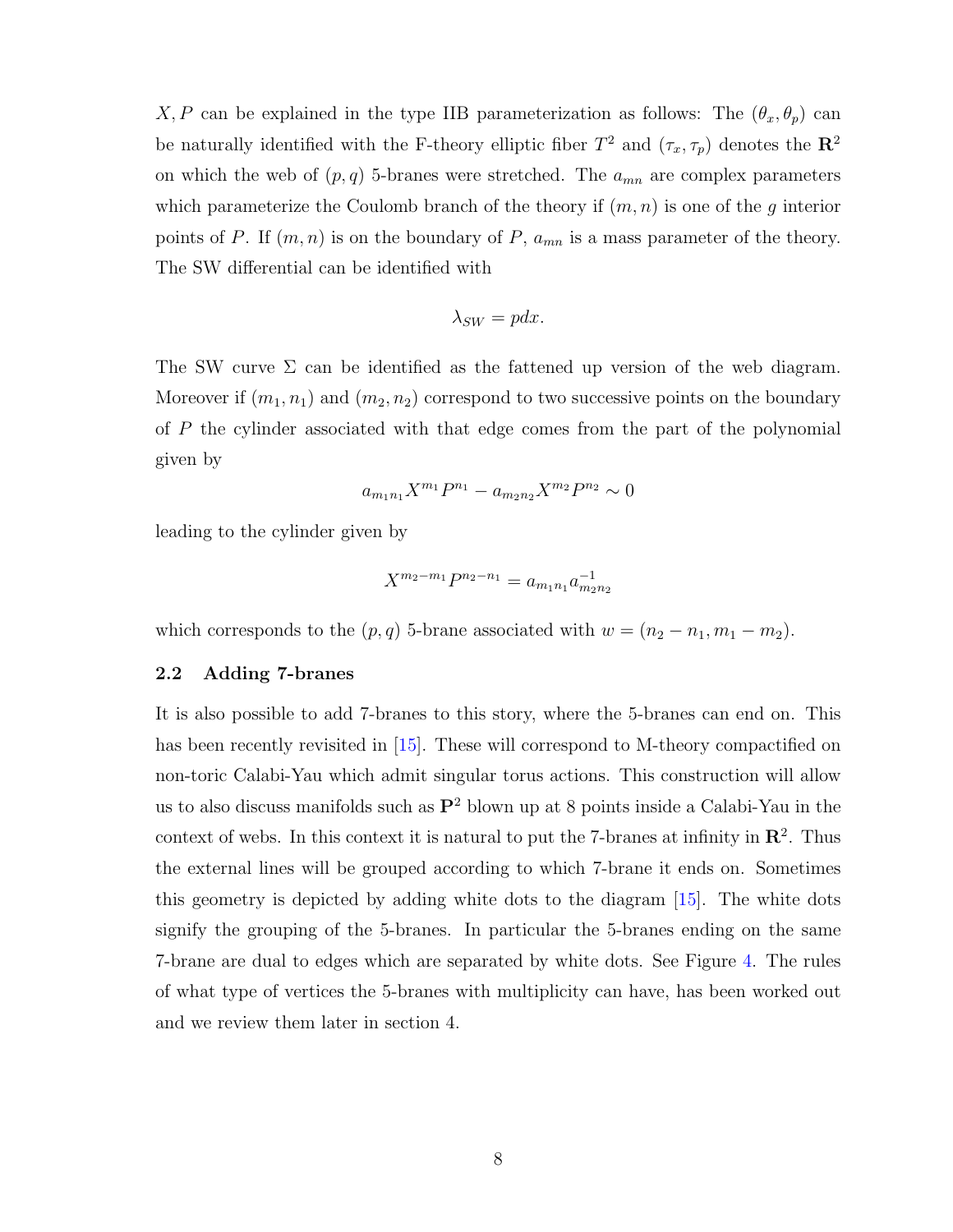

<span id="page-9-0"></span>Figure 4. An example of grouping 5-branes according to which 7-branes they end on. The dual grid contains white dots to depict the corresponding grouping. The vertices of the web correspond to faces of the grid. Vertex A corresponds to the bigger triangle. Vertex B the trapezoid and vertex C to the small triangle. The thicker edges of the web correspond to two 5-branes.

#### 2.3 Introducting defects

It is also possible (and important) to introduce defect probes in this theory. In the M-theory setup on Calabi-Yau, they correspond to wrapping a number of M5 branes on a special Lagrangian subspace [\[16\]](#page-38-5), filling a 3-dimensional subspace of space-time. This can be viewed as a codimension 2 defect in the 5-dimensional theory. In the language of  $(p, q)$  5-brane web, they correspond [\[17\]](#page-38-6) to introducing D3 branes which fill a 3-dimensional part of 5d space-time and correspond to a semi-infinite line in the orthogonal direction to the  $\mathbb{R}^2$  plane of the web, which end on an edge on the 5-brane. To fix a class of such defect probes it turns out to be natural to view the semi-infinite D3 brane probe to be a finite segment that ends on a spectator  $(p, q)$  5-brane which is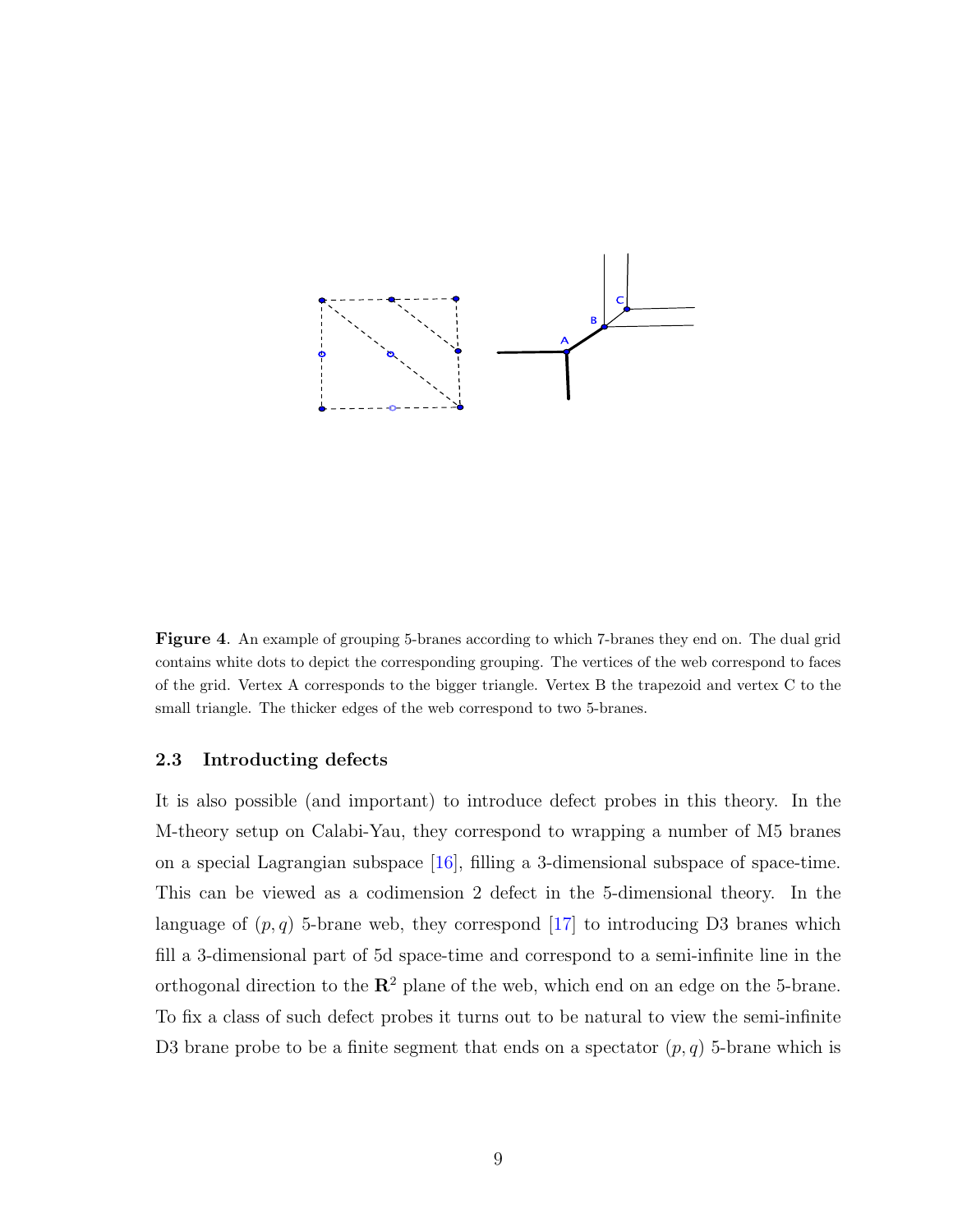

<span id="page-10-0"></span>Figure 5. The D3 branes (or Lagangian branes in the M theory setup), are suspended between a 5-brane at infinity (denoted by a dashed line) and the web. The D3 branes are perpendicular to the plane ending on the web at one of the two dots.

placed infinitely far above the plane of the web (see Figure [5\)](#page-10-0). In the geometric language introducing the spectator 5-brane at infinity corresponds to choosing a compactification of the special Lagrangian which the M5 brane wraps.

If one compactifies this theory on a circle down to 4 dimensions, the resulting defect will correspond to a surface operator of the  $\mathcal{N} = 2$  theory. In the context of webs which give rise to gauge theories some of these probes can be viewed as surface operators of the type studied in [\[18\]](#page-38-7) and connected to this picture in [\[19,](#page-38-8) [20\]](#page-38-9). They correspond to choosing a collection of points on the SW curve, where the D3 brane intersects the web.

In this context as we consider the normalizable deformations of the web, i.e. the breathing modes associated with the closed loops in the web, the spectator 5-branes at infinity do not move, but the D3 brane suspended between the spectator 5-brane and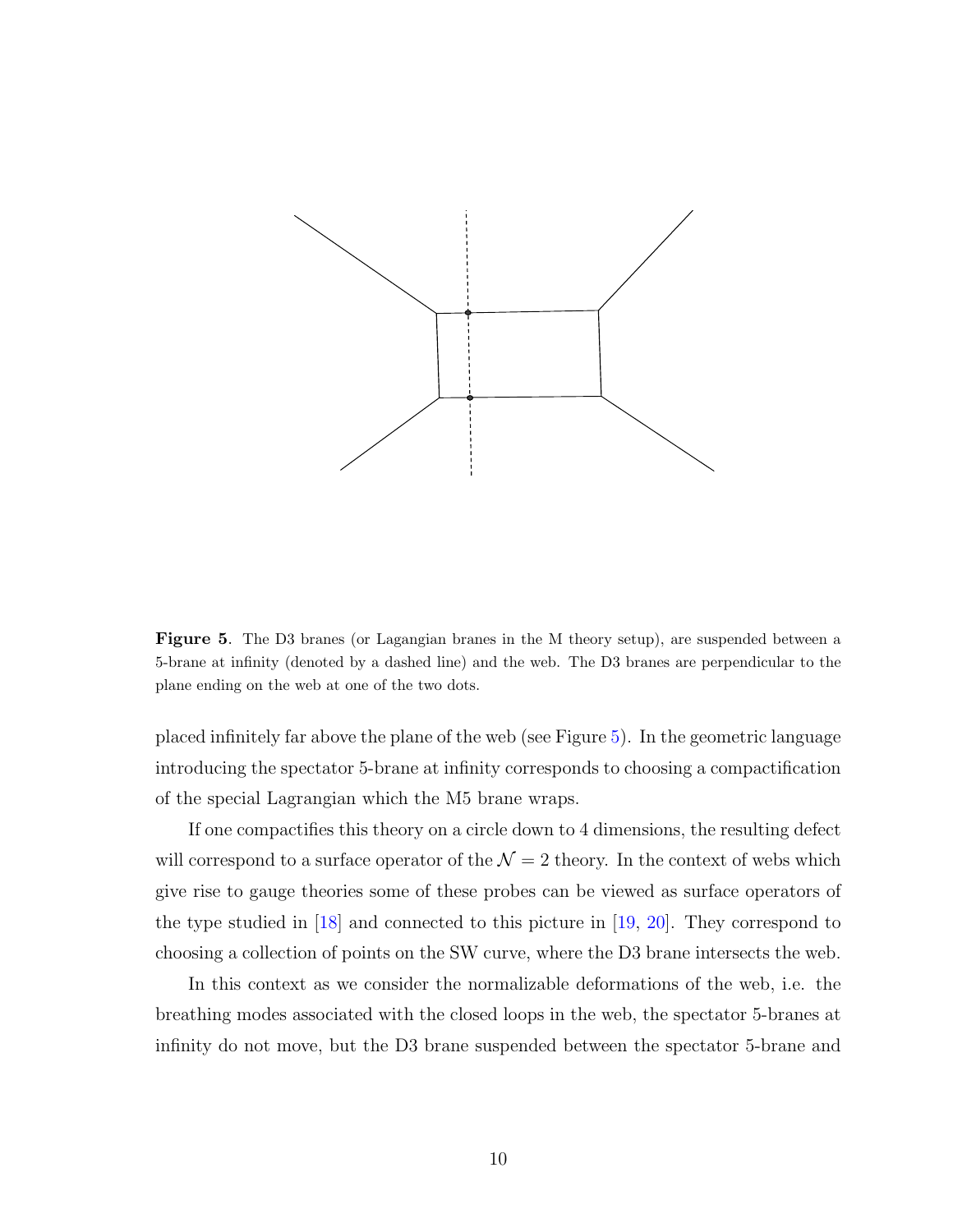

<span id="page-11-0"></span>Figure 6. At the conformal point the web collapses to rays passing through one point.

the web slide along the spectator brane in unison with the breathing mode, so as to continue ending on the web. This defines the class of the defect operators as we give expectation values to the fields. It is in this context that it becomes clear that we need the spectator  $(p, q)$  5-brane at infinity to actually define the defect operator. Different choices of the spectator 5-brane lead to different defect operators. Needless to say we can introduce as many defect probes and as many D3 branes suspended between them and the web, as we wish. The geometry of where the D3 brane probe ends on the web, defines different types of defect operators, which map, upon reduction to 4d in the gauge theory case, to the different types of defects allowed in gauge theory.

#### 2.4 5d Superconformal Points

When 4-cycles in the CY shrink to zero size, we get tensionless strings by wrapping M5-branes over them. In the type IIB setup the tensionless string corresponds to D3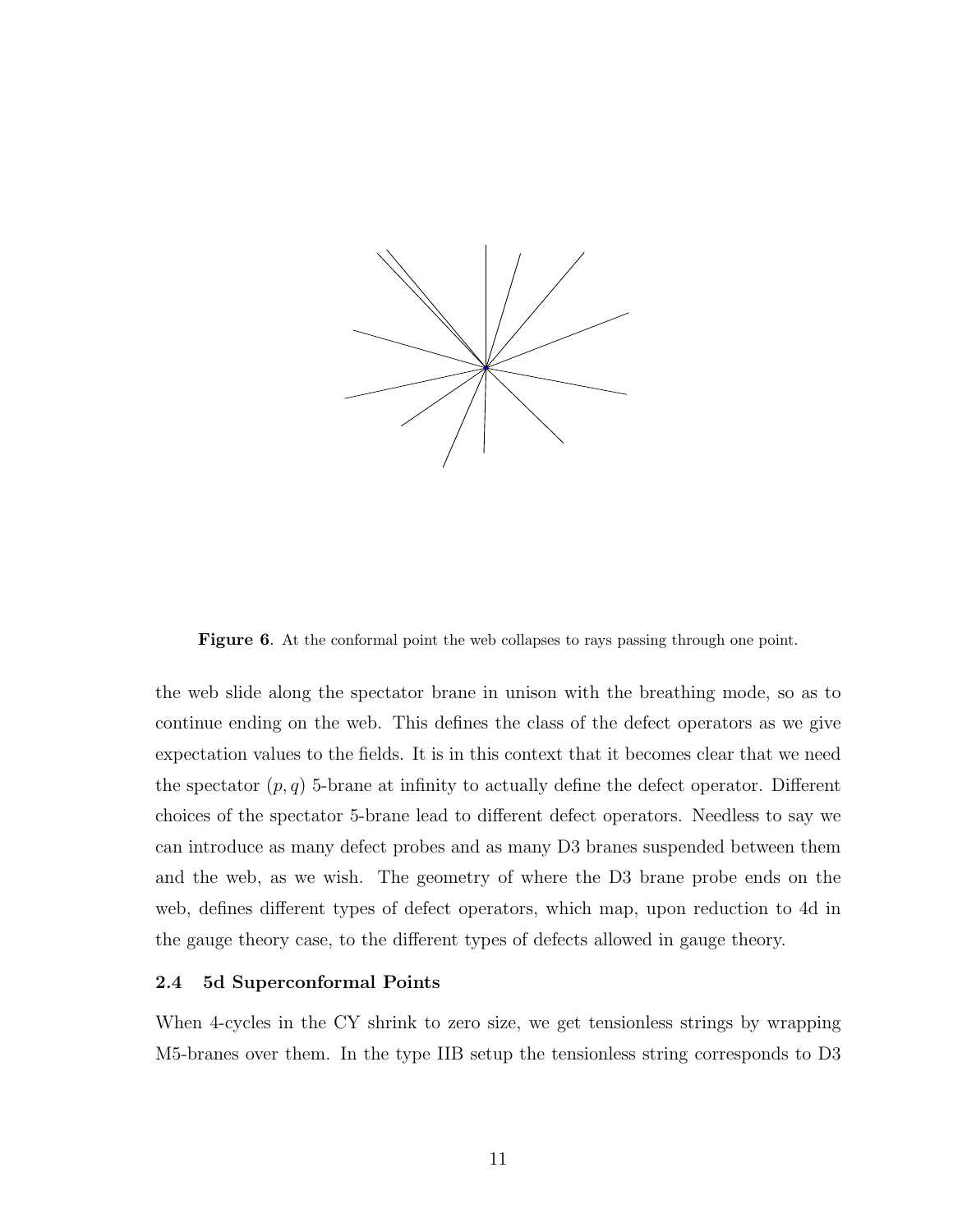branes wrapping the minimal cycles and ending on the (p,q) 5-branes. In addition M2 branes wrapping over the corresponding 2-cycles inside the 4-cycle is massless. We thus get a collection of interacting massless particles and tensionless strings which suggests we have a conformal fixed point. For each web, with at least 1 internal integral point (i.e.  $g \ge 1$ ) we thus end up with a non-trivial conformal theory where all the internal loops vanish. In this limit the web collapses to  $N$  semi-infnite lines passing through the same point (where some semi-infinite lines may have multiplicity, associated to external 5-branes with the same  $(p, q)$ . See Figure [6.](#page-11-0) We can further group these according to which parallel ones end on the 7-brane. It is natural to conjecture that for each such configuration there is a unique superconformal theory in 5 dimensions. Thus we can associate to each integral convex polygon  $P$ , with possible white dots which signify the grouping of the same type  $(p, q)$  branes, a superconformal theory. Two convex integral polygons define the same superconformal theory if they can be mapped to one another by translation on the integral lattice, as well as an  $SL(2, Z)$  change of basis.

Note that the number of mass parameters for this conformal theory is  $N-3$  where N is the number of (black) integral points on the boundary of the polygon (i.e. external lines). This is because we have one mass parameter corresponding to moving each group of external lines, except that a two parameter subspace of this simply corresponds to moving the intersection point of the lines on  $\mathbb{R}^2$  and does not change the theory. We first need to say more precisely how the masses are parameterized: For each brane given by a vector  $w \in H_1(T^2, \mathbb{Z})$  we choose a  $v \in H_1(T^2, \mathbb{Z})$  such that  $\langle w, v \rangle = 1$ . v is unique up to shifting it by an integer multiple of  $v$ .

$$
v \to v + n w
$$

Each such choice of v we will call a 'framing' associated to the brane w. Consider moving the brane w along  $\mathbb{R}^2$ . We parameterize the motion by a real number (mass)  $m \in \mathbb{R}$  multiplied by v. In other words, we move every point of w on  $\mathbb{R}^2$  by mv. Note that the choice of framing is irrelevant for this motion as different framings correspond to shifting the brane parallel to itself which does not change the brane.

We now show that if we parameterize the  $m_i$  corresponding to movement of the branes from the superconformal point (i.e. where  $m_i = 0$  correspond to the supercon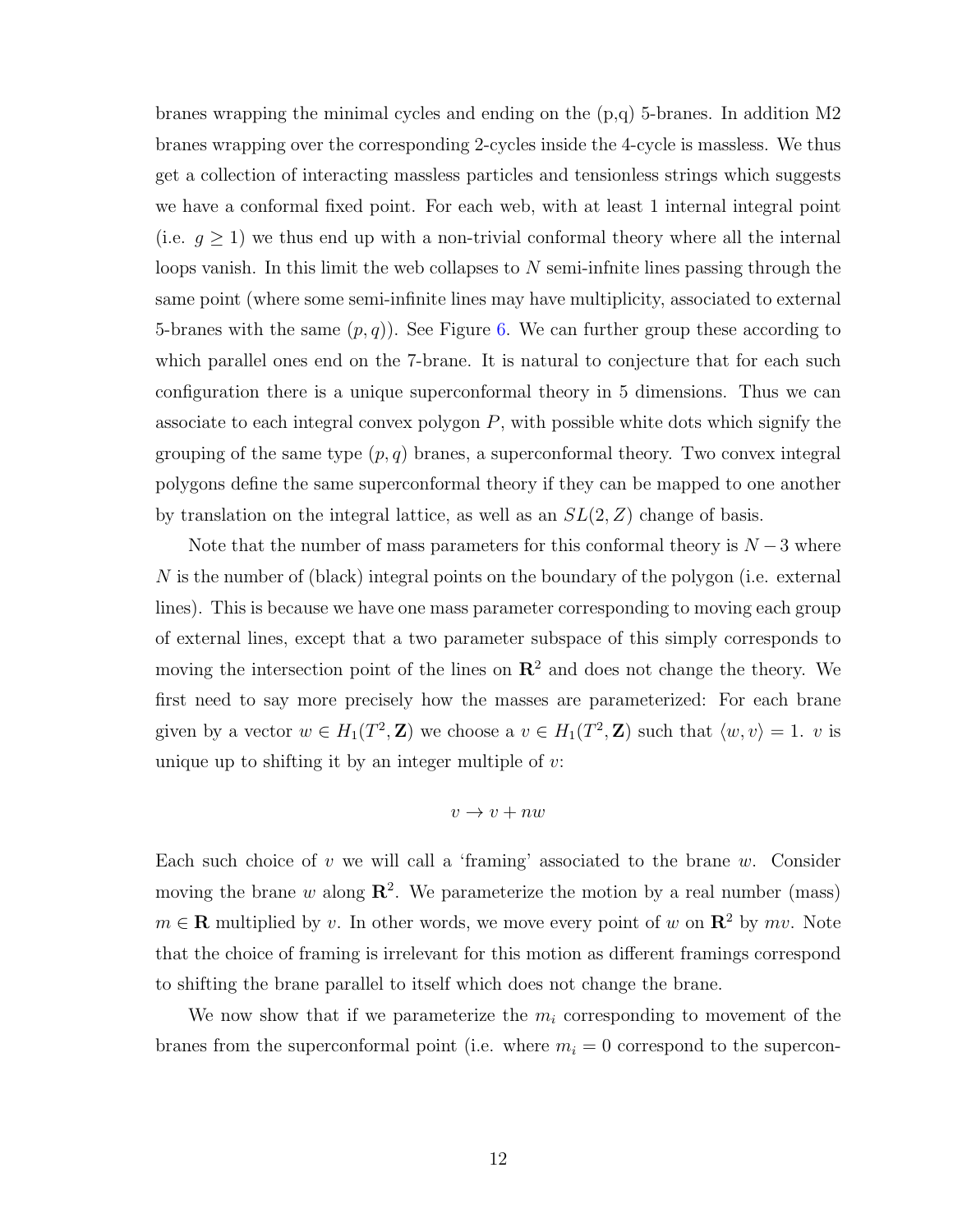formal point) then they are not independent. In particular

$$
\sum_{i=1}^{N} m_i = 0.
$$

To show this we will first show this for three primitive brane junctions. Consider the case with three primitive 7-branes,  $w_1, w_2, w_3$  with

$$
\sum w_i = 0 \quad and \quad \langle w_1, w_2 \rangle = \langle w_2, w_3 \rangle = \langle w_3, w_1 \rangle = 1
$$

Note that by an  $SL(2, Z)$  transformation we can take  $(w_1, w_2, w_3) = ((1, 0), (0, 1), (-1, -1)).$ We can conveniently choose the framings

$$
v_1 = w_2, v_2 = -w_1, v_3 = w_1
$$

If we move  $w_1$  by  $m_1v_1 = (0, m_1)$  and  $w_2$  by  $m_2v_2 = (-m_2, 0)$  the intersection point between  $w_1$  and  $w_2$  branes will have moved by  $(-m_2, m_1)$ . Now the  $w_3$  brane will have to be moved to pass through it. Indeed if we shift  $w_3$  by  $m_3v_3 = (-m_1 - m_2)(1, 0)$  then it passes through it because  $(-m_2, m_1) - (-m_1 - m_2, 0) = m_1(1, 1)$ . We thus learn that consistency of the brane configuration requires that

$$
m_1 + m_2 + m_3 = 0
$$

Now let us consider the general web in a generic position<sup>[1](#page-13-0)</sup>. We can associate to each edge a mass parameter  $m_i$ . The generic web will have cubic vertices which as we have just shown require  $\sum m_i = 0$  at each vertex. Thus the conservation of  $m_i$  implies that the sum of the  $m_i$  over all the external lines vanishes:

$$
\sum_{i=1}^{N} m_i = 0,
$$

which is what we wished to show. Moreover, we can show that two combination of mass parameters are redundant. In fact let  $u_1, u_2$  be a basis for  $H_1(T^2, \mathbb{Z})$ . Translations of  $\mathbb{R}^2$  by  $u = r_1u_1 + r_2u_2$  will shift all the masses according to

$$
m_i \sim m_i + \langle w_i, u \rangle
$$

<span id="page-13-0"></span><sup>&</sup>lt;sup>1</sup>Here we assume there is only a single 5-brane on each edge; this argument can easily be extended to the case where we have groups of  $(p, q)$  branes ending on 5-branes. In this case, as we will mention in section 4 two types of vertices enter, a cubic and a quartic, for each of which the same argument gives the conservation law.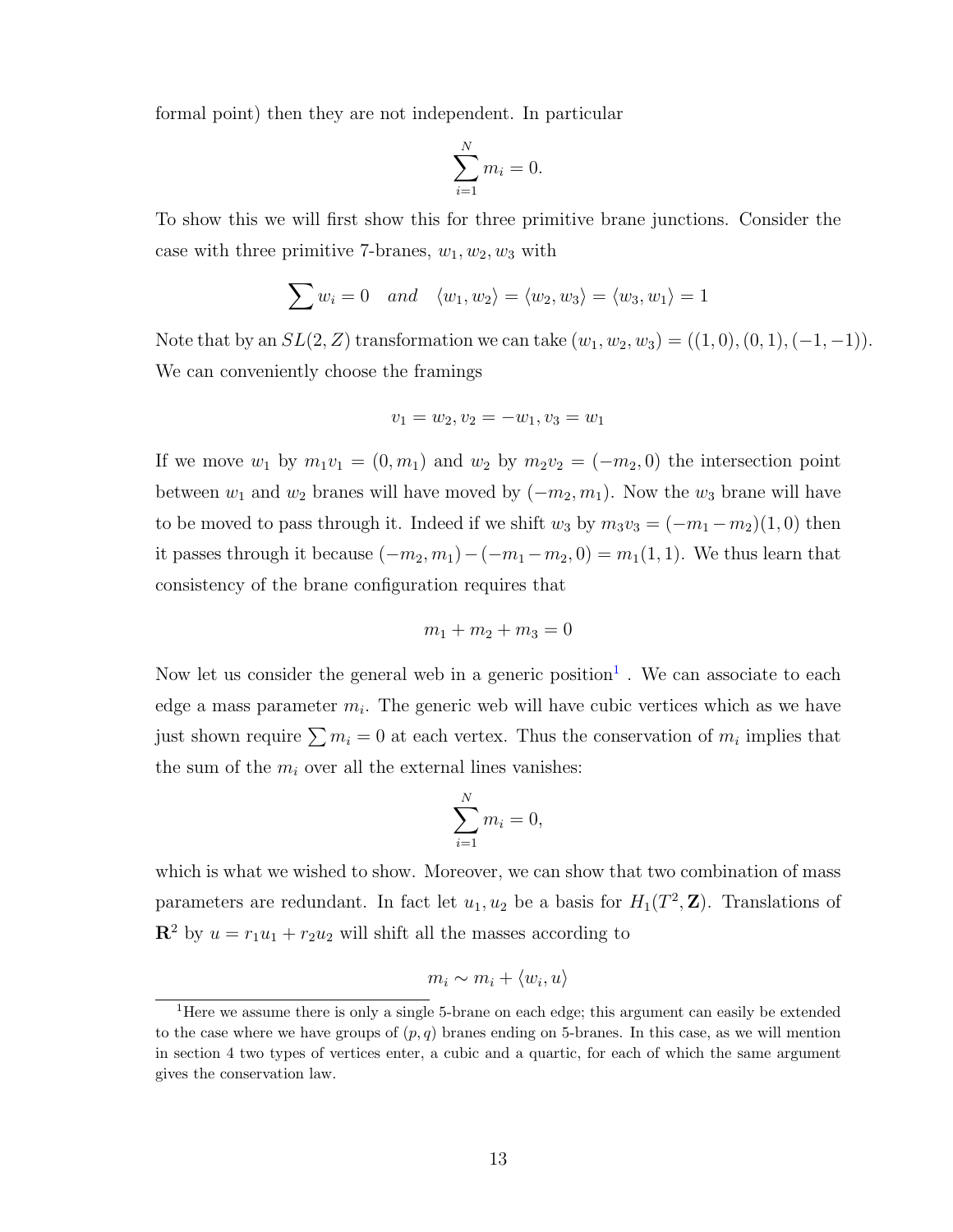Thus out of N potential mass parameters we are left with  $N-3$  independent parameters.

Upon compactification on a circle the mass parameters become complexified and as we have discussed they are captured by the ratio of the coefficients associated with the boundary monomials of  $P$ . In particular to each external line  $w$  we associate the exponentiated mass parameter

$$
M_w = exp(-m_w + i\theta_w)
$$

Furthermore, recall that each w is associated with a boundary edge  $w = -i(m, n)$  $(n_2, -m_2) - (n_1, -m_1)$  of P and we get the identification

$$
M_w = a_{m_1 n_1}/a_{m_2 n_2}
$$

The analog of the mass condition  $\sum m_i = 0$  gets mapped to

$$
\prod_{w\in\partial P}M_w=1
$$

which is automatic. Moreover rescaling  $X \to \alpha X$  and  $P \to \beta P$  shifts

$$
M_w \to M_w \, \alpha^m \beta^n
$$

which gets rid of two additional complex mass parameters. In other words the angular part of the mass parameters  $\theta_w$  also satisfy the constraint

$$
\sum \theta_w = 0
$$

and

$$
\theta_w \sim \theta_w + \langle w, u \rangle
$$

These can be interpreted as follows. Let us consider one of the external lines given by w. For simplicity of exposition let us take the external line corresponding to  $w = (1, 0)$ . This corresponds to tube spanned by  $X$ . In general we can parameterize the SW curve by choosing  $X$  as the local coordinate. In this way  $P$  can be viewed as a holomorphic function  $P(X)$  along the tube. More precisely we can view  $p(x)dx$  as a 1-form along the tube which gives the data of the geometry. For  $|X| \gg 1$  the transverse position of the tube approaches a constant on the  $P$  tube given by

$$
P=M_w
$$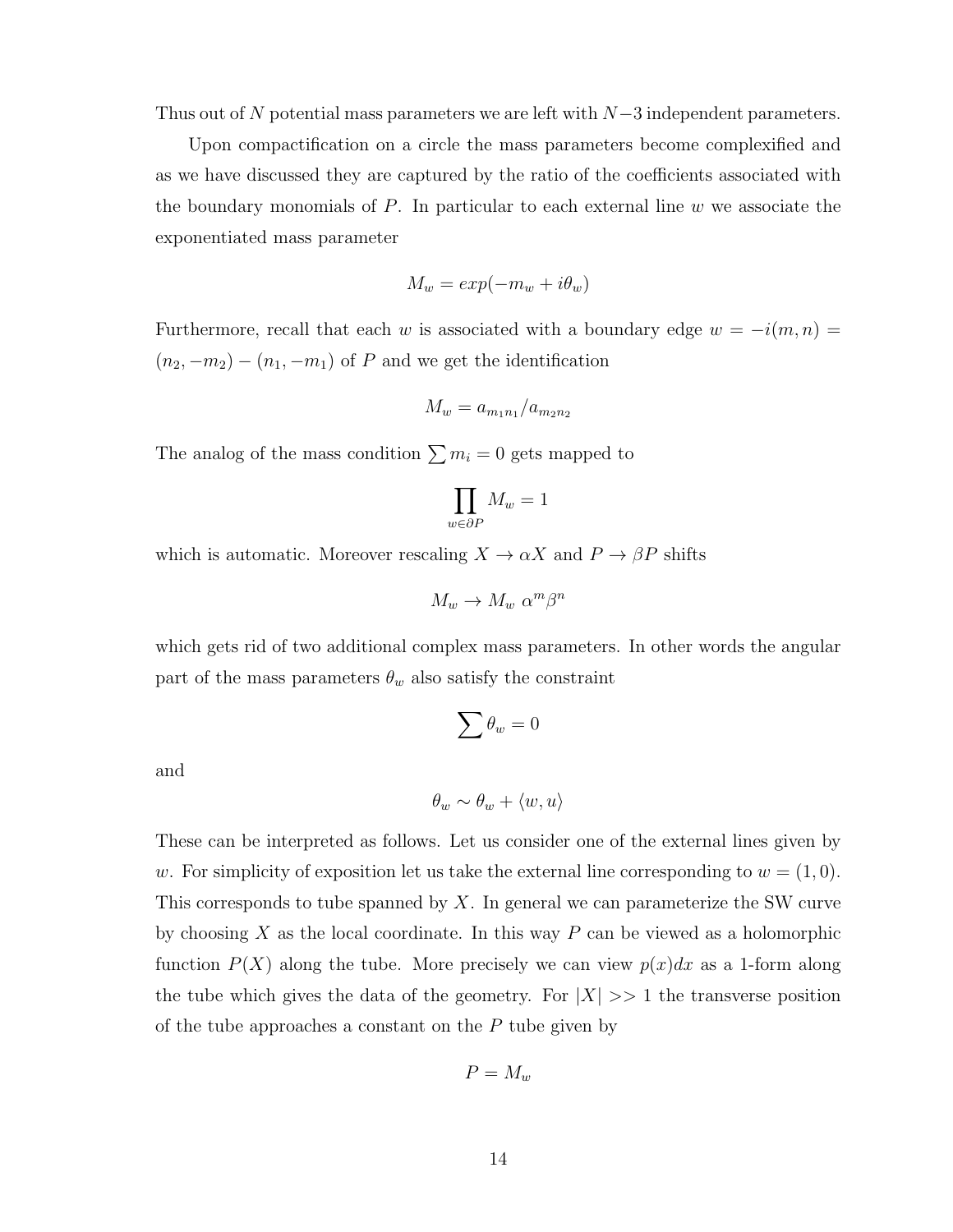

<span id="page-15-0"></span>Figure 7. An external line is characterizes by a winding w on  $\mathbf{T}^2$ . The transverse position of the string, as measured from some base point B on  $\mathbf{T}^2$  corresponds to  $\theta_w$ .

Changing  $m_w$  corresponds to moving the position of the transverse point of the tube along  $\tau_p$  and changing  $\theta_w$  corresponds to rotating the position of the tube in the angular direction. Note that if we project this tube to the  $\mathbf{T}^2$  :  $(\theta_x, \theta_y)$ , it is wrapped around  $\theta_x$  at a position given by  $\theta_p = \theta_w$ . The angular part of the framing of a tube depends on which base point we measure the position of  $\theta_x$  from. Shifting the base point on  $\mathbf{T}^2$ , where we measure  $\theta_w$  corresponds to the degree of freedom of shifting the angular part of the masses by two parameters. See Figure [7.](#page-15-0)

## 3 Topological Strings and 5d Superconformal Indices

Consider M-theory on a Calabi-Yau threefold  $K$ . In addition compactify further on  $S^1 \times TN$  where TN denotes Taub-NUT. The circle product is twisted: as we go around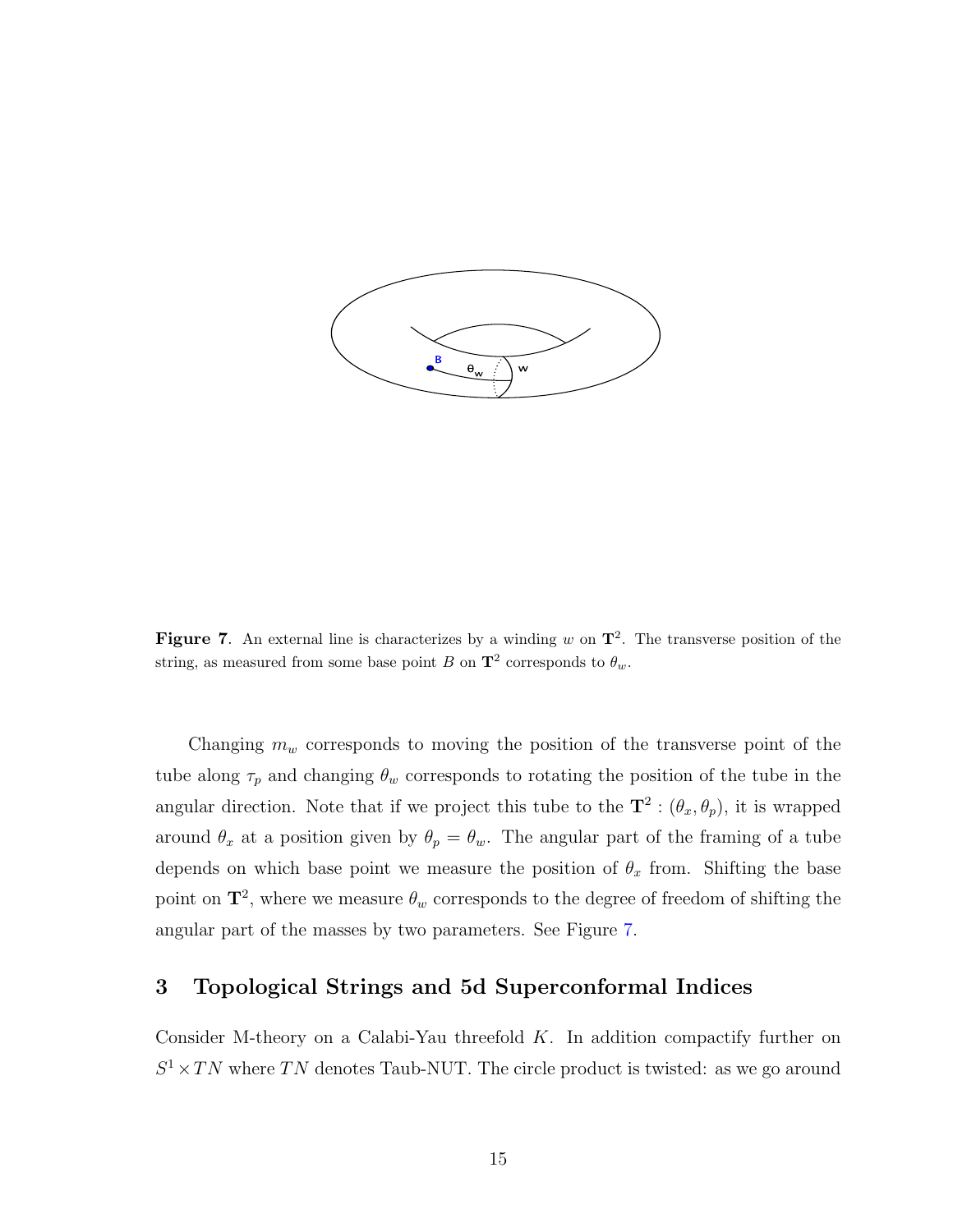$S<sup>1</sup>$  we rotate the two complex planes of TN by

$$
(z_1, z_2) \to (qz_1, q^{-1}z_2)
$$

If the Calabi-Yau is non-compact as in toric cases, and has an extra geometric  $U(1)$ rotation corresponding to R-symmetry, we get a refinement of this by allowing independent rotations

$$
(z_1, z_2) \to (q_1 z_1, q_2^{-1} z_2)
$$

and rotating the internal geometry by a  $U(1)$  rotation given by  $q_1q_2^{-1}$ . The partition function of M-theory for this geometry is a definition of topological string [\[21\]](#page-38-10):

$$
Z_M(K \times S^1 \times_{(q_1,q_2)} TN) = Z^{top}(K,q_1,q_2)
$$

A series of arguments [\[21\]](#page-38-10) relate this definition to the usual definition of A-model topological string when  $q_1 = q_2 = q = exp(i\lambda)$ , where  $\lambda$  is the topological string coupling constant. In this paper for simplicity we sometimes specialize discussion to this case, though the generalization of the amplitudes and methods for computation of refined topological strings are also known.

The topological string partition function for toric geometries (which correspond to webs with multiplicity 1 on each edge) can be computed using topological vertex formalism [\[10\]](#page-37-7) (and its refinement [\[11\]](#page-38-0)–see also [\[22\]](#page-38-11)) which was inspired by the large N dualities of topological strings [\[23\]](#page-38-12).

As discussed already, the Calabi-Yau on toric geometries can be represented by a web W of  $(p, q)$  5-branes. The generic such web has cubic vertices. The topological vertex formalism associates a Young diagram, or equivalently a finite representation  $R$ of  $U(\infty)$  to each internal line. Furthermore to each edge one associates a 'propagator factor' given by  $Q^{n(R)} = \exp(-n(R)t)$  where  $n(R)$  is the number of boxes of  $R, Q = e^{-t}$ and t is the complexified length of the edge (i.e. the integral  $t = \oint_{tube} p dx$ ). Note that to obtain finite amplitudes we need to put trivial representation on the external lines, since  $Q_{external} = 0$  due to infinite length of external lines. Moreover for each cubic junction one introduces a vertex  $C(R_1, R_2, R_3; q_1, q_2)^2$  $C(R_1, R_2, R_3; q_1, q_2)^2$  $C(R_1, R_2, R_3; q_1, q_2)^2$ . The partition function is computed by summing over all representations  $R$  for the internal edges.

<span id="page-16-0"></span><sup>&</sup>lt;sup>2</sup>There are subtleties we are suppressing here, having to do with the choice of framing as well as the choice of preferred direction in the refined case. See the original literature [\[10,](#page-37-7) [11\]](#page-38-0) for more detail. See also the recent work [\[24,](#page-38-13) [25\]](#page-38-14).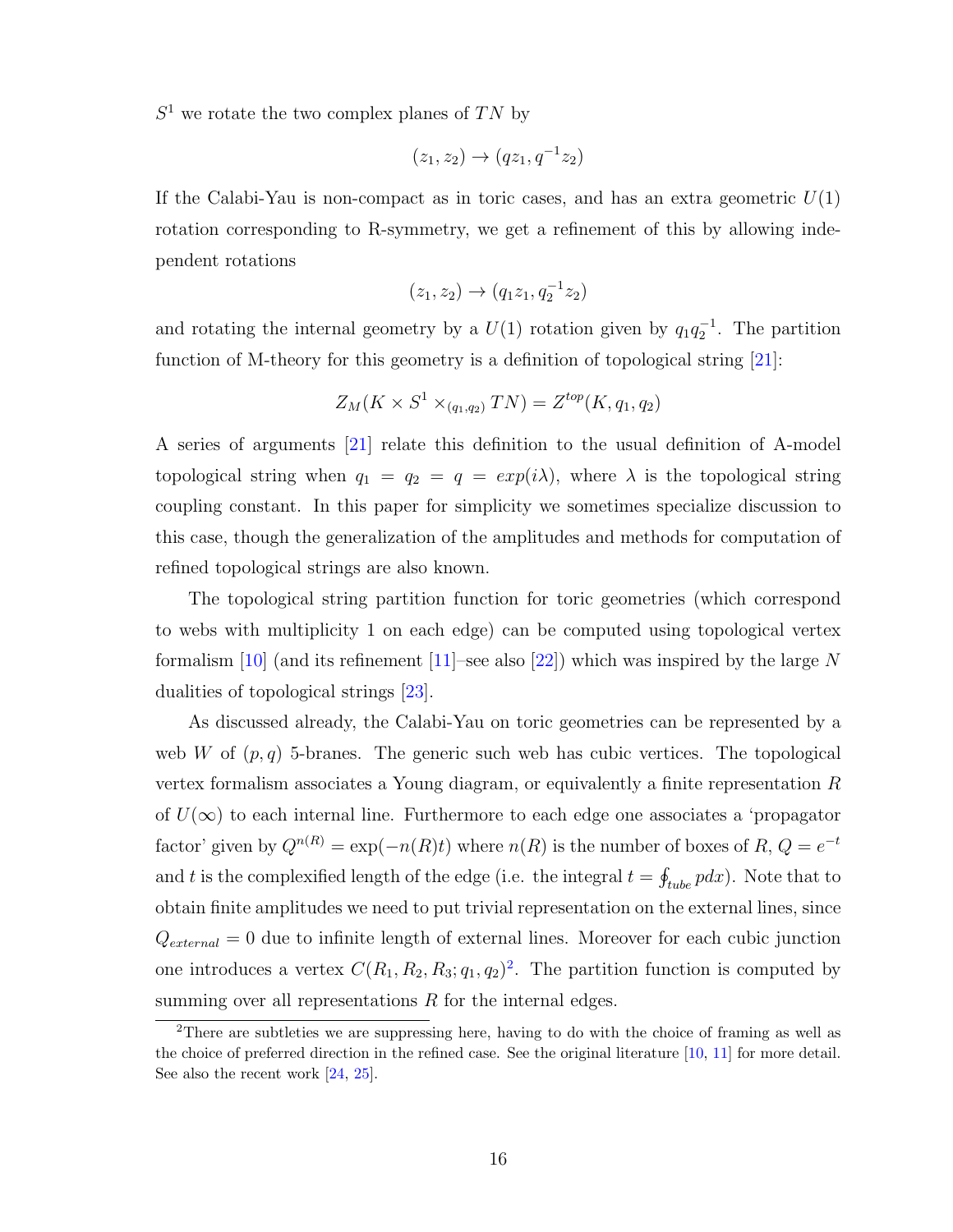The fact that each edge is associated with a representation  $R$  is reminiscent of the oscillator mode of a single chiral boson or a complex chiral fermion. This analogy proved important in explanation of the structure of the topological vertex [\[10,](#page-37-7) [26\]](#page-38-15), as we will now review. Consider a tubular geometry of the web. Let us assume, with no loss of generality, that the tube corresponds to wrapping the  $\mathbb{C}^*$  direction corresponding to X. The embedding of this tube in  $\mathbb{C}^* \times \mathbb{C}^*$  can be characterized by how P, the position on the orthogonal  $\mathbb{C}^*$ , varies over the tube parameterized by X. Noting that the normal direction  $p$  belongs to the cotangent of  $x$ -space, it is natural to describe the normal deformation as being a 1-form in the x-space. We thus consider the normal deformation as

$$
pdx = p_{cl}(x)dx
$$

where  $p_{cl}(x)dx$  can be read from the classical geometry of the mirror curve  $F(X, P) = 0$ , by solving  $p$  in terms of  $x$ . It is natural to ask about fluctuations of this classical geometry, in a holomorphic way. This in particular is parametrized as

$$
p = p_{cl}(x) + \sum_{n} \alpha_n X^n = p_{cl}(x) + \sum_{n} \alpha_n \exp(-n(\tau_x + i\theta_x))
$$

given that  $pdx$  is a 1-form, and it is chiral, it is natural to identify it with a chiral bosonic current:

$$
p dx = \partial \phi
$$

which satisfies  $\overline{\partial}\partial \phi = 0$ . In fact more is true: The radius of the boson (for the unrefined topological string) is such that the boson is equivalent to a complex fermion and we can write<sup>[3](#page-17-0)</sup>

$$
\partial \phi = \psi^* \psi
$$

For this to be true, the radius of  $\phi$  should be 1, such that  $\psi = \exp(i\phi)$ . This turns out to be true as explained in [\[26\]](#page-38-15). The basic idea is that the  $\psi$  corresponds to creation operator for the Lagrangian brane in the Calabi-Yau, or in the type IIB setup as the D3 brane ending on the web. In other words if we add a codimension 2 defect to our theory, this is equivalent to insertion of  $\psi$  at a particular point on the curve. The period of  $\phi$  is precisely correct to capture the charge of the brane ending on the web.

<span id="page-17-0"></span> ${}^{3}$ It is natural to expect that for the unrefined case the boson acquires a background charge, though this has not been worked out.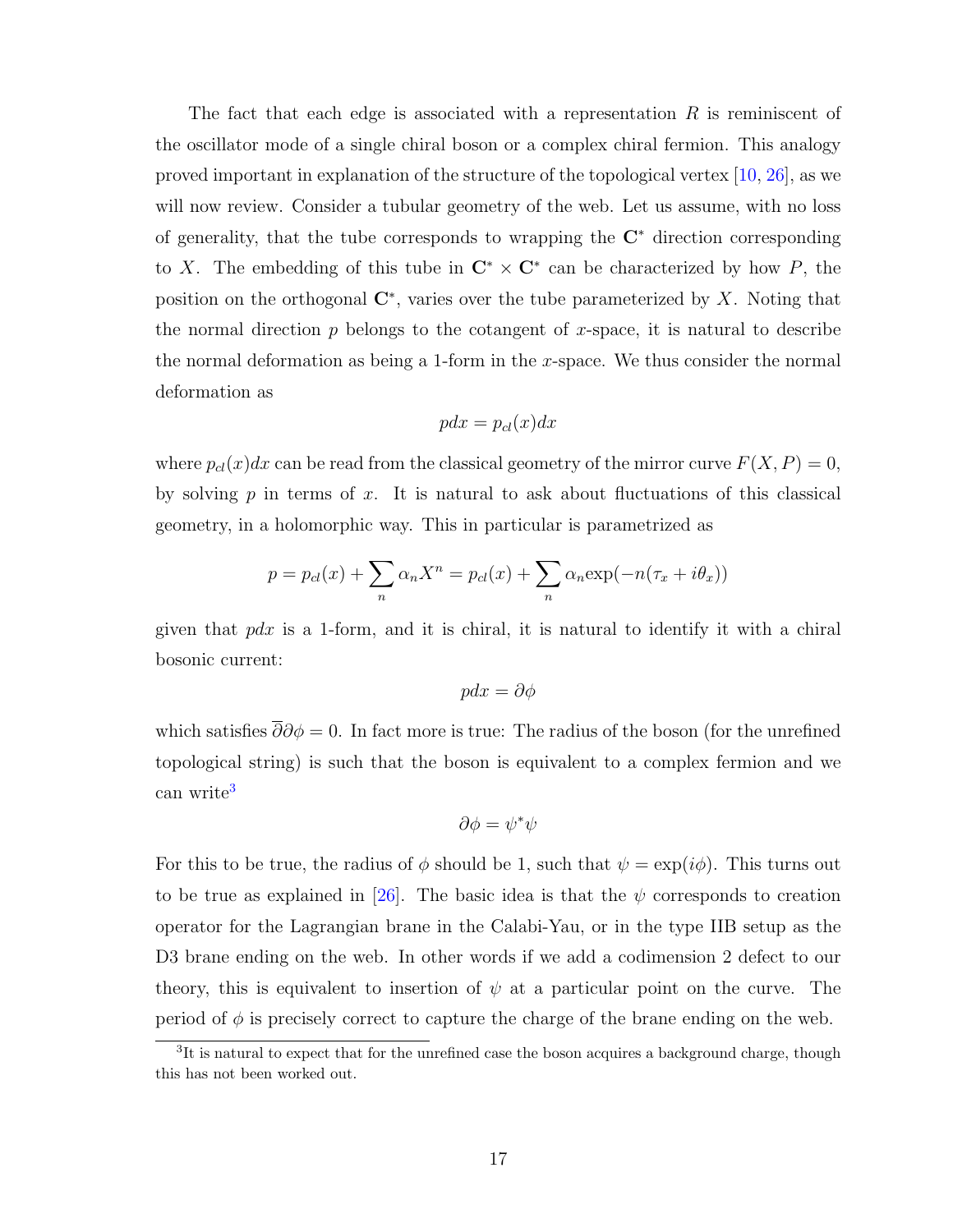

<span id="page-18-0"></span>Figure 8. Topological vertex can be viewed as the partition function of topological string in the presence of defects introduced by branes which end on the web at  $(A, B, C)$ . The excitations  $(R_1, R_2, R_3)$  on the legs are created by them.

The introduction of defects plays a key role in the definition of topological vertex [\[10\]](#page-37-7). In fact the topological vertex can be viewed as the study of the configuration dual to  $\mathbb{C}^3$  where we have introduced three sets of defect probes, one for each edge of the associated web. In this way the branes suspended between the spectator 5-brane and the web, create excitations on each of the corresponding legs of the web, whose amplitude is given by  $C_{R_1R_2R_3}$ . See Figure [8.](#page-18-0)

This structure naturally explains why each edge is labeled by a Young diagram, which is naturally identified with bosonic oscillator fock space (or equivalently  $U(1)$ ) neutral states in a complex fermionic fock space) where the propagator is  $Q^{L_0}$ . However if this description is correct then one would expect that the topological vertex is simply the vertex associated with a chiral boson on thrice puncture sphere. This is almost true!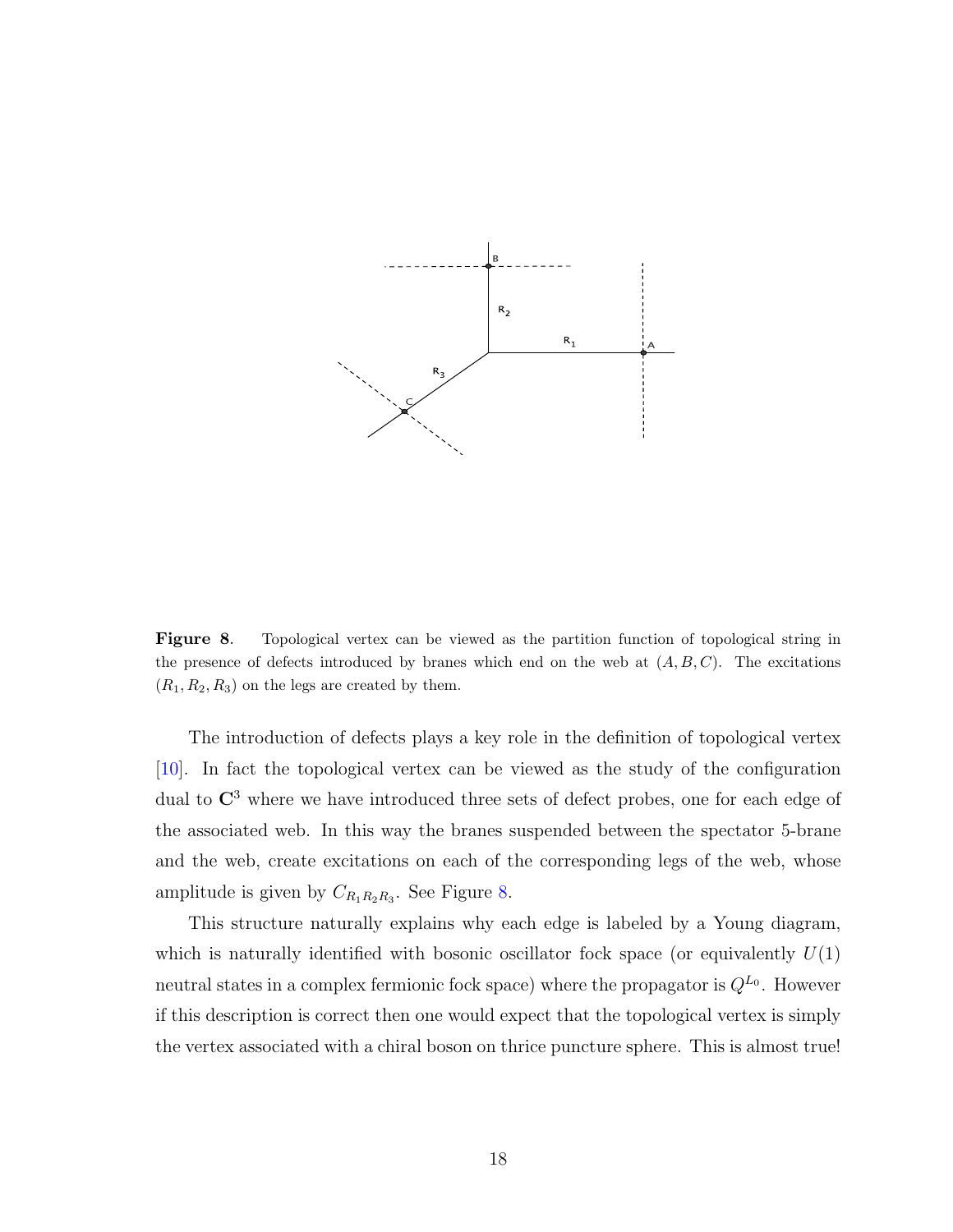However the topological vertex depends on the couplings  $q_i$ . The way this appears is that  $\psi(x)$ , the brane creation operator, is not an ordinary fermion on a Riemann surface  $F(X, P) = 0$ , but rather x, p do not commute when acting on  $\psi$ . In particular in the case  $q_1 = q_2^{-1} = \exp(i\lambda)$ 

$$
[x, p] = i\lambda
$$

We view  $F(X, P) = 0$  (with suitable ordering of x, p) as an operator which annihilates ψ

$$
F(\hat{X}, \hat{P})\psi = 0
$$

and this leads to Ward identities which fix the cubic vertex [\[26\]](#page-38-15). The appearance of this structure was further explained in [\[27\]](#page-38-16) using the M-theory definition of topological strings, and by applying various dualities to it. In particular it was shown there that the topological strings partition function gets mapped to the partition function of type IIA strings for the flat background on  $\mathbb{R}^3 \times \mathbb{C}^* \times \mathbb{C}^* \times \mathbb{R}^{\prime 3}$ , where a D6 brane wraps  $\mathbb{C}^* \times \mathbb{C}^* \times \mathbb{R}^3$  and a D4 brane wraps  $\mathbb{R}^3 \times \Sigma$ , where  $\Sigma \subset \mathbb{C}^* \times \mathbb{C}^*$  is given by  $F(X, P) = 0$ . Notice that the D4 and D6 brane intersect over  $\Sigma$  and the strings stretched between them leads to a complex chiral fermion on  $\Sigma$ . Moreover an NS B-field is turned on over the D6 brane given by  $B = dx \wedge dp/i\lambda$ . Only the holomorphic part of this was relevant for the topological string, but of course reality of B demands that

$$
B = \frac{1}{i\lambda} [dx \wedge dp - d\overline{x} \wedge d\overline{p}]
$$

This B-field makes the D6 brane non-commutative [\[28\]](#page-38-17) with non-commutativity

$$
[x,p] = i\lambda
$$

Moreover the D4-D6 strings form a representation of this non-commutative algebra [\[29\]](#page-39-0), making the fermions behave as a D-module, exactly as was originally found for the topological vertex.

#### 3.1 A purely 4 dimensional perspective

From the description of the topological string amplitudes in terms of D4 and D6 branes discussed in the previous section, as well as the description given in the case of the 5 brane web, it is clear that the main object of interest takes place in the 4-dimensional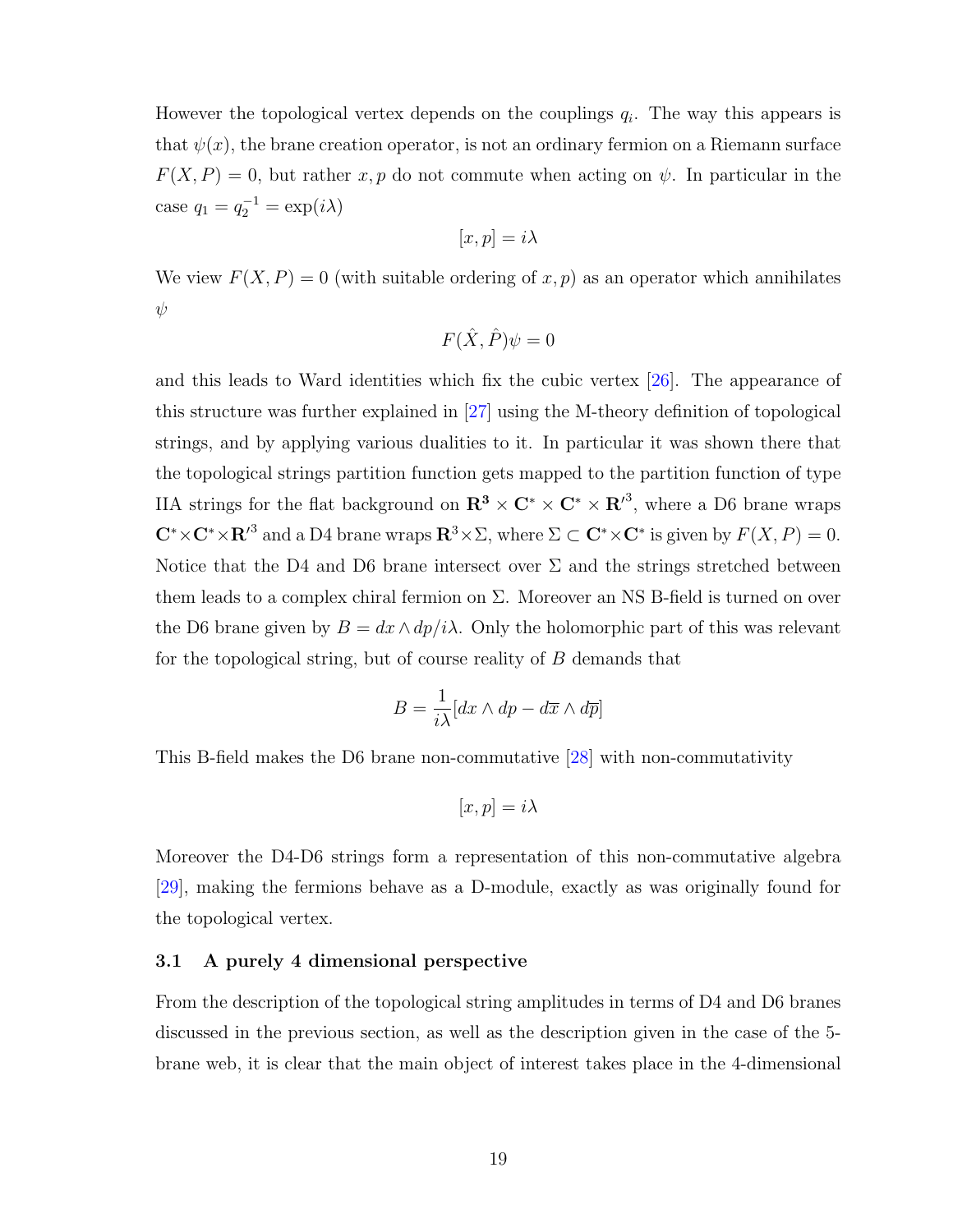space

$$
M={\bf C}^*\times {\bf C}^*
$$

Getting rid of the  $\mathbb{R}^3 \times \mathbb{R}^3$  part of the type IIA string, the D6 brane is replaced by a D3-brane wrapping all of  $M$ , and D4 brane is replace by a D1-brane wrapping a holomorphic curve  $\Sigma$  in M. Moreover there is a B-field turned on in M which is

$$
B = \frac{1}{\lambda} \text{Im}\Omega
$$

where  $\Omega$  is the holomorphic 2-form on M given by

$$
\Omega = \frac{dX \wedge dP}{XP} = dx \wedge dp
$$

Thus we have one 4-dimensional and one 2-dimensional brane in M. We are thus naturally led to ask if there is a theory on  $M$  which is equivalent to topological string associated to toric Calabi-Yau. The answer turns out to be yes! Indeed we can consider topological strings directly on  $M$ . Since  $M$  is hyperKähler the branes can be distinguished in more refined ways, depending on which complex structure one considers. The D3 brane, together with the  $B$  field, turns out to be a co-isotropic brane of the type introduced in  $\left[30\right]$  and studied in the hyperKähler context in  $\left[29\right]$ . For a co-isotropic brane we need  $k \wedge k = B \wedge B$  and the  $k \wedge B = 0$ , both of which are easily checked to be true, where  $k$  is the Kähler form which we take to be

$$
k = \frac{i}{\lambda} (dx \wedge d\overline{x} + dp \wedge d\overline{p}).
$$

In fact this is a 'canonical co-isotropic brane', or 'cc brane' (since the B field is identified with the imaginary part of the canonical holomorphic 2-form on  $M$ ). This is an  $(A, B, A)$  brane distinguishing its brane type relative to the three different complex structures. The brane associated with  $\Sigma$  is a holomorphic brane relative to the usual complex structure, but corresponds to a Lagrangian brane relative to the other two complex structures (as real and imaginary parts of  $\Omega$  vanish on it), and it is thus called a  $(B, A, A)$  brane. In this setup, one case ask what is the nature of the string stretched between the 4-brane and the 2-brane and that turns out to be a chiral fermion [\[29\]](#page-39-0). Moreover the canonical co-isotropic brane has a non-commutativity induced by  $B$  and fermions become what is called a D-module for this non-commutative algebra exactly as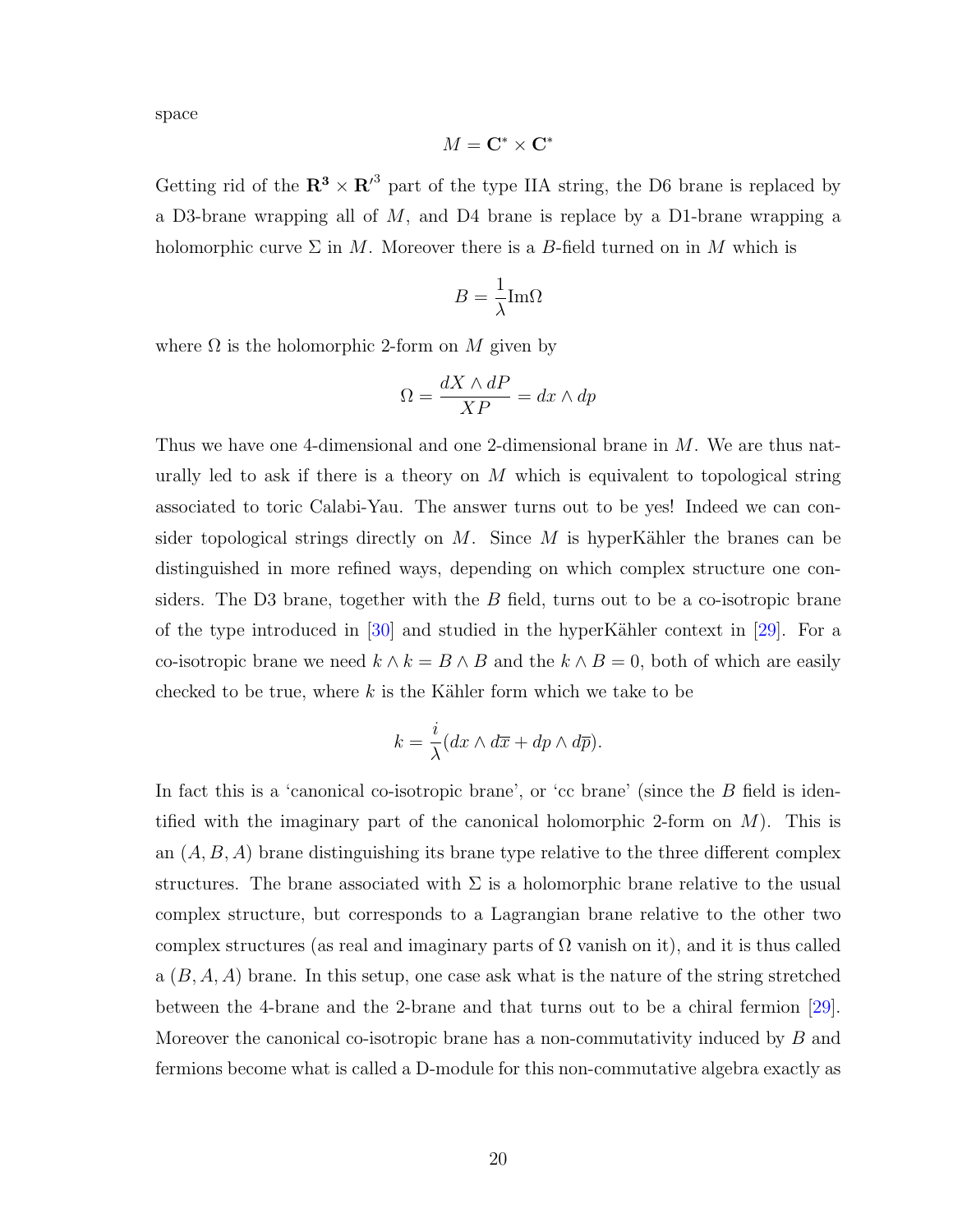was expected for the topological strings. We can summarize this by the statement that the partition function of the topological string on toric Calabi-Yau 3-fold is the same as the partition function of topological string on the 4-manifold M with one cc brane filling M and one  $(B, A, A)$  1-brane wrapping the curve  $\Sigma$  mirror to the toric 3-fold, where the coupling constant of string theory is inversely proportional to the strength of the B-field on M.

#### 3.2 Superconformal Index

The index of  $\mathcal{N} = 1$  superconformal theories in 5d, can be computed by studying the partition function of the theory on  $S^1 \times S^4$  where we twist  $S^4$  by rotations  $q_1, q_2$  as we go around  $S^1$ . Moreover we do an R-symmetry rotation by  $(q_1q_2)^{-1}$  For some examples of computation of superconformal index see [\[31\]](#page-39-2). This can be connected with topological strings setup where roughly speaking we can view  $S<sup>4</sup>$  as gluing two copies of TN and the circle actions on the two  $TN$ 's are opposite. This can be viewed as the partition function of the resulting 4d theory on  $S<sup>4</sup>$ . In this context, as studied in [\[1\]](#page-37-0) we know that the partition function is given by the integral of the form

$$
Z_{S^4} = \int \prod_i da_i \big| Z^{Nek.}(a_i; M_j, q_1, q_2) \big|^2
$$

where the integral is over a Lagrangian subspace of the electric Coulomb parameters  $a_i$ , and  $M_j$  denote the mass parameters and coupling constants. On the other hand the Nekrasov partition function for theories coming from 5d, is believed to be equal to the refined topological string partition function. We thus learn that

$$
Z_{S^4 \times S^1} = \int \prod_i da_i \big| Z^{top}(a_i; \theta_j, q_1, q_2) \big|^2
$$

This structure is explained in [\[9\]](#page-37-6). As discussed there, the integration cycle of moduli of the Coulomb branch is identified with the  $a_i = \theta_i$ , i.e., the compact imaginary part of Coulomb branch parameters and  $\theta_i$  above denotes the imaginary part of mass parameter, which is chemical potential associated with the corresponding global  $U(1)$ symmetry. We have one such parameter for each closed loop in the web diagram. What this means in the topological vertex formalism is that, we will have two Young diagrams on each leg, one for the topological theory and one for the anti-topological theory. This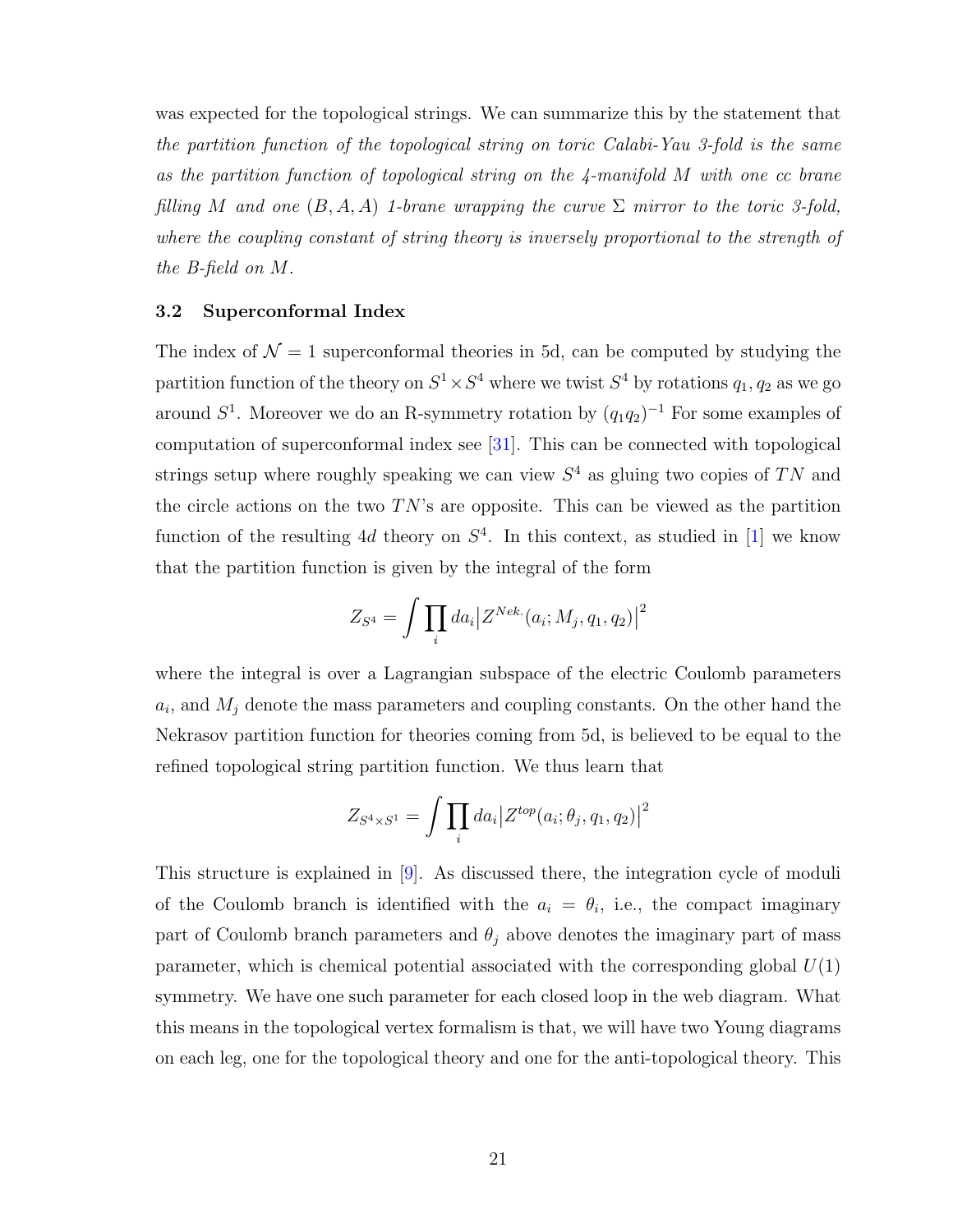can be interpreted as making the chiral boson (or equivalently the chiral fermion) living on  $\Sigma$  become a non-chiral boson (or fermion). Moreover the propagators are now

$$
Q^{L_0} \; \overline{Q}^{\overline{L}_0}
$$

Furthermore for each edge which is part of the loop we integrate over the angular part of the breathing mode. In particular for each loop with integral variable  $\theta$  we get a factor

$$
\int \dots \prod_{i \in \text{ edge in loop}} \exp(i\theta(L_0^i - \overline{L}_0^i)) \ d\theta \dots
$$

This is similar to what we encounter in string diagrams, with two major differences: The propagators are associated to real integrals, which corresponds to twisting the tube rather than lengthening it (the real part of external mass parameters set the length of the propagator tubes). Secondly the angular integral does not project to level matching condition for left and right movers for each edge, because the integral includes all edges in a given loop. This integral projects to the condition that the sum of left-moving oscillator numbers for all edges in a given loop is equal to the corresponding sum over the right-moving oscillator numbers.

As already discussed the superconformal theories we have considered are parameterized by the following data: We choose  $N$  elements each of which is an element  $w_i \in H_1(\mathbf{T}^2, \mathbf{Z})$ . More precisely we choose a specific straight winding mode in each given homology class, which comes in addition with an angle corresponding to moving the winding mode parallel to itself, which we denote by  $\theta_i$ . We denote the corresponding superconformal index for this theory by

$$
I(w_1, \theta_1, ..., w_N, \theta_N; q_1, q_2)
$$

As we have already noted I vanishes unless the following conservation laws hold:

$$
\sum_{i=1}^{N} w_i = 0, \qquad \sum_{i=1}^{N} \theta_i = 0
$$

In other words

$$
I(w_1, \theta_1, ..., w_N, \theta_N; q_1, q_2) = \delta(\sum w_i) \delta(\sum \theta_i) f(w_i, \theta_i; q_1, q_2)
$$

We have seen evidence of a new string theory in 4-dimensions. We now collect these evidences and propose a new string theory in 4 dimensions.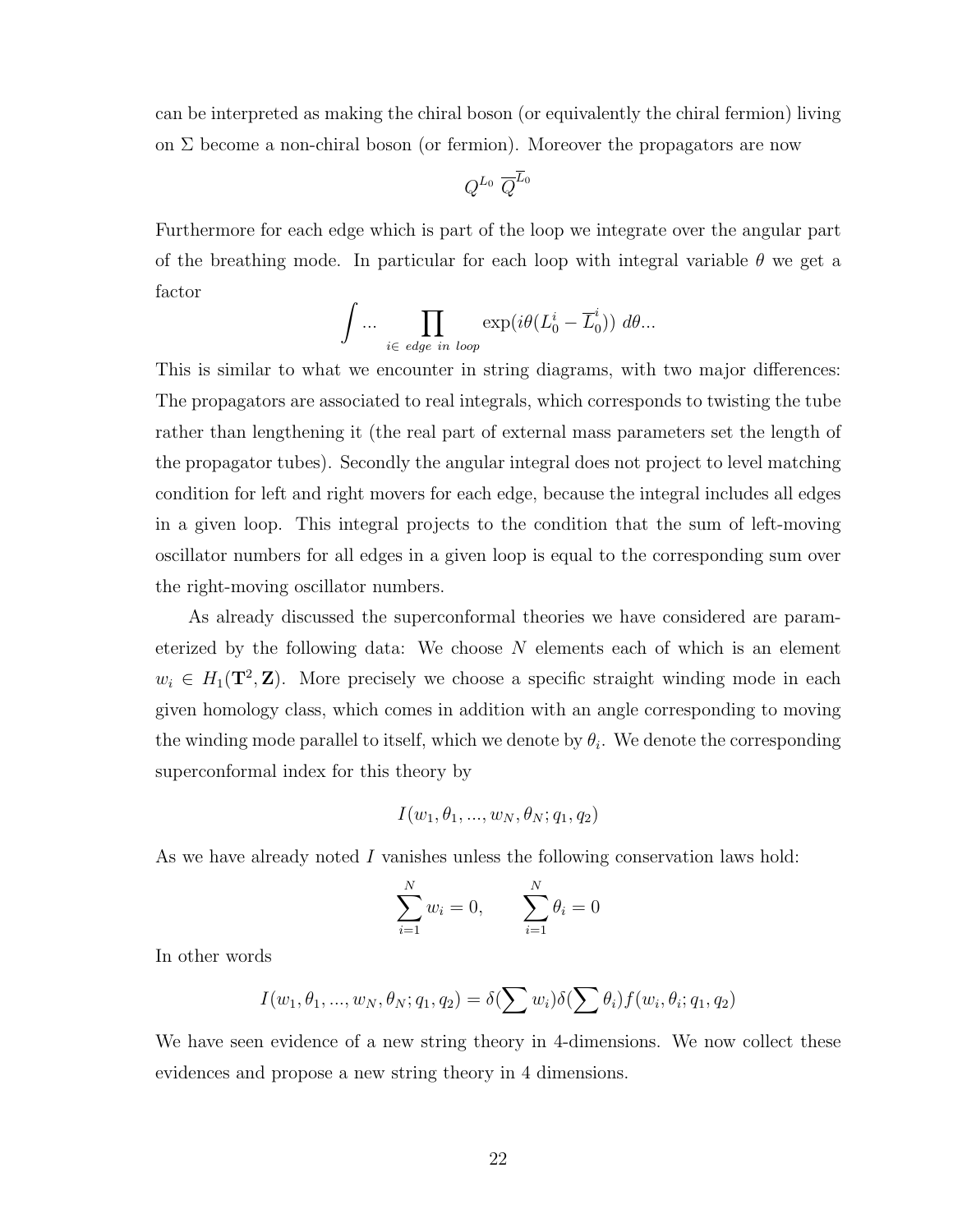## 4 A String Theory in 4 Dimensions

The string theory we propose propagates in the 4-dimensional space

$$
M = \mathbf{C}^* \times \mathbf{C}^* = T^* \mathbf{T}^2.
$$

This space comes equipped with a natural flat Kähler metric. This would be viewed as the Euclidean version of the theory. There is no natural  $(3, 1)$  signature version of this theory, due to the importance of symplectic/holomorphic structure in this geometry. The closest analog of Wick rotation in this theory, due to its complex structure, would correspond to changing the signature of the metric in the  $\mathbb{R}^2$  in the cotangent directions of M,  $(\tau_x, \tau_p)$ . In this way each of the asymptotic tubes will in fact be stretched in the usual  $1+1$  signature geometry. Thus the Wick rotation would be associated to a  $(2, 2)$ signature space, as is the case with  $N = 2$  strings  $[12]^4$  $[12]^4$  $[12]^4$ .

We will now describe its physical on-shell states, its off-shell states, and its scattering amplitudes. We will then suggest some steps in how one can come up with a more direct definition of such a string theory. A prominent role will be played by the  $T^2 \subset M$ , which we think of as spatial directions for this string theory. The Hilbert space of the theory involves winding strings which we parametrize by a winding direction w. The on-shell string states will be identified with straight winding strings which in addition are labeled by an angle  $\theta$  denoting the transverse position of the winding string as measured from a fixed point on  $\mathbf{T}^2$ . The oscillator modes of the string, which we view as 'off-shell' states, correspond to transverse oscillation modes, one left-moving and one right-moving which can be classified by a pair of Young diagrams  $(R_L, R_R)$ . Note that if we had a signature  $3 + 1$  strings, we may have expected two directions for oscillation modes, as there are two transverse directions to the strings. However, in the  $(2, 2)$  signature case, the transverse space to the worldsheet will have signature (1, 1) and it is natural to expect the string theory to have a symmetry to allow us to gauge away oscillation states in the transverse temporal direction, as we demand for this theory. We thus have the string states labeled by

$$
(w,\theta,R_L,R_R)
$$

<span id="page-23-0"></span><sup>&</sup>lt;sup>4</sup>In the  $N = 2$  string case both of the transverse oscillators to the worldsheet ends up being a gauge degree of freedom. This is related to the fact that the  $N = 2$  worldsheet has in addition a  $U(1)$  gauge field on the worldsheet.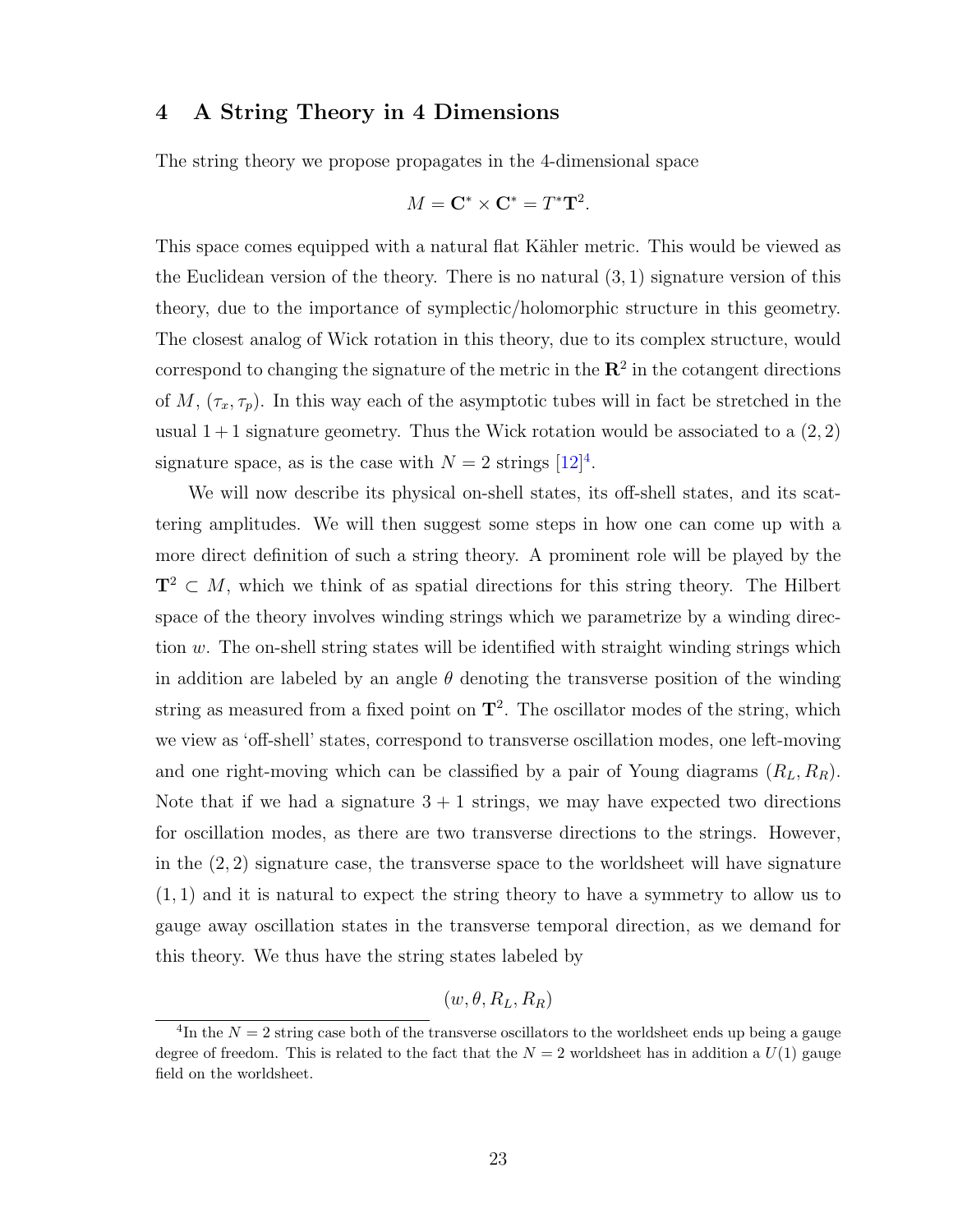where on shell states will be identified with the subset where  $R_L = R_R = \emptyset$ , which we simply denote by  $(w, \theta)$ . The corresponding field we will denote by  $\Phi(w, \theta)$ . This theory will have a conservation law associated to both w and  $\theta$ . In particular all interactions conserve  $\sum w_i$  as well as  $\sum \theta_i$ . Moreover the  $\theta_i$  have an overalll 2-parameter redundancy by shifting the base point on  $T^2$  where they are measured. This is then our proposal for computing the scattering amplitudes of this string theory: Let  $\langle \prod_{i=1}^N \Phi(w_i, \theta_i) \rangle$  denote the scattering amplitudes of this string. Then we propose

$$
\langle \prod_{i=1}^{N} \Phi(w_i, \theta_i) \rangle = I(w_i, \theta_i; q_1, q_2)
$$

where  $I$  denotes the superconformal index of the corresponding 5d theory.

The basic interaction of this theory for string states which have primitive windings is cubic and is given by the refined topological vertex<sup>[5](#page-24-0)</sup>. By an  $SL(2, Z)$  transformation this will have the structure of  $6$ 

$$
\langle \Phi_{R_L^1, R_R^1}((1,0), \theta_1) \Phi_{R_L^2, R_R^2}((0,1), \theta_2) \Phi_{R_L^3, R_R^3}((-1,-1), \theta_3) \rangle = \delta(\sum \theta_i) C_{R_L^1 R_L^2 R_L^3} \overline{C}_{R_R^1 R_R^2 R_R^3}
$$

This structure suggests that we should think of  $\theta$  as some 'momenta' which is conserved (modulo integer multiples of  $2\pi$ ).<sup>[7](#page-24-2)</sup>

#### 4.1 Multi-wound strings

In the context of toric geometries and the  $(p, q)$  5-brane web, the winding strings are all primitive classes of  $H_1(\mathbf{T}^2, \mathbf{Z})$ . Moreover if we consider a state in winding sector n times a primitive one, we can split it up to  $n$  primitive strings. However, it is natural to ask if it makes sense to have 'bound states' were winding strings  $w_i$  could end up being multi-wound states. From the view point of  $(p, q)$  5-branes at first it seems not possible, because type IIB S-duality predicts that there are no bound states when  $p$ 

<span id="page-24-0"></span><sup>&</sup>lt;sup>5</sup>The overall normalization of the topological vertex, comes with some power of refined MacMahon function. As explained in [\[9\]](#page-37-6) the natural normalization turns out to be associating a MacMahon function for each vertex. Moreover each external string state comes with an extra factor of inverse of MacMahon and the vacuum amplitude itself come with a factor of square of MacMahon. This gives an overall factor of MacMahon to the power of twice the genus of the curve.

<span id="page-24-1"></span> $6$ We are suppressing subtleties having to do with choice of preferred directions [\[11\]](#page-38-0) for the refined case, which is a choice of gauge for off-shell scattering amplitudes. See in particular [\[24\]](#page-38-13).

<span id="page-24-2"></span><sup>&</sup>lt;sup>7</sup>Even though  $\theta$  appears as position of the string in  $\mathbf{T}^2$ , its parameterization in terms of the boson living on it leads to the identification  $\partial \phi = i\theta$  which is the momentum for  $\phi$ .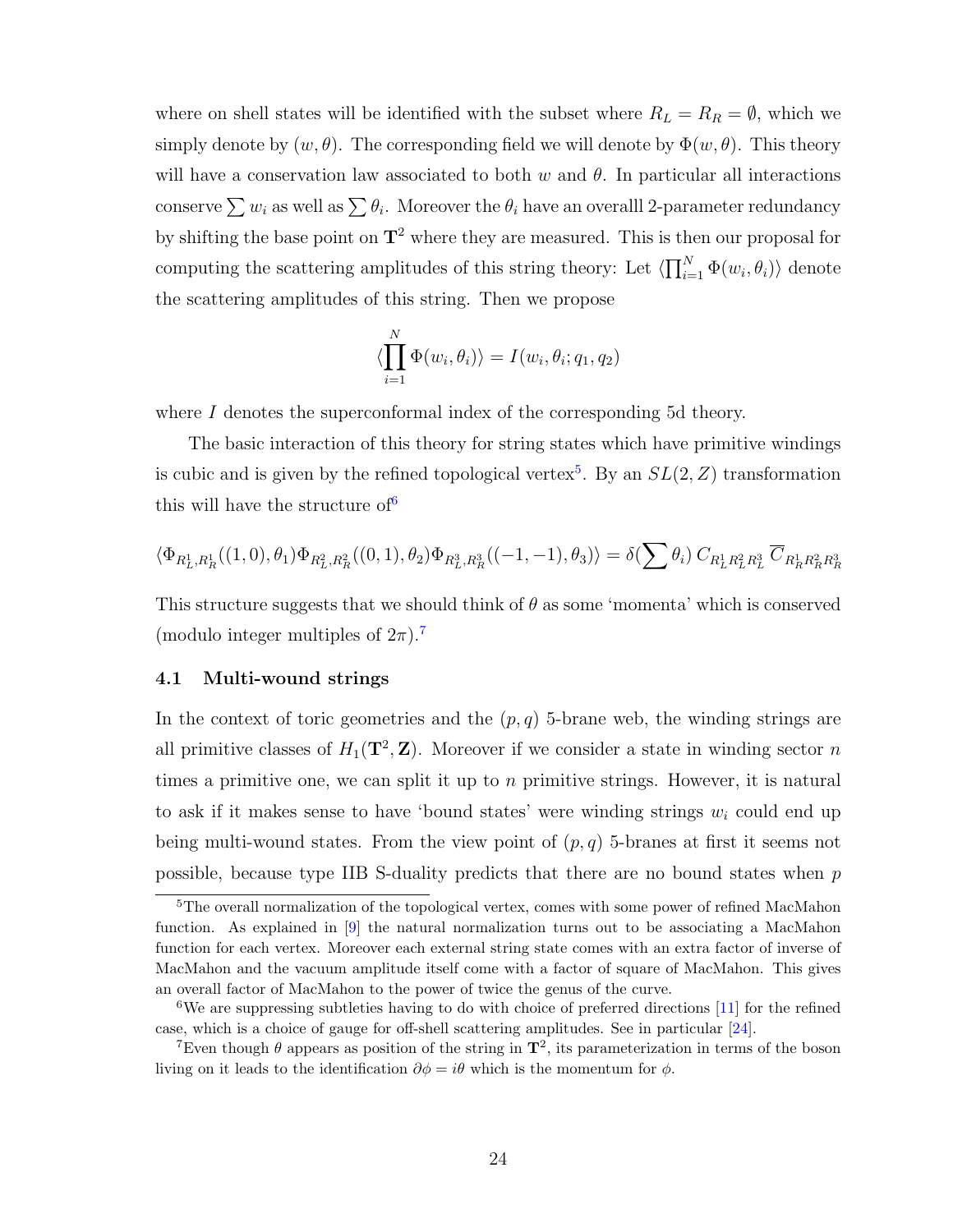and  $q$  are not relatively prime. However, as we have already reviewed, introduction of 7-branes to the story, can allow the 5-branes to effectively bind when a number of them are forced to end on a given 7-brane. This has been considered in the context of  $(p, q)$  5-branes [\[15\]](#page-38-4). The same story can be described in the geometric Calabi-Yau case: There are cases such as Calabi-Yau with higher del Pezzo's (such as  $\mathbf{P}^2$  blown up at 8 points), which have no toric description, but nevertheless they admit a degenerate torus action as has been studied in [\[32\]](#page-39-3). Having 7-branes suggest changing the  $T^2$  fiber, as in F-theory, to vary over the base. Even though it is in principle possible to consider this here, a more natural possibility is to take these 7-branes to be infinitely far away in the  $\mathbb{R}^2$  base of M, as we have considered in our discussion of the 5-brane webs. In such a case we can still take the  $T^2$  to have a fixed complex structure and just allow the boundary winding strings to be multi-wound. Needless to say we can also consider the superconformal index for such theories and use this to define the scattering of multiwound strings. In order to apply topological vertex formalism, we need to extend it to include additional vertices. To this end additional vertex structure were introduced in [\[32\]](#page-39-3), precisely for computations of topological string in these cases. Putting the wound strings as originating from infinity suggests a somewhat different realization of the vertex of [\[32\]](#page-39-3). In particular the generalized s-rule [\[33\]](#page-39-4) studied in [\[15\]](#page-38-4) would suggest that we need two additional type of vertices involving multi-wound states. One cubic and one quartic. See Figure [4](#page-9-0) for an example of all three types of vertices. The cubic vertex is of the form

$$
(n,0) + (0,n) \rightarrow (n,n)
$$

which reduces to the usual vertex when  $n = 1$ , and the quartic one corresponds to

$$
(n+m,0) + (0,n) \to (n,n) + (m,0)
$$

and reduces to the cubic one when  $m = 0$ . It would be important to extend the topological vertex formalism to include these vertices as well [\[34\]](#page-39-5).

#### 4.2 Some basic properties of the scattering amplitudes

As already discussed in section 3,  $\theta$ -momenta are conserved. Thus we end up with integration over  $\theta$  variables, one for each primitive loop of the scattering diagram, i.e. for each genus of the worldsheet. Moreover the propagator for each edge is fixed by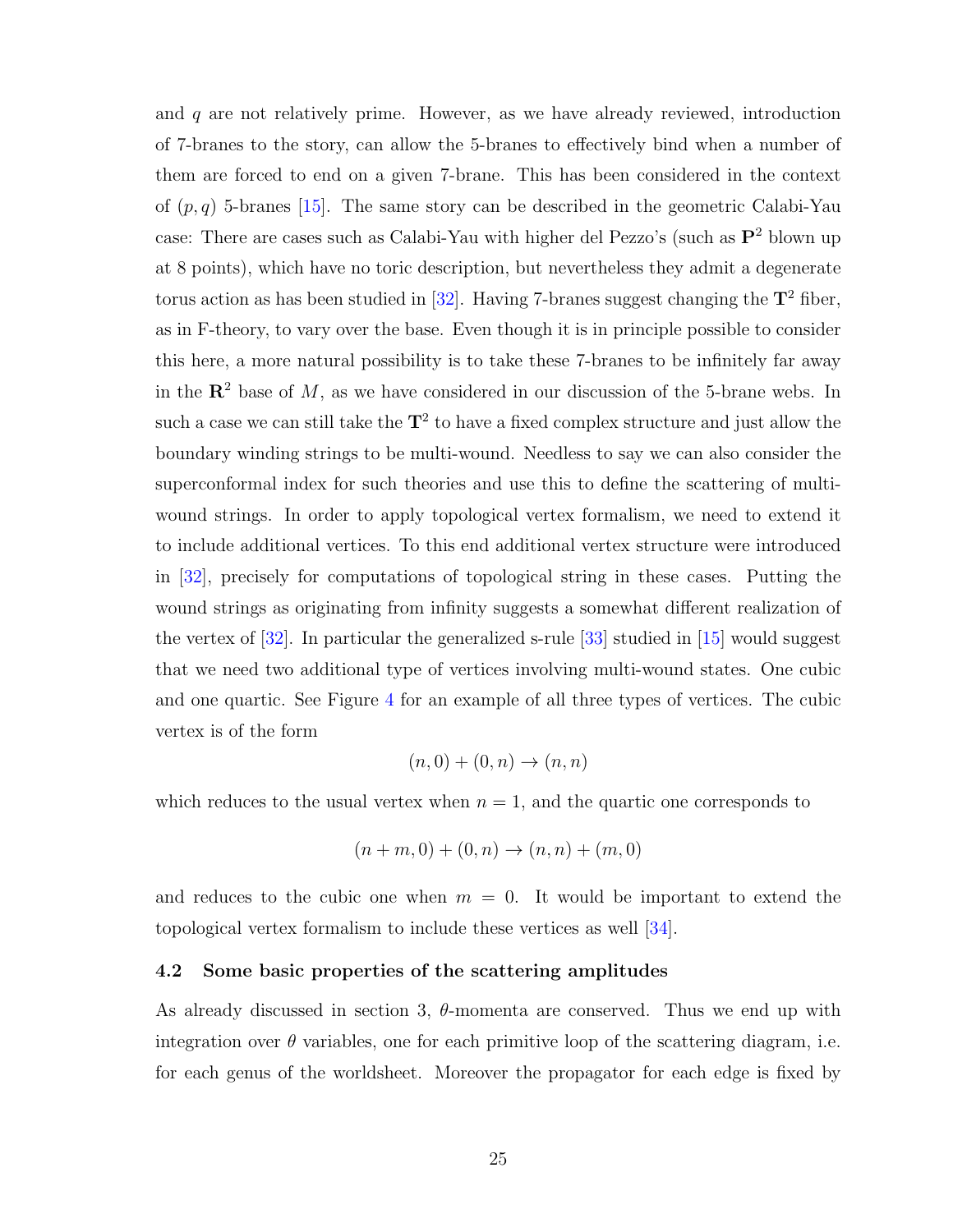the external momenta, as well as the momenta in each loop. The internal propagators will include off-shell states associated to string oscillator modes. In cases where the external winding states are primitive, conservation of winding number and the basic cubic interaction, fixes the genus of the world sheet to be

$$
g = \frac{1}{2} \sum_{i < j} \langle w_i, w_j \rangle - \frac{N}{2} + 1
$$

where we order the  $w_i$  according to the angle they make with the positive real axis in the counter-clockwise sense. This formula is valid even if we have more than one string in the same primitive winding class. If the external states include multiple wound strings, again there is a fixed genus which gives the amplitudes but in this case the formula for g is more complicated. The above expression for g gives an upper bound in the multi-wound case.

To compare with what we usually see in string theory, typically amplitudes receive contributions for all genera. Here, for each fixed scattering state, we get a contribution from a fixed genus. This sometimes does happen for special supersymmetry protected scatterings in superstring perturbation theory. Here we are computing amplitudes with given fixed asymptotic geometry, specified by  $(w_i, \theta_i)$  and the 1-brane worldsheet is a Riemann surface which is forced to be a holomorphic brane (as in topological string). This fixes the worldsheet to have a fixed genus. Moreover the moduli of string worldsheet with this asymptotic behavior is not unique and we have a  $g$  complex dimensional moduli space of such world sheets (given by the classical SW curve  $\Sigma$ ). Somehow, consistent with the fact that we do not want excitations in the temporal directions, we should be forced to restrict this to a g-real dimensional subspace.

Another contrast with the usual string theory perturbation is that there we have an integration over  $3g - 3$  complex moduli, which correspond to complexified lengths of the tubes making up the worldsheet. Here we are ending up with a  $g$ -dimensional real integration space, as in field theories. The integration variables are comprised of the angular moduli of the tubes. Moreover the angular moduli of the edges are not independent and there is one such angular moduli for each loop (i.e. one for each genus).

In string theory we can also have non-wound strings. Here we do not yet have any interpretation for amplitudes associated to such states. In that sense our worldsheet is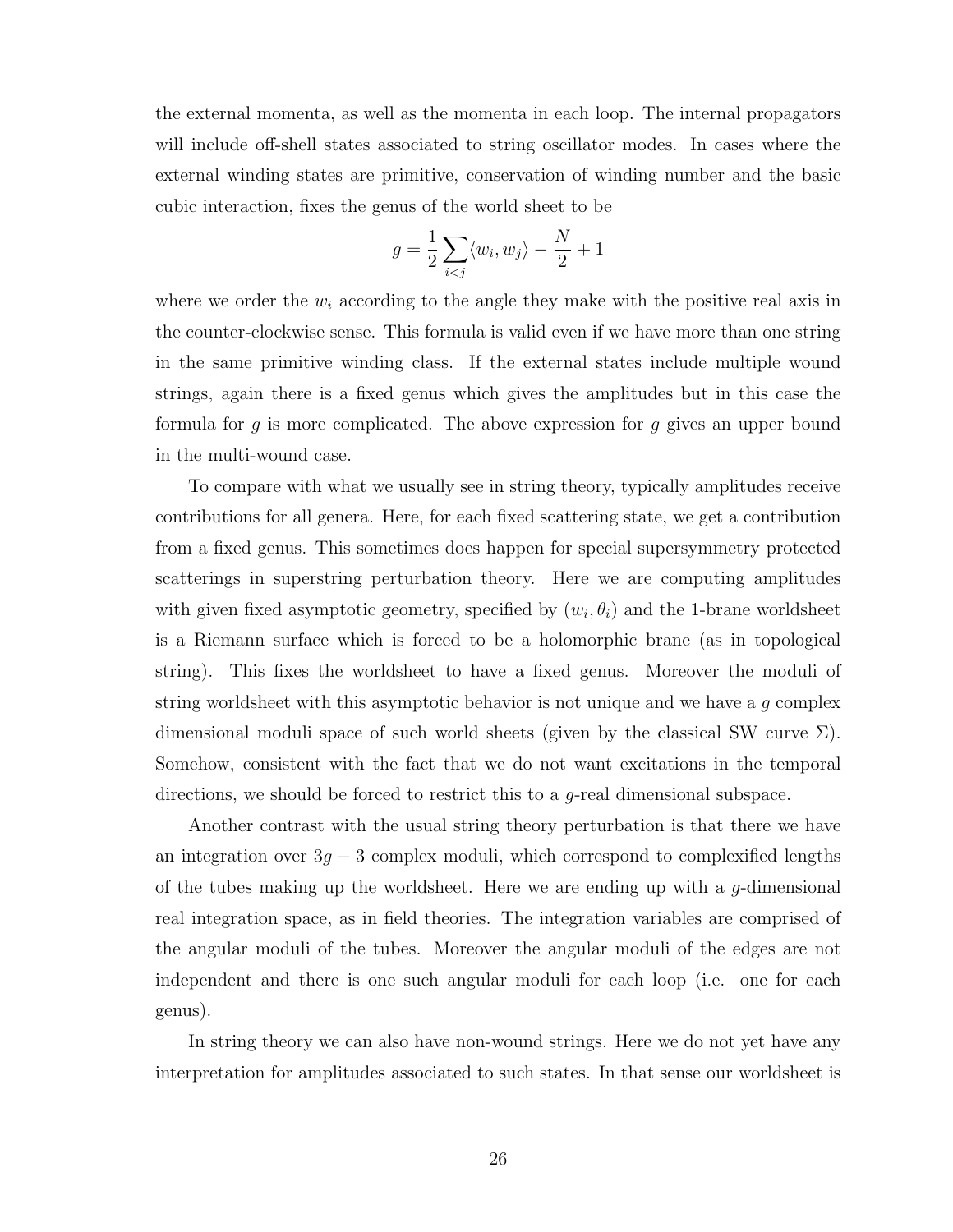more like a brane which is embedded in the target space, rather than a map from the 2d worldsheet to the target, as in Polyakov's string.

Note that for a given scattering theory, the worldsheet can in general be resolved to inequivalent  $(p, q)$  5-branes, related by geometric transitions. Clearly these theories lead to the same conformal theory in 5d, because that corresponds to the same point in the moduli space. This in particular implies that if we compute the superconformal index by different resolutions the answers will all be the same [\[9\]](#page-37-6). This is of course a manifest symmetry of the string formulation as different resolutions correspond to the same genus Riemann surface which are continuously deformable to one another, without going through any singularities.

Finally, as we have explained in section 3, the target space  $M$  is non-commutative given by the bi-vector inverse to the  $B$ -field on  $M$ , which is proportional to the imaginary part of the holomorphic  $(2,0)$  form on M and our string can be identified with a  $(B, A, A)$  brane propagating in the background of canonical coisotropic brane filling M. So the needed ingredient is to make the  $(B, A, A)$  string dynamical. This is similar to saying we have a CFT and we are trying to make a string theory out of it. We know what the relevant CFT is. The analog of symmetries and the ghost structure of the string theory is what is missing. Whatever this symmetry is, it should explain in particular that the integration over the  $(B, A, A)$  brane moduli and oscillators are restricted to half the allowed dimensional space given by fixed asymptotics of the brane.

#### 4.3 Relation to Gaiotto theories

Gaiotto considered a family of  $N = 2$  supersymmetric theories in 4 dimensions, related to n M5 branes wrapping a Riemann surface with punctures [\[13\]](#page-38-2). It was later noted that these theories do descend from 5d by choosing suitable web of 5-branes [\[15\]](#page-38-4), or equivalently suitable CY geometries. In this context the partition function of the Gaiotto theories on  $S<sup>4</sup>$  is made of chiral blocks which correspond to topological string partition function on the corresponding Calabi-Yau. In the 4d limit the chiral blocks reduce to B-model topological string amplitudes studied in [\[35,](#page-39-6) [36\]](#page-39-7). The chiral blocks of the parent 5d theories which Gaiotto's theories descend from has also been studied from the viewpoint of A-model topological strings in [\[19\]](#page-38-8).

The basic connection is very simple: Consider any web diagram, and suppose all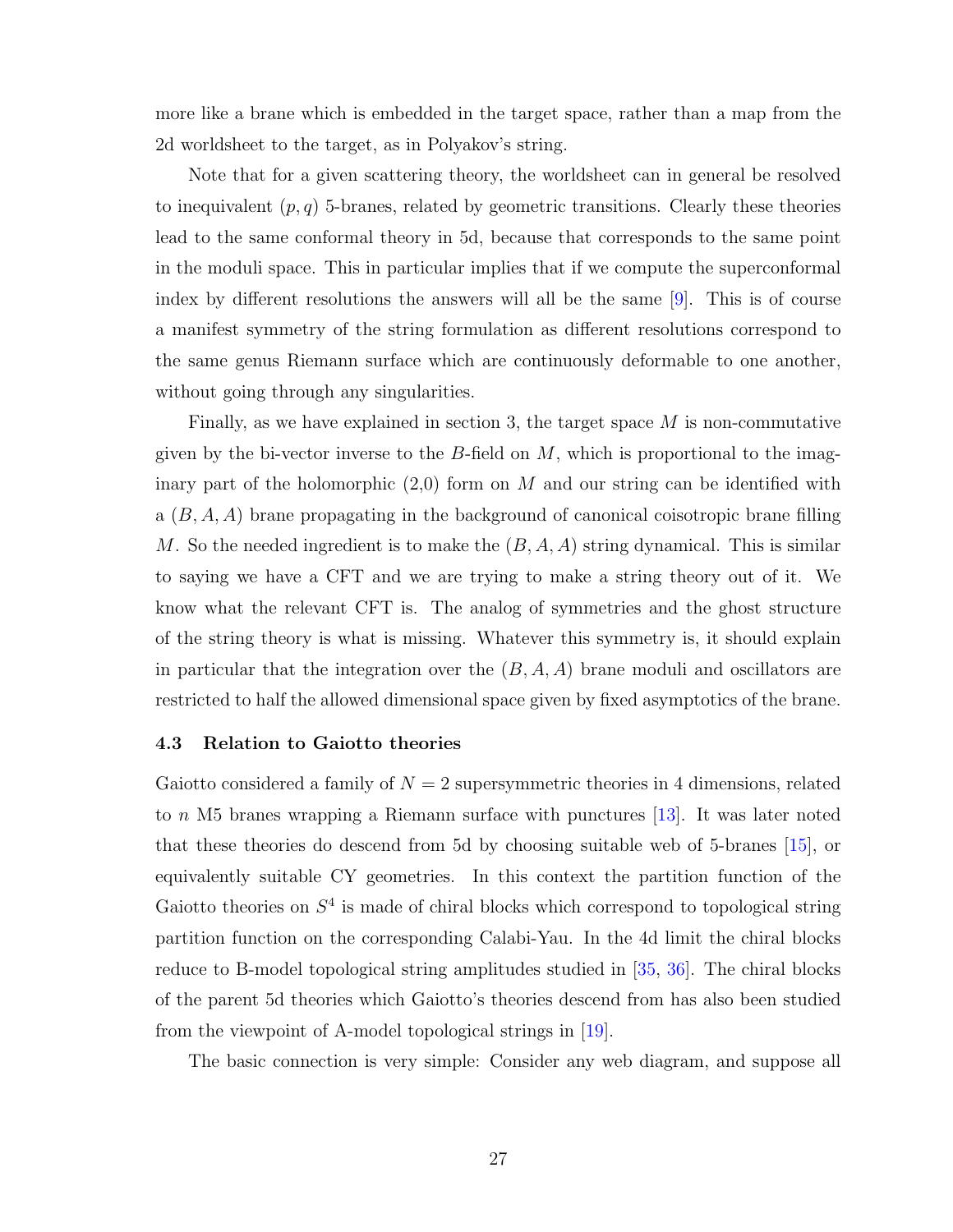

<span id="page-28-1"></span>Figure 9. Each web with primitive windings can be promoted to a Gaiotto type theory, by changing the multiplicity by a factor of n. In this figure we are depicting the  $n = 3$  theory on a genus 1 curve with four punctures.

the external lines are primitive winding states. The corresponding curve can be viewed as the Gaiotto curve<sup>[8](#page-28-0)</sup>. Now change all the winding modes by a factor of  $n$  in the external states. Clearly this is still an allowed configuration of strings (see Figure [9\)](#page-28-1). However we still have to decide for each external state with winding  $w$ , which winding state in nw sector to choose. We may choose to split them to n separate ones, i.e., n strings in winding number  $1 \cdot w$  which we denote by  $(1^n)$ . This corresponds to the 'full' puncture of Gaoitto. For example if we consider the three string states given by windings  $n[(1,0), (0, 1), (-1, -1)]$  we get the 5d version of the  $T_n$  theory.

<span id="page-28-0"></span>More generally, we can choose to decompose the winding string to  $(1^{k_1},..,n^{k_n})$ 

<sup>&</sup>lt;sup>8</sup>Note that the easiest curves to obtain will have at least 3 punctures (corresponding to external lines. However, it is also possible to get rid of some or all the external lines, by identifying the  $\mathbb{R}^2$  by a lattice of shifts, making it effectively a  $\mathbf{T}^2$  geometry [\[10,](#page-37-7) [37\]](#page-39-8)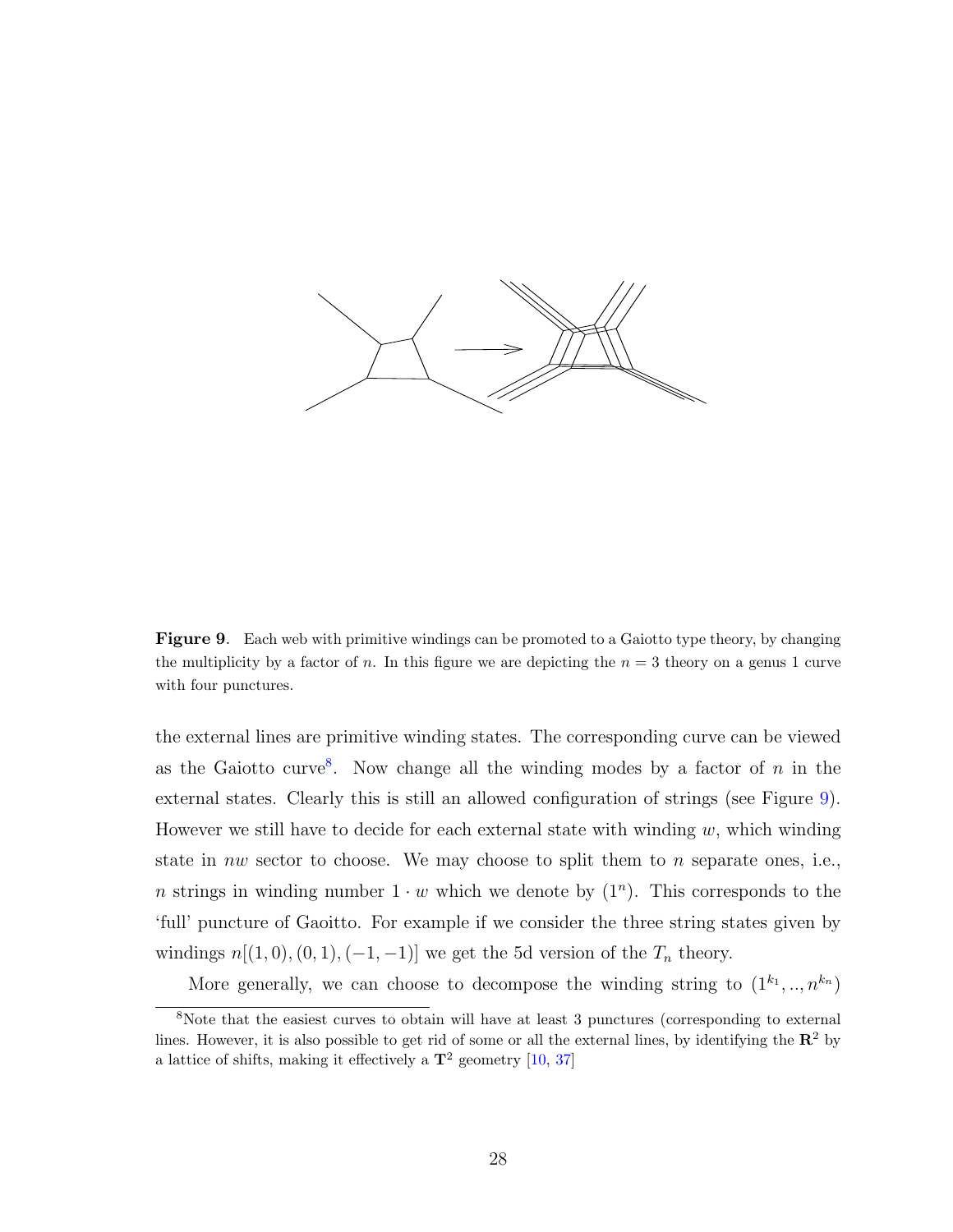winding state, where

$$
\sum_j j k_j = n
$$

This can be viewed as a partition of n and fixes the corresponding Gaiotto puncture. This is in accord with the web description of such punctures proposed in [\[15\]](#page-38-4). Note that the symmetries of this sector is manifestly  $U(k_1) \times U(k_2) \times ... \times U(k_n)$  corresponding to the fact that the mass parameters live in the Cartan torus of this group due to symmetries of exchanging the strings with the same winding number. This structure is reminiscent of matrix strings  $[38]$  where conjugacy classes of  $S_n$  permutation group labels the symmetric product of string states, which decompose according to length of the cycle in each conjugacy class. To actually obtain the 4d limit we need to consider the case where the masses (or the corresponding  $\theta_i$  in the 5d) come together. The  $U(1)$ center of mass of the strings decouples and we are left with the relative separation of the strings as the parameters.

From the perspective of the present paper choosing the  $n$  multiplicity for all winding states is very special. Clearly in 5d there are additional conformal theories corresponding to different winding multiplicities for different external states and it is natural to expect that a large class of such theories yield new additional  $N = 2$  superconformal theories in 4d in similar limits. It would be interesting to study this question and see how many of these additional 5d CFT's lead to new 4d CFT's. Needless to say dualities, similar to the ones studied by Gaiotto will hold for this class of 4d theories as well, which is manifest from the Riemann surface (or web) description of it.

Surface operators in the 4d can also be introduced from the perspective of this string theory. Namely we introduce the corresponding spectator branes which inject impurities on the world sheet of strings (corresponding to fermionic operators) as already discussed. This modifies the scattering amplitudes of the strings depending on which impurities we have inserted. This can be viewed as the computation of the superconformal index in 5 dimensions in the presences of codimension 2 defects, as discussed in  $|9|$ .

#### 4.4 Connections with AGT Conjecture

According to the AGT conjecture the partition function of  $A_1$  Gaiotto theory on  $S^4$ reduces to Liouville amplitudes on the Gaiotto curve [\[39\]](#page-39-10). Similarly the partition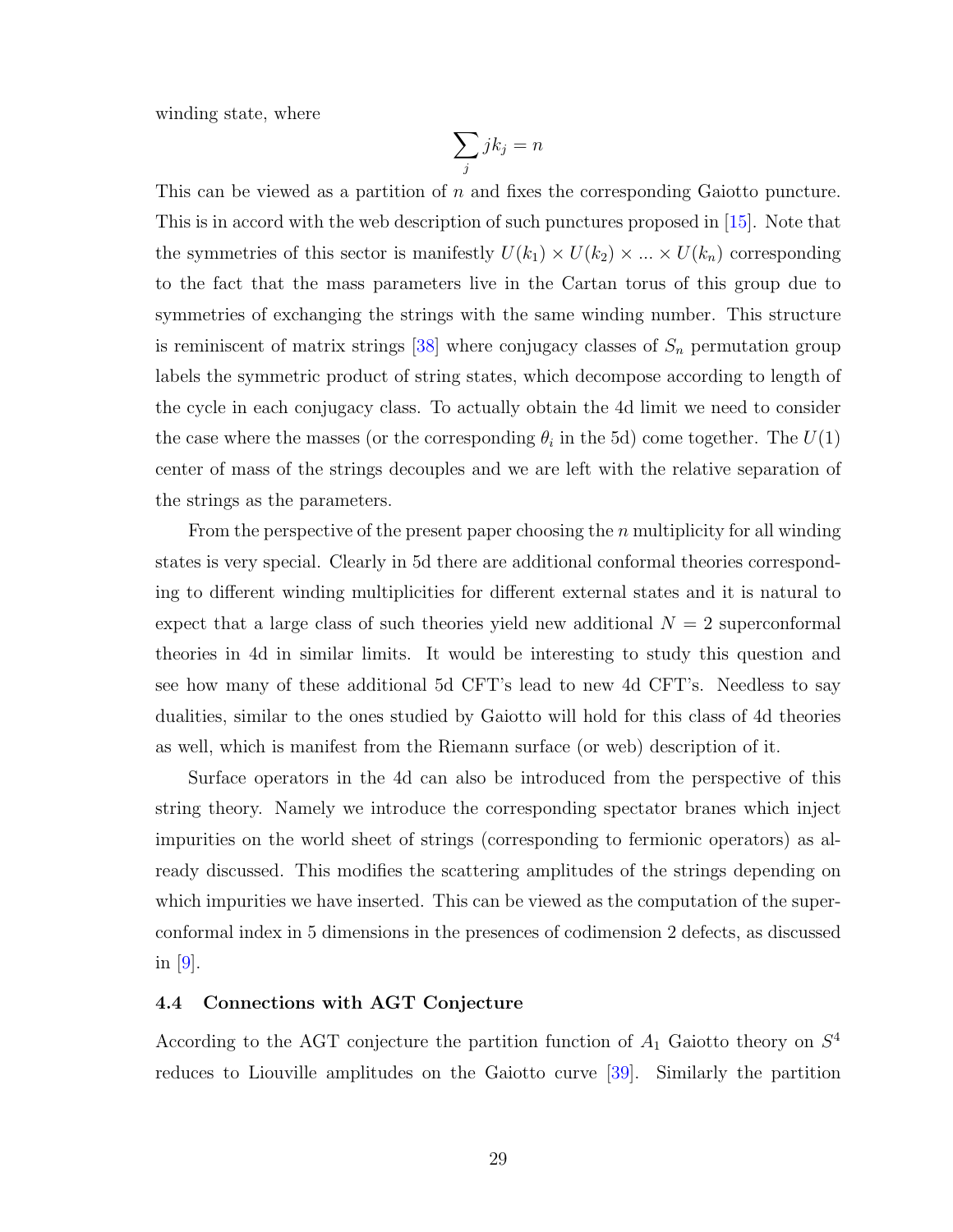function of  $A_n$  theories are conjectured to correspond to Toda partition functions [\[40\]](#page-39-11). It is natural to ask how these fit with the scattering amplitudes of our string theory. After all, as mentioned in the previous section, for special scattering amplitudes in particular limits they should reduce to the corresponding partition function. Here we review the connection between these two setups along the lines suggested in [\[35\]](#page-39-6).

For simplicity let us consider the  $A_1$  case, and in the limit  $q_1 = q_2^{-1}$ , i.e. turning off the refinement of topological string. In this situation, we consider a web configuration which we identify with the analog of Gaiotto curve, and double the number of strings associated with each edge. As discussed before this would correspond to the  $A_1$  theory. Let us focus along one of the edges of this string. We thus have two parallel tubes which have coalesced. This is reminiscent of something else we have already discussed: the defect operators. If we separated the two parallel tubes and take one infinitely far away, and if we introduced D3 branes suspended between the tubes, this corresponds to insertion of fermionic operator on the tube. Taking into account that we have both the topological string and the anti-topological string, this would mean the insertion of  $\psi_L \psi_R = \exp(i\phi)$ . Now recall that the spectator brane is not really a spectator and is part of the web. Thus the D3 branes ending on the spectator brane introduce insertion of fermions also on the spectator brane (but complex conjugate relative to the one on the first brane). Thus we expect insertion of operators of the type

$$
\psi_L^1 \psi_R^1(z,\overline{z}) \psi_L^{2*} \psi_R^{2*}(w,\overline{w}) = \exp[i(\phi_1(z)] \, \exp[-i\phi_2(w)]
$$

Moreover if we bring the tubes back together and make them coalesce the D3 branes that we previously added by hand have zero tension and can be viewed as an instanton contribution to this background (see Figure [10\)](#page-31-0). Moreover since the tubes are parallel, the D3 brane can slide along the entire tube and thus the surface operator could be along the entire Gaiotto tube  $z = w$ . This simply means that we add the term

$$
\int_{worldsheet} d^2z \, \exp[i(\phi_1 - \phi_2)]
$$

to the action. Adding this term to the action simply ensures that we can have an arbitrary number of the 'tensionless' D3 branes suspended between the two tubes. Moreover putting a parameter  $\mu$  in front of this term in the action, counts how may of them we bring down, which should be related to the separation between them  $m$ ,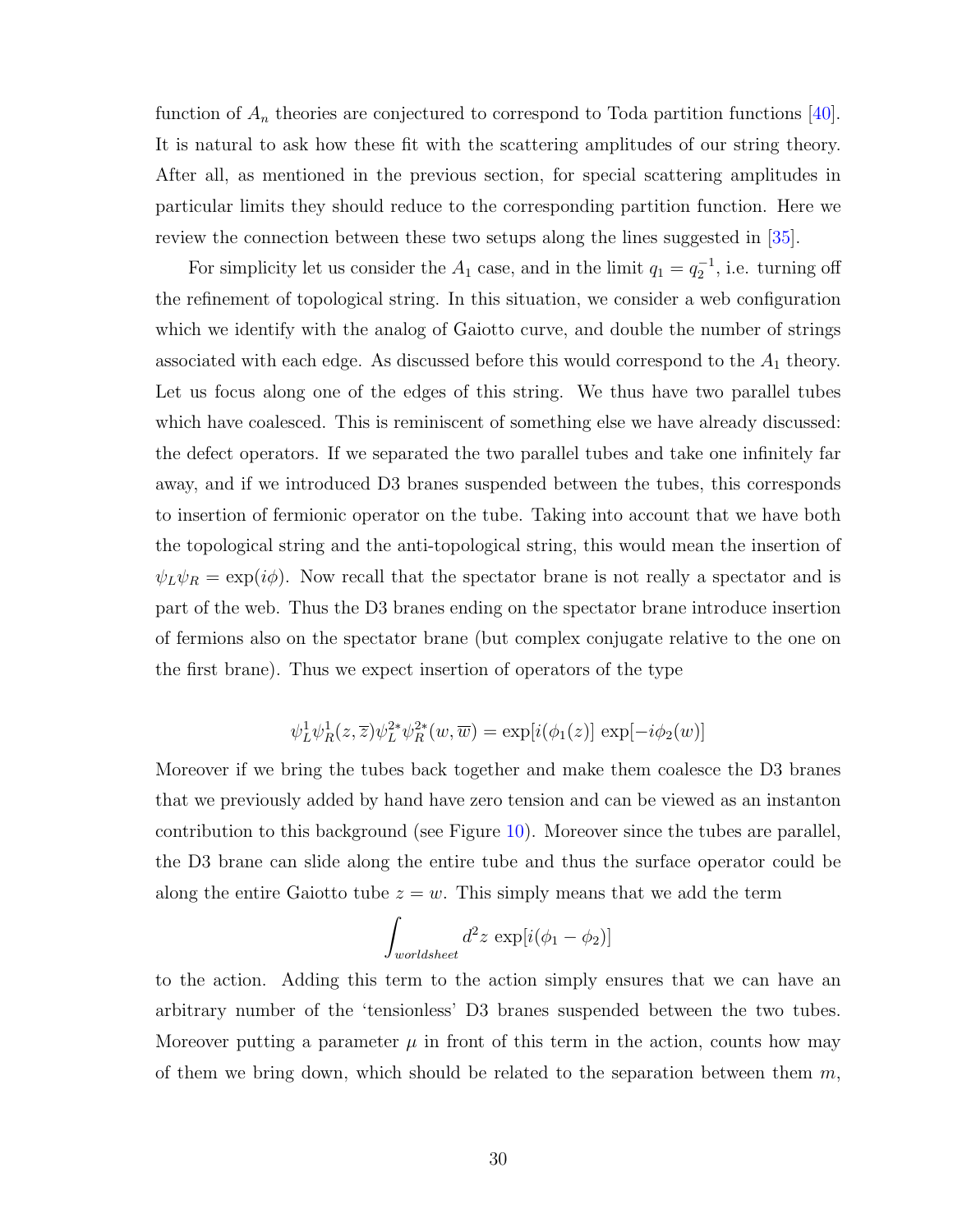

<span id="page-31-0"></span>Figure 10. When two parallel 5-branes come close there are instanton corrections corresponding to insertion of fermion operators on either end. The instanton can slide on the tubes. The Liouville potential arises when the tubes coincide.

i.e. the length of the D3 brane segment. In other words  $\mu = \exp(-m)$ . Rescaling  $\mu$ is thus equivalent to rescaling the separation between the lines, which is the same as changing the momentum of Liouville insertions. This is the same as what is familiar in Liouville theory: That  $\mu$  can be absorbed to the choice of external momenta. Here we have talked about the unrefined case. As discussed in [\[35\]](#page-39-6) going to the refined case in the 4d limit would end up introducing the background charge for the  $\phi$  and changing the coefficient of the exponent in such a way that it corresponds to a  $(1,1)$  operator. Similarly this can be carried over to the Toda case, where we get insertion of multi scalars, one for each tube, leading up to the potential term for the Toda.<sup>[9](#page-31-1)</sup>

<span id="page-31-1"></span><sup>&</sup>lt;sup>9</sup>Note that here we have the complexified version of Liouville  $[41]$ , as the exponents involve complex parameters. This is related to the fact that the coupling constants for us correspond to pure rotations and are purely imaginary. Analytically continuing this to the make them real is what corresponds to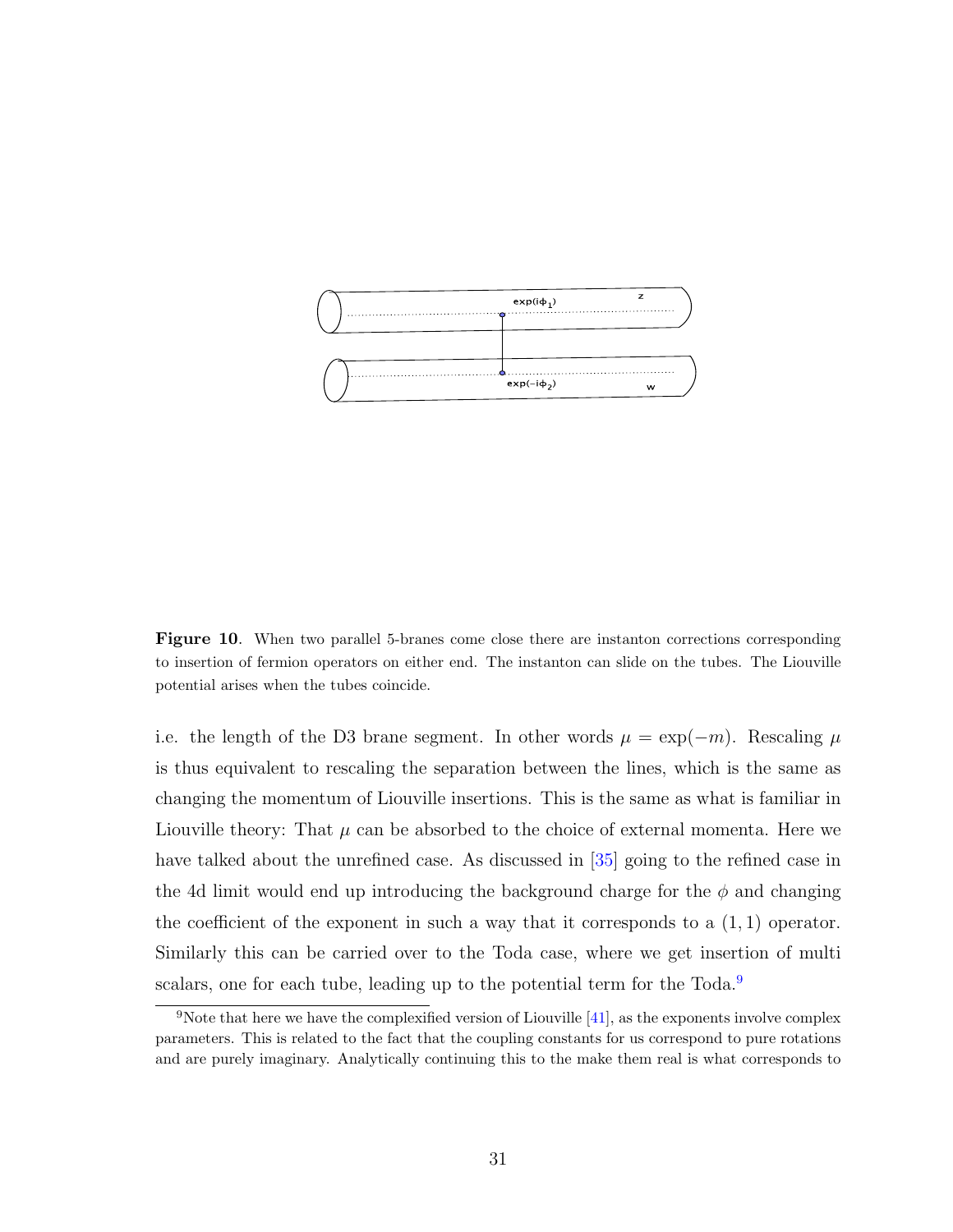

<span id="page-32-0"></span>Figure 11. A simple scattering amplitude with no internal loops.

Note that the integration over the internal momenta of the Liouville theory (or Toda theory) map to the integral over the moduli space of the Riemann surface which is the appropriate cover of the Gaiotto curve. In our set up this integral is simply all the allowed worldsheets compatible with a given asymptotic string scattering states.

#### 4.5 Examples

Here we consider a few simple examples of scattering amplitudes. The simplest type of 2-string scatterings corresponds to the following amplitude (see Figure [11\)](#page-32-0):

$$
(1,0) + (0,1) \rightarrow (1,0) + (0,1)
$$

which can be viewed as the amplitude for

$$
\mathcal{A} = \langle \Phi((1,0),\theta_1)\Phi((0,1),\theta_2)\Phi((-1,0),\theta_3)\Phi((0,-1),\theta_4)\rangle
$$

the radius of compactification in the  $S<sup>4</sup>$  partition function.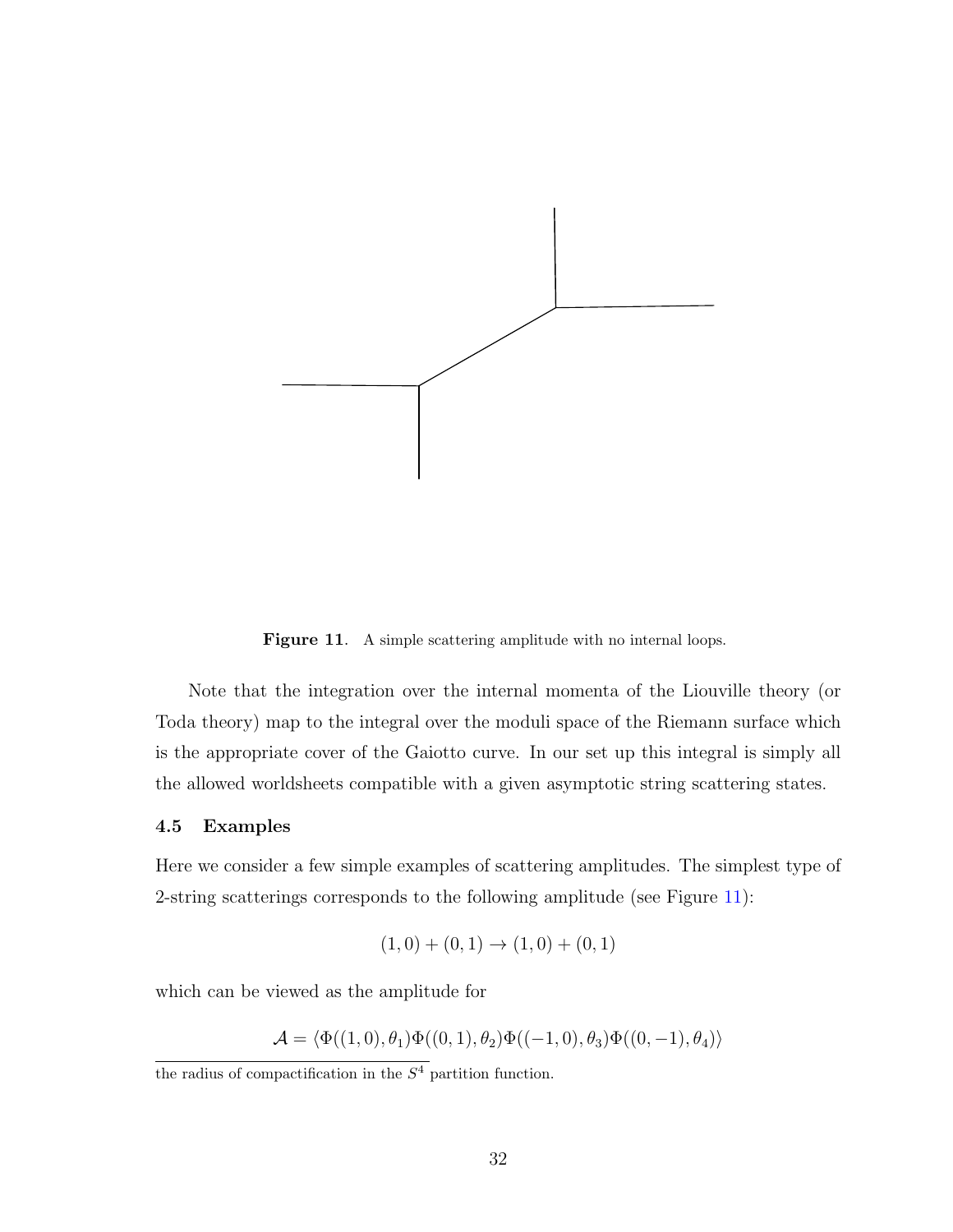

<span id="page-33-0"></span>Figure 12. Another simple scattering amplitude with no internal loops.

Using momentum conservation, and shifting two of the  $\theta_2 = \theta_3 = 0$ , the amplitude will only depend on  $\theta_1 = \theta$ . Dropping the delta function, we have the following answer of this scattering:

$$
\mathcal{A} = \prod_{i,j,k,l=1}^{\infty} (1 - q_1^i q_2^j e^{i\theta}) (1 - q_1^k q_2^l e^{-i\theta})
$$

This corresponds to the  $O(-1) + O(-1)$  geometry over **P**<sup>1</sup> and has  $g = 0$ . Another simple two particle  $g = 0$  scattering is (see Figure [12\)](#page-33-0)

$$
(1,0) + (1,0) \rightarrow (1,-1) + (1,1)
$$

leading to the amplitude

$$
\mathcal{A} = \prod_{i,j,k,l=1}^{\infty} \frac{1}{(1 - q_1^i q_2^j e^{i\theta})(1 - q_1^k q_2^l e^{-i\theta})}
$$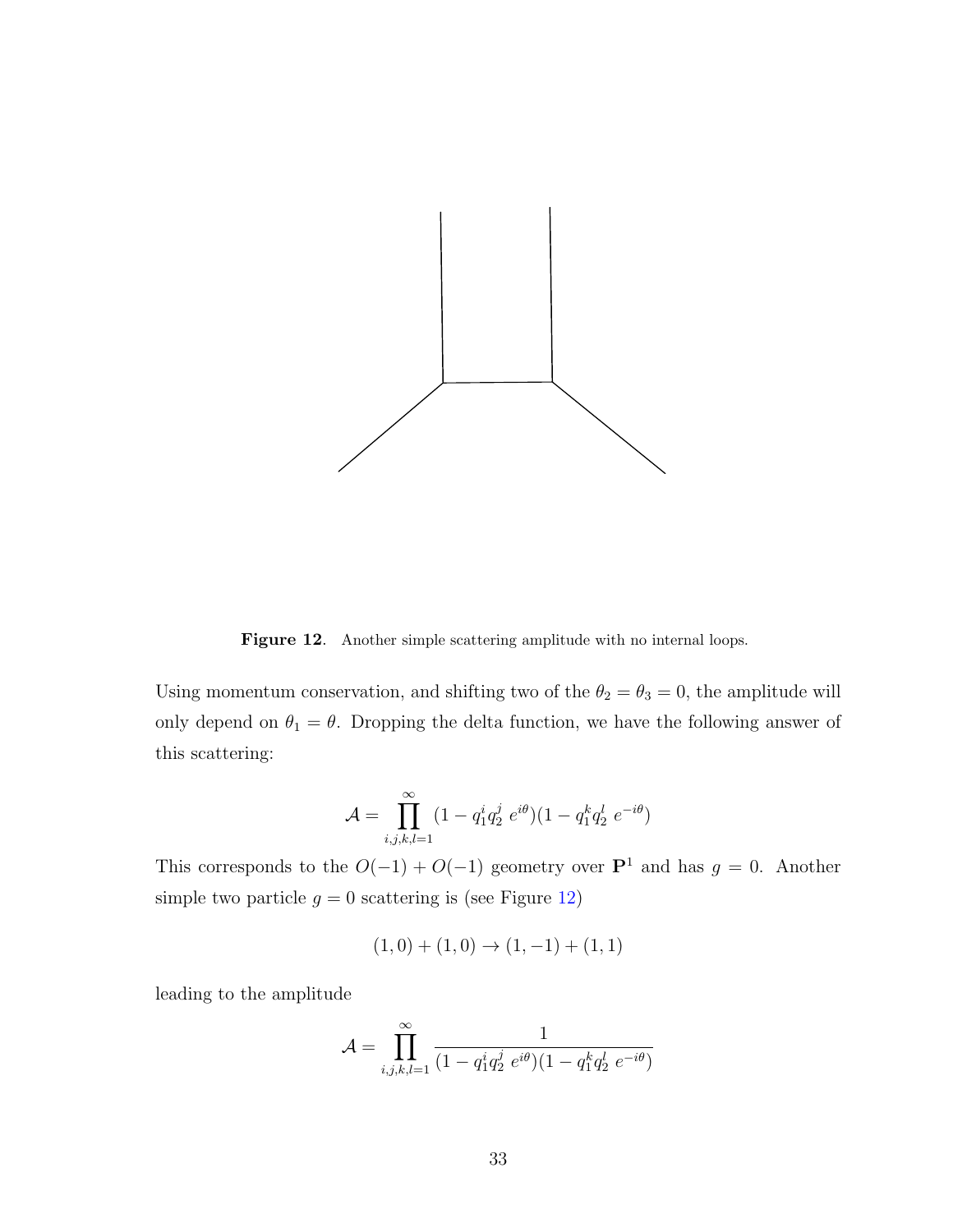

<span id="page-34-0"></span>Figure 13. The decay amplitude with one internal loop. The amplitude depends on no external momenta.

The higher genus amplitudes are more difficult to compute, though they can be computed. The simplest scattering corresponding to genus 1 corresponds to a three particle amplitude (see Figure [13\)](#page-34-0):

$$
(-2,1) \rightarrow (-1,2) + (-1,-1)
$$

This scattering amplitude has no mass parameter  $(N-3=3-3=0)$  so the amplitude depends only on  $q_1, q_2$ . It corresponds to the superconformal index of M-theory on  $\mathbb{C}^3/\mathbb{Z}_3$ . It can be computed using refined topological string (see [\[9\]](#page-37-6)).

One can also compute amplitudes for non-toric geometries, for example corresponding to del Pezzo with 8 points blown up with  $E_8$  global symmetry (corresponding to  $SU(2)$  with 7 flavors [\[3,](#page-37-2) [4,](#page-37-9) [42\]](#page-39-13). Using the result of [\[15\]](#page-38-4) this can be viewed as the result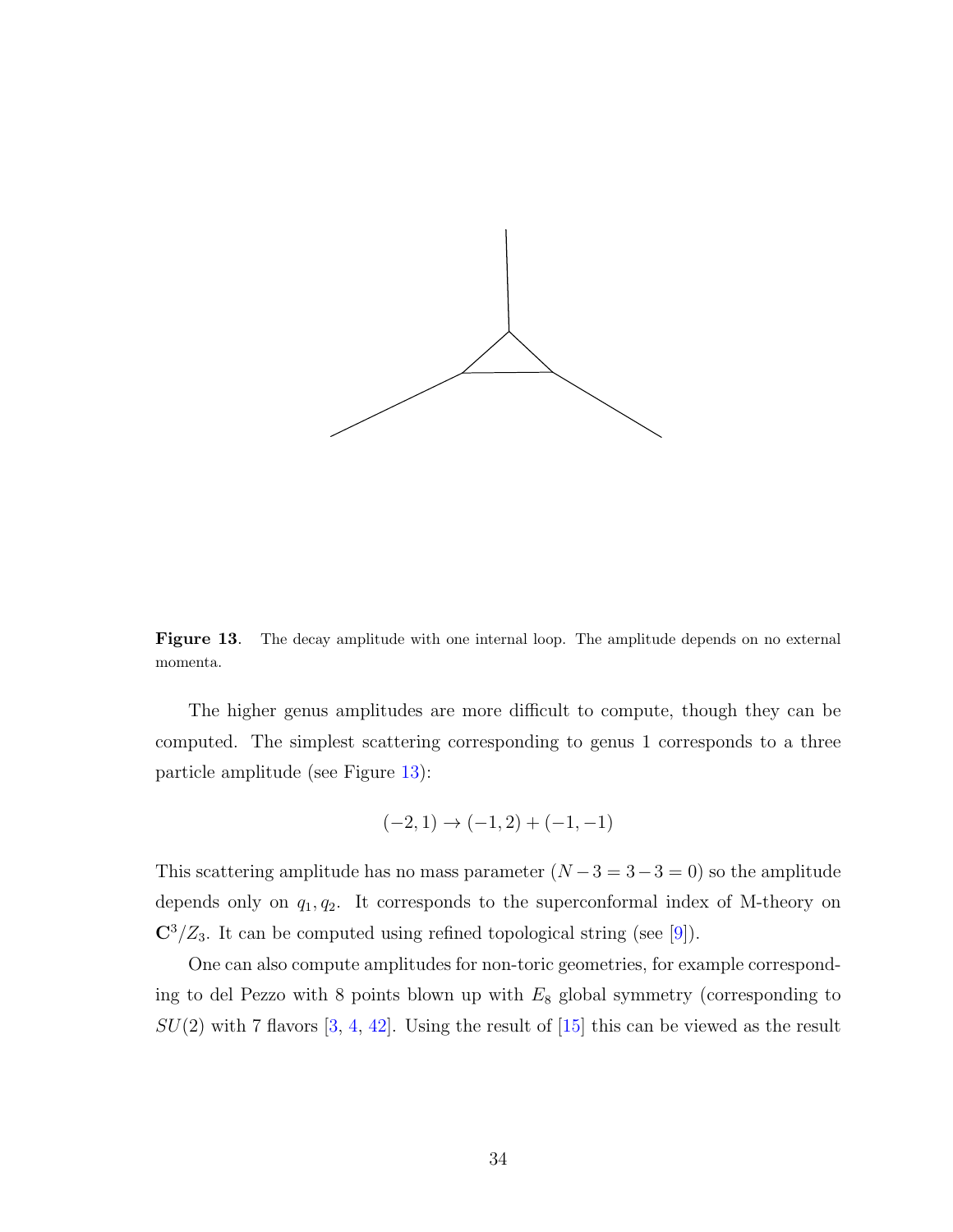of the scattering of non-primitive winding modes:

$$
(3,0) + (3,0) + (0,2) + (0,2) + (0,2) \rightarrow (1,1) + (1,1) + (1,1) + (1,1) + (1,1) + (1,1)
$$

This has 8 parameters (11-3), and they can be identified with the Cartan of  $E_8$  (or 7 masses of the fundamental  $SU(2)$ 's and one coupling constant of  $SU(2)$  and has a genus 1 worldsheet. This scattering amplitude has been recently computed using localization techniques for gauge theory amplitudes in [\[31\]](#page-39-2).

## 5 Open Questions

The primary question is to give a direct definition of the string theory we have provided evidence for. It is also natural to ask what is the relation of this string theory to  $N = 2$ string theory  $[12]$ ?<sup>[10](#page-35-0)</sup>. The fact that both are defined in 4 dimensions with a complex structure suggests some relation between the two. In fact there are more common roots: They both seem to be related to integrable structures. Self-dual geometries and connections, which is the backbone of  $N = 2$  string theory is deeply rooted in integrable structures. On the other hand the worldsheet which underlies the scattering amplitude of the string we have proposed, is related to quantum version of Seiberg-Witten curve which again is deeply connected with integrable structures (see in particular  $[45]$ ). Both the  $N = 2$  strings and the string being proposed here have effectively the same on-shell degrees of freedom corresponding to one scalar field in 4d. This is because choosing a winding vector has effectively two degrees of freedom (corresponding to integral points on  $\mathbb{R}^2$  and in addition the momentum  $\theta$ , leading to three parameters to vary, just as one would expect for a massless scalar field in 4d which is the on shell degree of freedom of  $N = 2$  strings. It could be that to connect the two we need to introduce additional background branes in the  $N = 2$  string, as in the space-time filling coisotropic brane, making the space-time effectively non-commutative.

It is also clear that some aspects of the vertex for the string theory we have proposed need to be developed further. In particular currently we do not have a simple vertex which capture multiple winding strings. In particular as we have noted we need to

<span id="page-35-0"></span><sup>&</sup>lt;sup>10</sup>In this context it is useful to recall that  $N = 2$  string theory is equivalent to  $N = 4$  topological string theory [\[43\]](#page-39-14). In fact using this formalism the partition function of  $N = 2$  string has been computed in the background of  $T^*T^2$  [\[44\]](#page-39-15).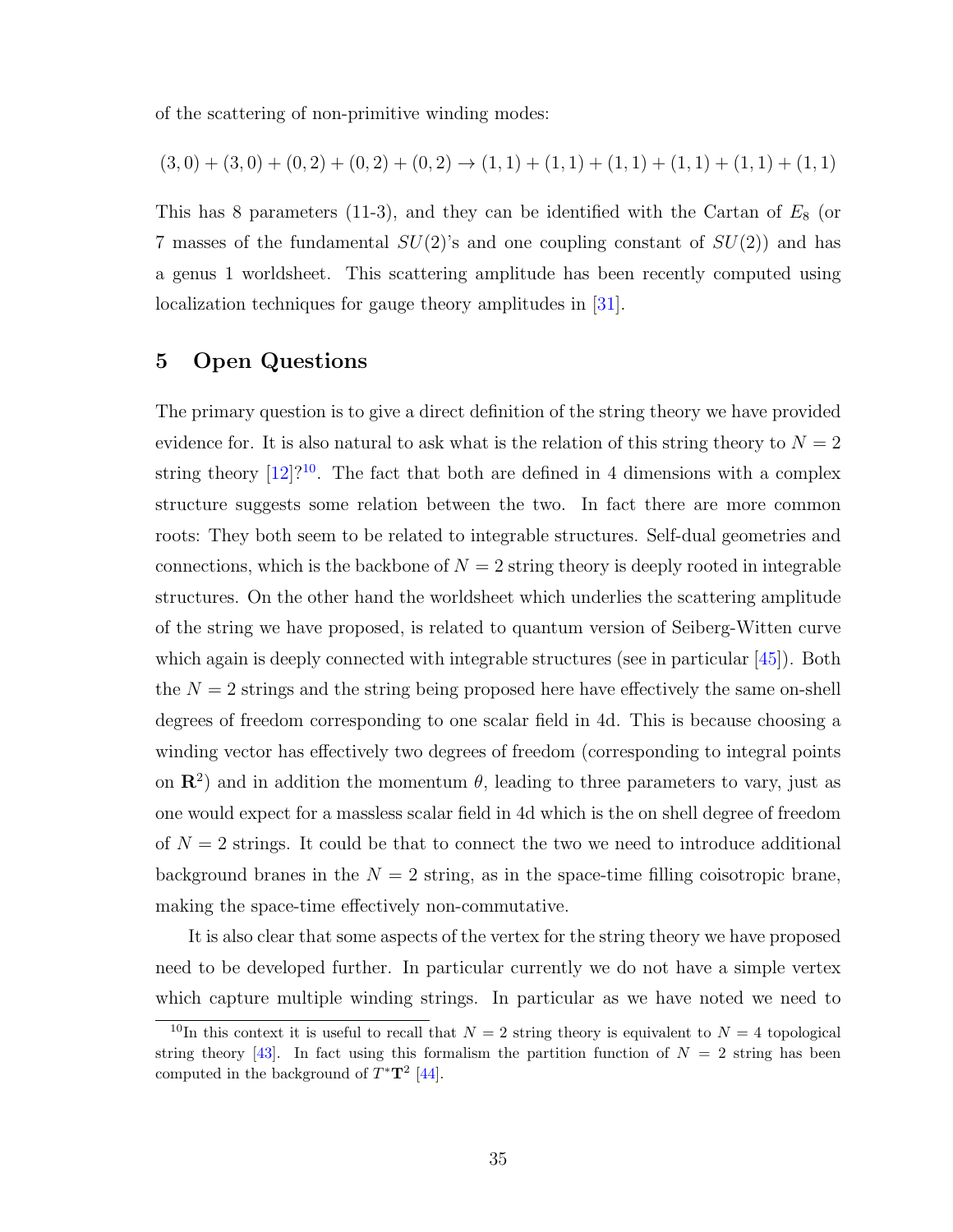develop techniques to compute an additional cubic and quartic type vertices. It would be important to extend the topological vertex formalism to this case. Also aspects of the refined topological string need to be better understood. In particular one needs to extend the non-commutative background to include both coupling constants in the refined case.

It is also natural to consider more general target space. For example it would be interesting to study this when  $M = \mathbb{C}^2$ . This would correspond to SUSY amplitudes directly in 4d. Also it would to be interesting to consider M being an arbitrary hyperK¨ahler geometry. The fact that we can introduce 7-branes, already suggests that the elliptic fiber can vary (as the  $T^2$  is identified with the F-theory fiber), which is already a hyperKähler manifold which is not flat. Even though for the purposes of our paper we were able to push the 7-branes to infinity and treated the geometry as flat, this already shows that there is no inconsistency with having a non-flat hyperKähler geometry. Moreover the description in terms of  $(B, A, A)$  branes in the background of cc branes supports this possibility, because these can be defined for arbitrary hyperK¨ahler manifolds. Perhaps it would be natural to leave two directions non-compact to correspond to the time directions. Even this restriction would allow some interesting additional possibilities: For example what would this theory correspond to when M is the non-commutative version of  $T^*\Sigma$  where  $\Sigma$  is an arbitrary Riemann surface? Note that this space does admit a complete  $(2, 2)$  signature hyperKähler metric [\[12\]](#page-38-1), where the fiber directions correspond to time-like components of the metric.

It is also natural to ask if there is twistorial version of this theory. Namely, we have chosen a constant background B-field in 4-dimensional flat space. Different choices of such a  $B$ , where we can integrate over, can be viewed as a twistorial version of this theory.<sup>[11](#page-36-0)</sup>

The results presented here suggest that studying supersymmetric partition functions for a family of quantum theories in a given dimension may lead to a single unifying theory. In the 5d case, we found a string theory. I conjecture that this structure will also be true in other dimensions. It would be interesting to study this question and ask which unifying quantum theory, if any, underlies the supersymmetric partition

<span id="page-36-0"></span><sup>&</sup>lt;sup>11</sup>This is reminiscent of the recent work  $[46]$  which considers a family of non-commutative parameters.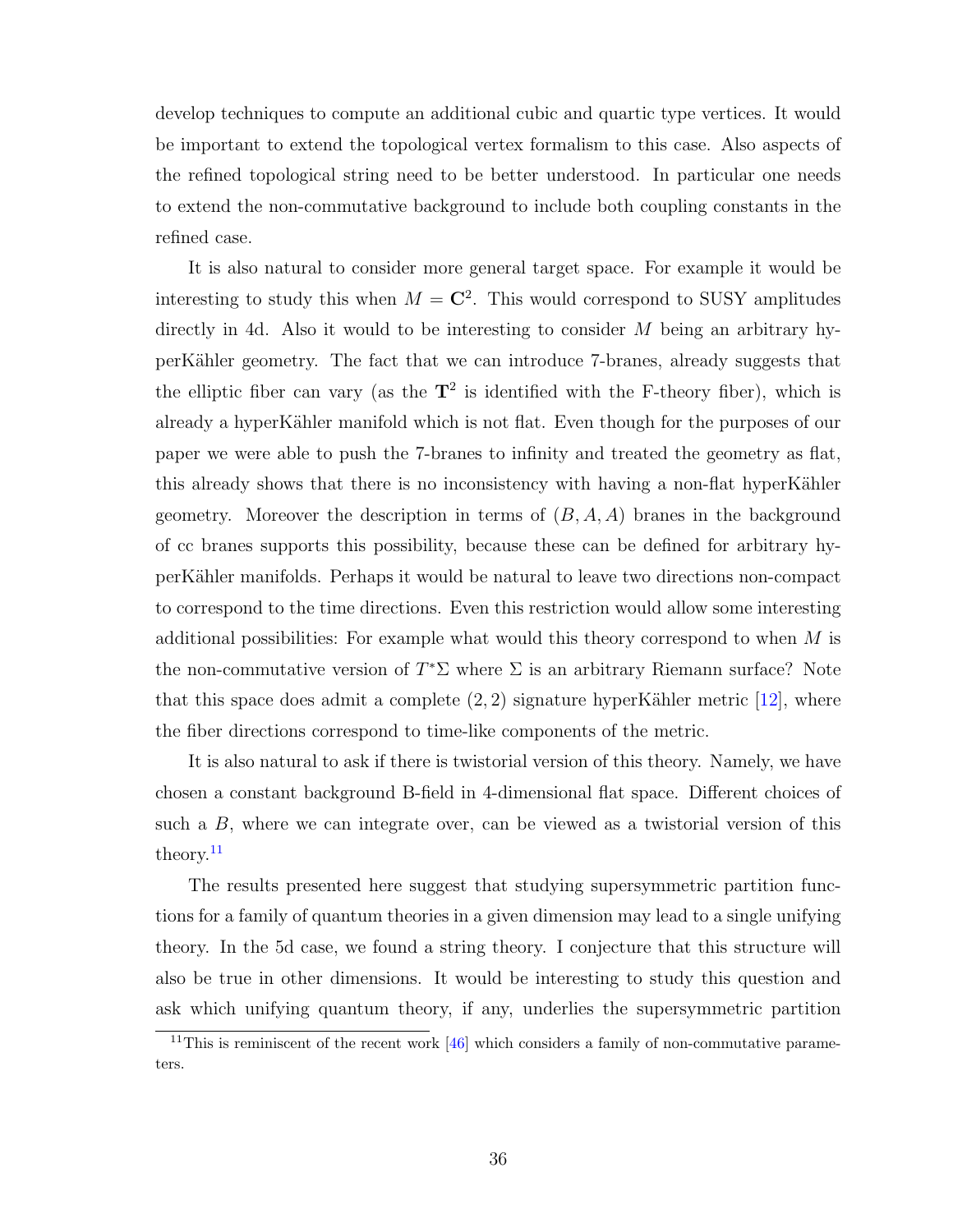functions for a family of quantum theories in a given dimension.

### Acknowledgments

I would like to thank the SCGP where this work was initiated in the 10-th Simons Workshop on math and physics. In addition to the talks presented there, I have benefitted from discussions with M. Aganagic, S. Cecotti, M. Cheng, E. Diaconescu, R. Dijkgraaf, B. Haghighat, J. Heckman, S. Hellerman, A. Iqbal, D. Jafferis, G. Lockhart, H. Ooguri, and V. Pestun.

This work is supported in part by NSF grant PHY-0244821.

## References

- <span id="page-37-0"></span>[1] V. Pestun, "Localization of gauge theory on a four-sphere and supersymmetric Wilson loops," [Commun.Math.Phys.](http://dx.doi.org/10.1007/s00220-012-1485-0) 313 (2012) 71–129, [arXiv:0712.2824 \[hep-th\]](http://arxiv.org/abs/0712.2824).
- <span id="page-37-1"></span>[2] S. Cecotti and C. Vafa, "Topological antitopological fusion," [Nucl.Phys.](http://dx.doi.org/10.1016/0550-3213(91)90021-O) B367 (1991) [359–461.](http://dx.doi.org/10.1016/0550-3213(91)90021-O)
- <span id="page-37-2"></span>[3] M. R. Douglas, S. H. Katz, and C. Vafa, "Small instantons, Del Pezzo surfaces and type I-prime theory," Nucl.Phys. B497 [\(1997\) 155–172,](http://dx.doi.org/10.1016/S0550-3213(97)00281-2) [arXiv:hep-th/9609071 \[hep-th\]](http://arxiv.org/abs/hep-th/9609071).
- <span id="page-37-9"></span>[4] D. R. Morrison and N. Seiberg, "Extremal transitions and five-dimensional supersymmetric field theories," Nucl. Phys. **B483** [\(1997\) 229–247,](http://dx.doi.org/10.1016/S0550-3213(96)00592-5) [arXiv:hep-th/9609070 \[hep-th\]](http://arxiv.org/abs/hep-th/9609070).
- <span id="page-37-8"></span>[5] K. A. Intriligator, D. R. Morrison, and N. Seiberg, "Five-dimensional supersymmetric gauge theories and degenerations of Calabi-Yau spaces," [Nucl.Phys.](http://dx.doi.org/10.1016/S0550-3213(97)00279-4) B497 (1997) [56–100,](http://dx.doi.org/10.1016/S0550-3213(97)00279-4) [arXiv:hep-th/9702198 \[hep-th\]](http://arxiv.org/abs/hep-th/9702198).
- <span id="page-37-3"></span>[6] S. Katz, P. Mayr, and C. Vafa, "Mirror symmetry and exact solution of 4-D  $N=2$ gauge theories: 1.,"  $Adv. Theor. Math. Phys.$  1 (1998) 53-114,  $arXiv: hep-th/9706110$ [\[hep-th\]](http://arxiv.org/abs/hep-th/9706110).
- <span id="page-37-4"></span>[7] N. C. Leung and C. Vafa, "Branes and toric geometry," Adv.Theor.Math.Phys. 2 (1998) 91–118, [arXiv:hep-th/9711013 \[hep-th\]](http://arxiv.org/abs/hep-th/9711013).
- <span id="page-37-5"></span>[8] O. Aharony, A. Hanany, and B. Kol, "Webs of (p,q) five-branes, five-dimensional field theories and grid diagrams," JHEP  $9801$  (1998) 002,  $arXiv:hep-th/9710116$ [\[hep-th\]](http://arxiv.org/abs/hep-th/9710116).
- <span id="page-37-6"></span>[9] A. Iqbal and C. Vafa, "Work to appear,".
- <span id="page-37-7"></span>[10] M. Aganagic, A. Klemm, M. Marino, and C. Vafa, "The Topological vertex,"  $Common. Math. Phys. 254 (2005) 425-478$ ,  $arXiv: hep-th/0305132 [hep-th].$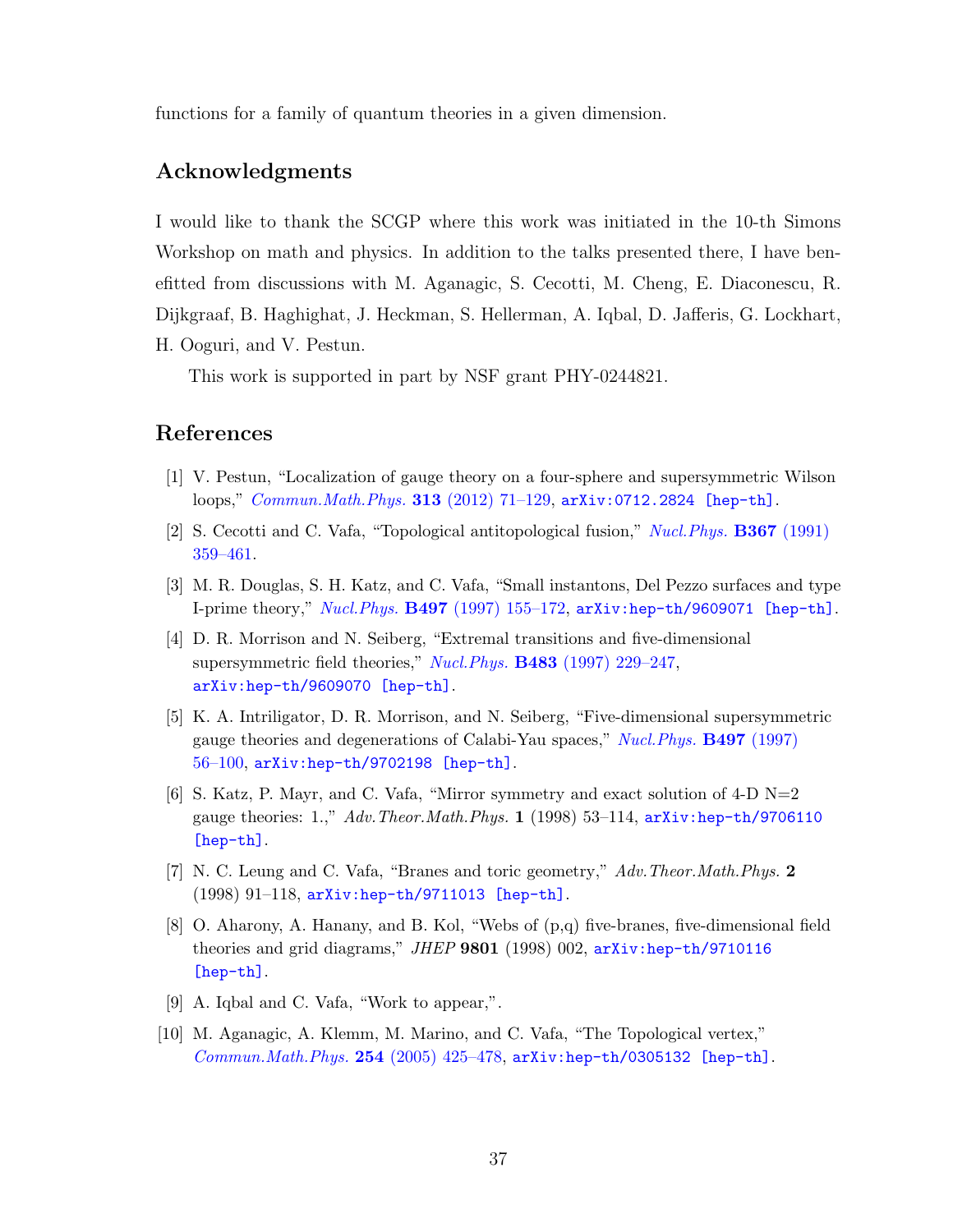- <span id="page-38-0"></span>[11] A. Iqbal, C. Kozcaz, and C. Vafa, "The refined topological vertex," JHEP 10 [\(2009\)](http://dx.doi.org/10.1088/1126-6708/2009/10/069) [069,](http://dx.doi.org/10.1088/1126-6708/2009/10/069) [arXiv:hep-th/0701156](http://arxiv.org/abs/hep-th/0701156).
- <span id="page-38-1"></span>[12] H. Ooguri and C. Vafa, "Geometry of  $N=2$  strings," *Nucl. Phys.* **B361** [\(1991\) 469–518.](http://dx.doi.org/10.1016/0550-3213(91)90270-8)
- <span id="page-38-2"></span>[13] D. Gaiotto, "N=2 dualities," JHEP 1208 [\(2012\) 034,](http://dx.doi.org/10.1007/JHEP08(2012)034) [arXiv:0904.2715 \[hep-th\]](http://arxiv.org/abs/0904.2715).
- <span id="page-38-3"></span>[14] E. Witten, "Phase transitions in M theory and F theory," [Nucl.Phys.](http://dx.doi.org/10.1016/0550-3213(96)00212-X) B471 (1996) [195–216,](http://dx.doi.org/10.1016/0550-3213(96)00212-X) [arXiv:hep-th/9603150 \[hep-th\]](http://arxiv.org/abs/hep-th/9603150).
- <span id="page-38-4"></span>[15] F. Benini, S. Benvenuti, and Y. Tachikawa, "Webs of five-branes and  $N=2$ superconformal field theories,"  $JHEP$  0909 [\(2009\) 052,](http://dx.doi.org/10.1088/1126-6708/2009/09/052)  $arXiv:0906.0359$  [hep-th].
- <span id="page-38-5"></span>[16] M. Aganagic and C. Vafa, "Mirror symmetry, D-branes and counting holomorphic discs," [arXiv:hep-th/0012041 \[hep-th\]](http://arxiv.org/abs/hep-th/0012041).
- <span id="page-38-6"></span>[17] M. Aganagic, A. Klemm, and C. Vafa, "Disk instantons, mirror symmetry and the duality web," Z.Naturforsch.  $\mathbf{A57}$  (2002) 1–28,  $\mathbf{arXiv:hep-th}/0105045$  [hep-th].
- <span id="page-38-7"></span>[18] S. Gukov and E. Witten, "Gauge Theory, Ramification, And The Geometric Langlands Program," [arXiv:hep-th/0612073 \[hep-th\]](http://arxiv.org/abs/hep-th/0612073).
- <span id="page-38-8"></span>[19] C. Kozcaz, S. Pasquetti, and N. Wyllard, "A and B model approaches to surface operators and Toda theories," JHEP 1008 [\(2010\) 042,](http://dx.doi.org/10.1007/JHEP08(2010)042) [arXiv:1004.2025 \[hep-th\]](http://arxiv.org/abs/1004.2025).
- <span id="page-38-9"></span>[20] T. Dimofte, S. Gukov, and L. Hollands, "Vortex Counting and Lagrangian 3-manifolds," [Lett.Math.Phys.](http://dx.doi.org/10.1007/s11005-011-0531-8) 98 (2011) 225–287, [arXiv:1006.0977 \[hep-th\]](http://arxiv.org/abs/1006.0977).
- <span id="page-38-10"></span>[21] R. Dijkgraaf, C. Vafa, and E. Verlinde, "M-theory and a topological string duality," [arXiv:hep-th/0602087](http://arxiv.org/abs/hep-th/0602087).
- <span id="page-38-11"></span>[22] H. Awata and H. Kanno, "Refined BPS state counting from Nekrasov's formula and Macdonald functions," *Int.J.Mod.Phys.* A24 (2009) 2253-2306, [arXiv:0805.0191](http://arxiv.org/abs/0805.0191) [\[hep-th\]](http://arxiv.org/abs/0805.0191).
- <span id="page-38-12"></span>[23] R. Gopakumar and C. Vafa, "On the gauge theory/geometry correspondence," Adv. Theor. Math. Phys. 3 (1999) 1415–1443, [arXiv:hep-th/9811131](http://arxiv.org/abs/hep-th/9811131).
- <span id="page-38-13"></span>[24] N. Nekrasov and A. Okounkov, "Work to appear,".
- <span id="page-38-14"></span>[25] M. Aganagic and S. Shakirov, "Work to appear,".
- <span id="page-38-15"></span>[26] M. Aganagic, R. Dijkgraaf, A. Klemm, M. Marino, and C. Vafa, "Topological strings and integrable hierarchies," *[Commun.Math.Phys.](http://dx.doi.org/10.1007/s00220-005-1448-9)* **261** (2006) 451-516, [arXiv:hep-th/0312085 \[hep-th\]](http://arxiv.org/abs/hep-th/0312085).
- <span id="page-38-16"></span>[27] R. Dijkgraaf, L. Hollands, P. Sulkowski, and C. Vafa, "Supersymmetric gauge theories, intersecting branes and free fermions,"  $JHEP$  0802 [\(2008\) 106,](http://dx.doi.org/10.1088/1126-6708/2008/02/106)  $arXiv:0709.4446$ [\[hep-th\]](http://arxiv.org/abs/0709.4446).
- <span id="page-38-17"></span>[28] N. Seiberg and E. Witten, "String theory and noncommutative geometry," JHEP 9909 (1999) 032, [arXiv:hep-th/9908142 \[hep-th\]](http://arxiv.org/abs/hep-th/9908142).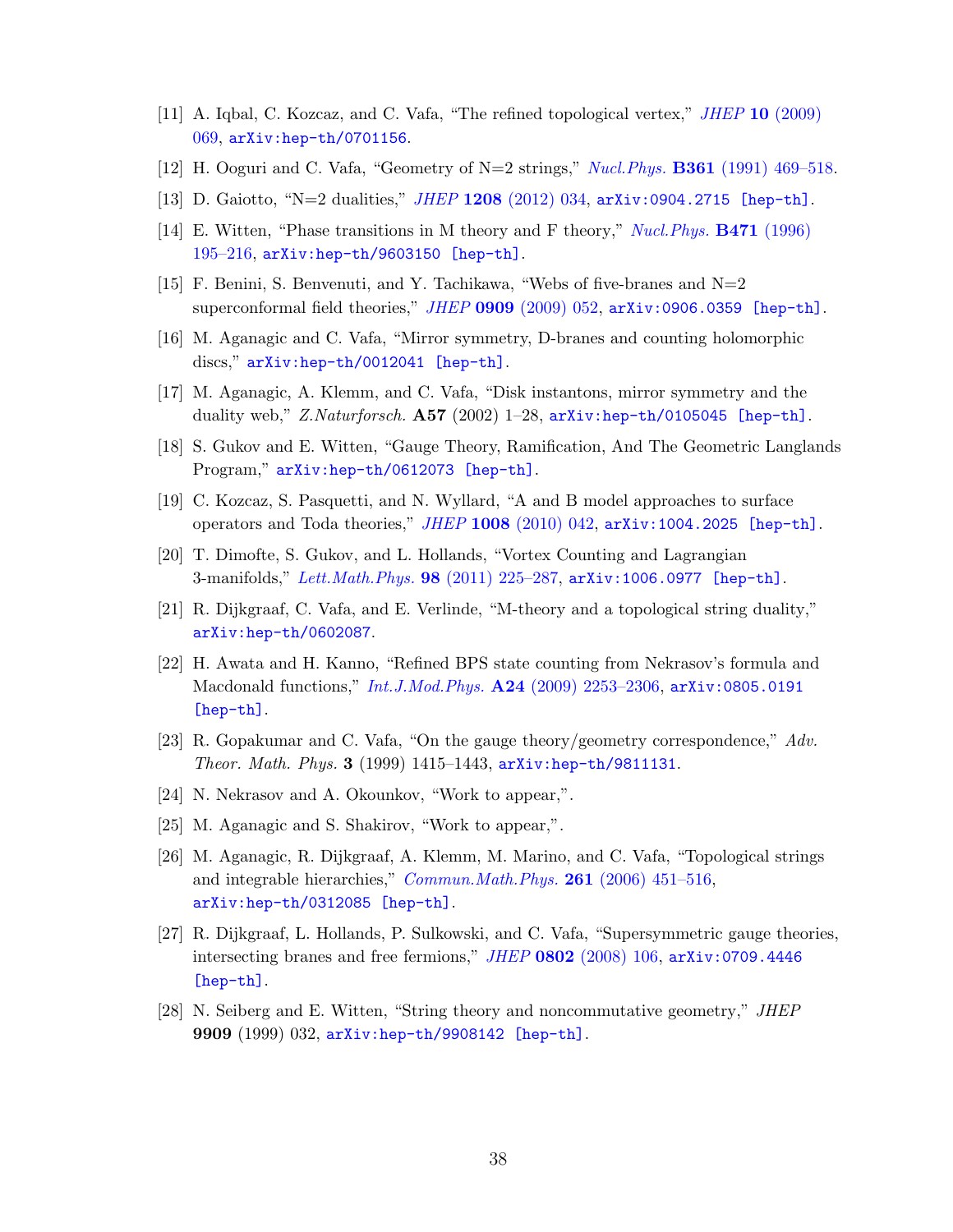- <span id="page-39-0"></span>[29] A. Kapustin and E. Witten, "Electric-Magnetic Duality And The Geometric Langlands Program," Commun.Num.Theor.Phys. 1 (2007) 1–236, [arXiv:hep-th/0604151](http://arxiv.org/abs/hep-th/0604151) [\[hep-th\]](http://arxiv.org/abs/hep-th/0604151).
- <span id="page-39-1"></span>[30] A. Kapustin and D. Orlov, "Remarks on A branes, mirror symmetry, and the Fukaya category," [J.Geom.Phys.](http://dx.doi.org/10.1016/S0393-0440(03)00026-3) 48 (2003) 84, [arXiv:hep-th/0109098 \[hep-th\]](http://arxiv.org/abs/hep-th/0109098).
- <span id="page-39-2"></span>[31] H.-C. Kim, S.-S. Kim, and K. Lee, "5-dim Superconformal Index with Enhanced En Global Symmetry," [arXiv:1206.6781 \[hep-th\]](http://arxiv.org/abs/1206.6781).
- <span id="page-39-3"></span>[32] D.-E. Diaconescu, B. Florea, and N. Saulina, "A Vertex formalism for local ruled surfaces," [Commun.Math.Phys.](http://dx.doi.org/10.1007/s00220-006-1533-8) 265 (2006) 201–226, [arXiv:hep-th/0505192](http://arxiv.org/abs/hep-th/0505192) [\[hep-th\]](http://arxiv.org/abs/hep-th/0505192).
- <span id="page-39-4"></span>[33] A. Hanany and E. Witten, "Type IIB superstrings, BPS monopoles, and three-dimensional gauge dynamics," *Nucl.Phys.* **B492** [\(1997\) 152–190,](http://dx.doi.org/10.1016/S0550-3213(97)00157-0) [arXiv:hep-th/9611230 \[hep-th\]](http://arxiv.org/abs/hep-th/9611230).
- <span id="page-39-5"></span>[34] D.-E. Diaconescu, A. Iqbal, and C. Vafa, "Work in progress,".
- <span id="page-39-6"></span>[35] R. Dijkgraaf and C. Vafa, "Toda Theories, Matrix Models, Topological Strings, and N=2 Gauge Systems," [arXiv:0909.2453 \[hep-th\]](http://arxiv.org/abs/0909.2453).
- <span id="page-39-7"></span>[36] M. C. Cheng, R. Dijkgraaf, and C. Vafa, "Non-Perturbative Topological Strings And Conformal Blocks," JHEP 1109 [\(2011\) 022,](http://dx.doi.org/10.1007/JHEP09(2011)022) [arXiv:1010.4573 \[hep-th\]](http://arxiv.org/abs/1010.4573).
- <span id="page-39-8"></span>[37] T. J. Hollowood, A. Iqbal, and C. Vafa, "Matrix models, geometric engineering and elliptic genera," JHEP 0803 [\(2008\) 069,](http://dx.doi.org/10.1088/1126-6708/2008/03/069) [arXiv:hep-th/0310272 \[hep-th\]](http://arxiv.org/abs/hep-th/0310272).
- <span id="page-39-9"></span>[38] R. Dijkgraaf, E. P. Verlinde, and H. L. Verlinde, "Matrix string theory," [Nucl.Phys.](http://dx.doi.org/10.1016/S0550-3213(97)00326-X) B500 [\(1997\) 43–61,](http://dx.doi.org/10.1016/S0550-3213(97)00326-X) [arXiv:hep-th/9703030 \[hep-th\]](http://arxiv.org/abs/hep-th/9703030).
- <span id="page-39-10"></span>[39] L. F. Alday, D. Gaiotto, and Y. Tachikawa, "Liouville Correlation Functions from Four-dimensional Gauge Theories," [Lett.Math.Phys.](http://dx.doi.org/10.1007/s11005-010-0369-5) 91 (2010) 167–197, [arXiv:0906.3219 \[hep-th\]](http://arxiv.org/abs/0906.3219).
- <span id="page-39-11"></span>[40] N. Wyllard, "A(N-1) conformal Toda field theory correlation functions from conformal  $N = 2$  SU(N) quiver gauge theories," *JHEP* 0911 [\(2009\) 002,](http://dx.doi.org/10.1088/1126-6708/2009/11/002)  $arXiv:0907.2189$ [\[hep-th\]](http://arxiv.org/abs/0907.2189).
- <span id="page-39-12"></span>[41] D. Harlow, J. Maltz, and E. Witten, "Analytic Continuation of Liouville Theory," JHEP 1112 [\(2011\) 071,](http://dx.doi.org/10.1007/JHEP12(2011)071) [arXiv:1108.4417 \[hep-th\]](http://arxiv.org/abs/1108.4417).
- <span id="page-39-13"></span>[42] N. Seiberg, "Five-dimensional SUSY field theories, nontrivial fixed points and string dynamics," Phys.Lett. B388 [\(1996\) 753–760,](http://dx.doi.org/10.1016/S0370-2693(96)01215-4) [arXiv:hep-th/9608111 \[hep-th\]](http://arxiv.org/abs/hep-th/9608111).
- <span id="page-39-14"></span>[43] N. Berkovits and C. Vafa, "N=4 topological strings," [Nucl.Phys.](http://dx.doi.org/10.1016/0550-3213(94)00419-F) B433 (1995) [123–180,](http://dx.doi.org/10.1016/0550-3213(94)00419-F) [arXiv:hep-th/9407190 \[hep-th\]](http://arxiv.org/abs/hep-th/9407190).
- <span id="page-39-15"></span>[44] H. Ooguri and C. Vafa, "All loop N=2 string amplitudes," Nucl. Phys. **B451** (1995) [121–161,](http://dx.doi.org/10.1016/0550-3213(95)00365-Y) [arXiv:hep-th/9505183 \[hep-th\]](http://arxiv.org/abs/hep-th/9505183).